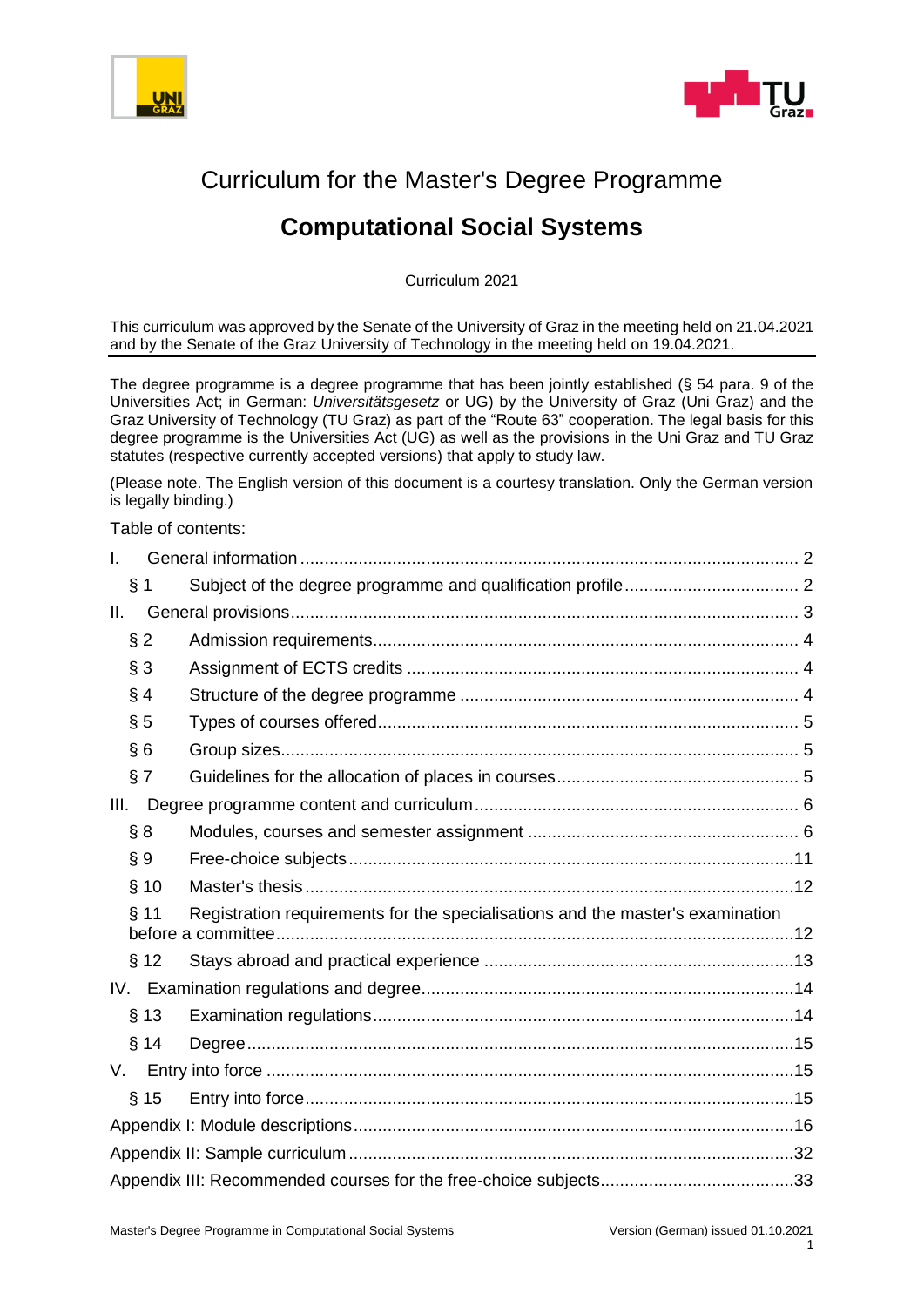



#### <span id="page-1-0"></span>**I. General information**

#### <span id="page-1-1"></span>**§ 1 Subject of the degree programme and qualification profile**

The interdisciplinary Master's Degree Programme in Computational Social Systems (hereinafter referred to as CSS) comprises four semesters. A total of 120 ECTS credits are assigned. The Master's Degree Programme in CSS is conducted as a foreign language programme in English in accordance with § 63a para. 8 UG.

Graduates of this programme are awarded the academic degree "Master of Science", abbreviated as "MSc".

(1) Subject of the degree programme

The English-language Master's Degree Programme in CSS provides students with an interdisciplinary education that combines aspects of the fields of computer science, economics, sociology, psychology and law. Questions are posed that refer to socio-technical systems. During the development of a digital society, these questions are omnipresent and permeate all areas of political, economic and academic life.

The functionality of computational social systems usually arises due to interactions among algorithms and the social behaviour of the users: Algorithms are applied to determine results on the basis of data on the users' interactions with one another or with the system itself. Social, economic, legal and technical issues, therefore, are usually extremely difficult to consider as single units and require an interdisciplinary perspective of these sociotechnical systems to be taken.

(2) Qualification profile and competences

The joint Master's Degree Programme in CSS has been developed to provide students with an interdisciplinary education in precisely the scientific disciplines mentioned above. This requires the students to receive academic training that enables them to understand data structures, algorithms, statistics, machine learning, data mining and data science, as well as to develop a thorough understanding of user behaviour, social and economic systems, the challenges they pose and the legal and ethical consequences of their interactions with each other.

Graduates of the Master's Degree Programme in CSS will gain the following knowledge, skills and competences:

#### Knowledge and understanding

The graduates

- master and learn selected relevant computer science methods, and especially those used in the fields of data science and machine learning.
- master and learn depending on the specialisation fundamental knowledge and methods from the fields of business administration, psychology, law, or sociology and receive an introduction to all these fields.

Application of knowledge and understanding Graduates are able to,

> • analyse and design complex socio-technical systems interdisciplinarily and systematically.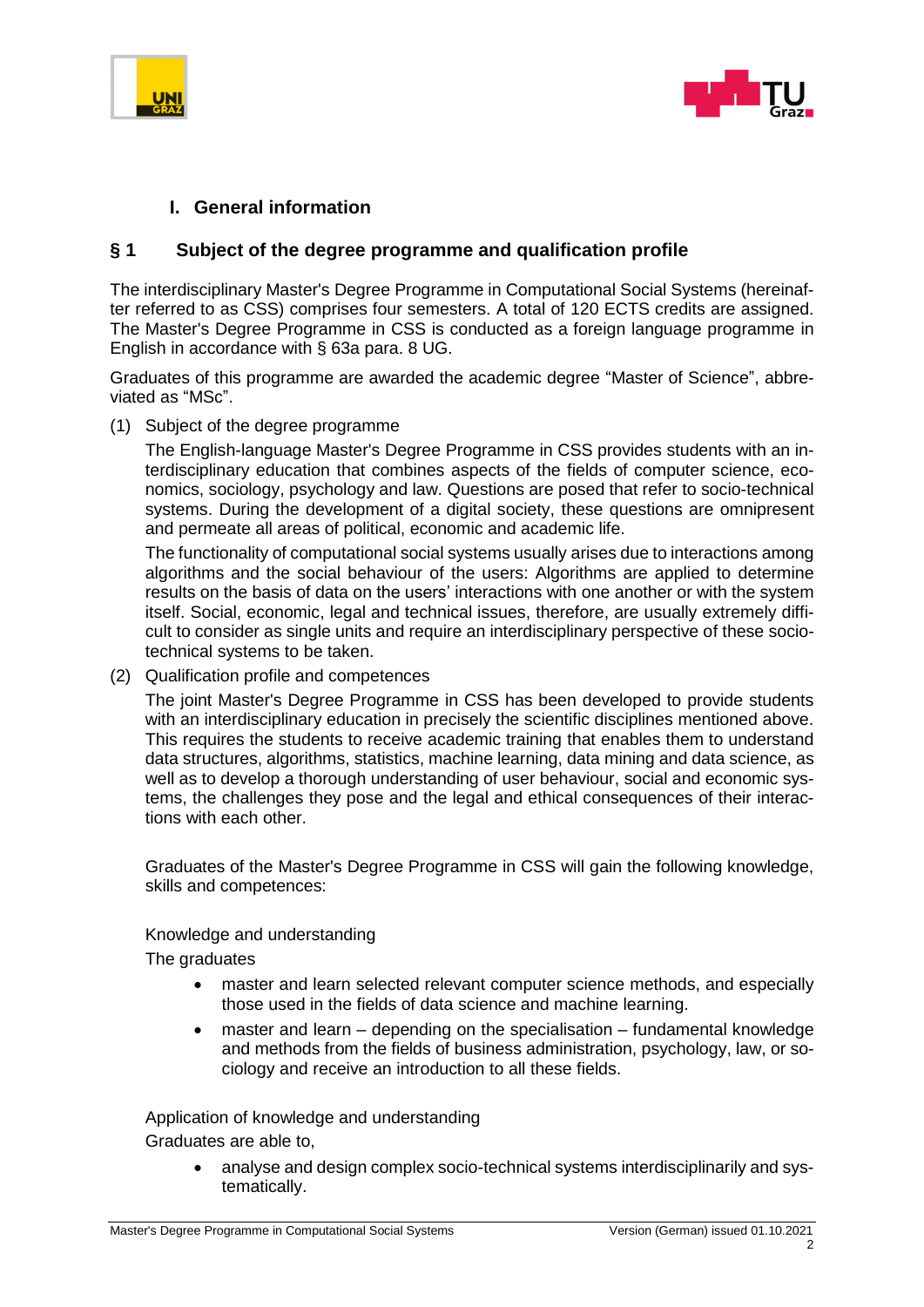



- design and carry out meaningful and methodologically sound studies using modern informatics methods, as well as interpret the results obtained from these studies by applying social, economic and cognitive science theories.
- apply their knowledge and problem-solving skills in new and unfamiliar situations.
- define and interpret the specific phenomena, boundaries, terminologies and doctrines belonging to at least two disciplines.

#### Submit assessments

Graduates are able to,

- analyse and assess the ethical, economic, technical, social, psychological, or legal aspects of socio-technical systems.
- formulate scientifically sound assessments and judge their resilience.

#### Communicative, organisational and social skills

The graduates are able to

- communicate with computer scientists as well as with business economists, psychologists, sociologists and legal scholars – depending on their area of specialisation – in a subject-specific and goal-oriented manner and to act as mediators between these professional groups.
- display proficiency in presentation techniques.
- write scientific texts.
- acquire further knowledge independently.
- apply relevant knowledge over the long-term due to their broad basic education.
- (3) Need and relevance of the degree programme for science and the labour market

Graduates will make a significant, design-oriented contribution to future societal development by, for example, gathering new scientific knowledge of relevance for socio-technical systems, developing future technologies for these systems, or critically reflecting on their social impact.

Graduates fill a gap in the labour market for interdisciplinarily trained professionals who understand both the specific languages and methods used in the basic disciplines of this degree. These potential employees can analyse social processes and systems by applying informatics tools and critically assess informatics projects by taking a business, psychological, sociological, or legal approach. Thus, they have the skills needed to support the rapidly advancing digitalization of society and to reflect on these advances both critically and interdisciplinarily.

<span id="page-2-0"></span>Graduates can be employed in basic and applied research on computational social systems. Furthermore, graduates are qualified to pursue further doctoral studies.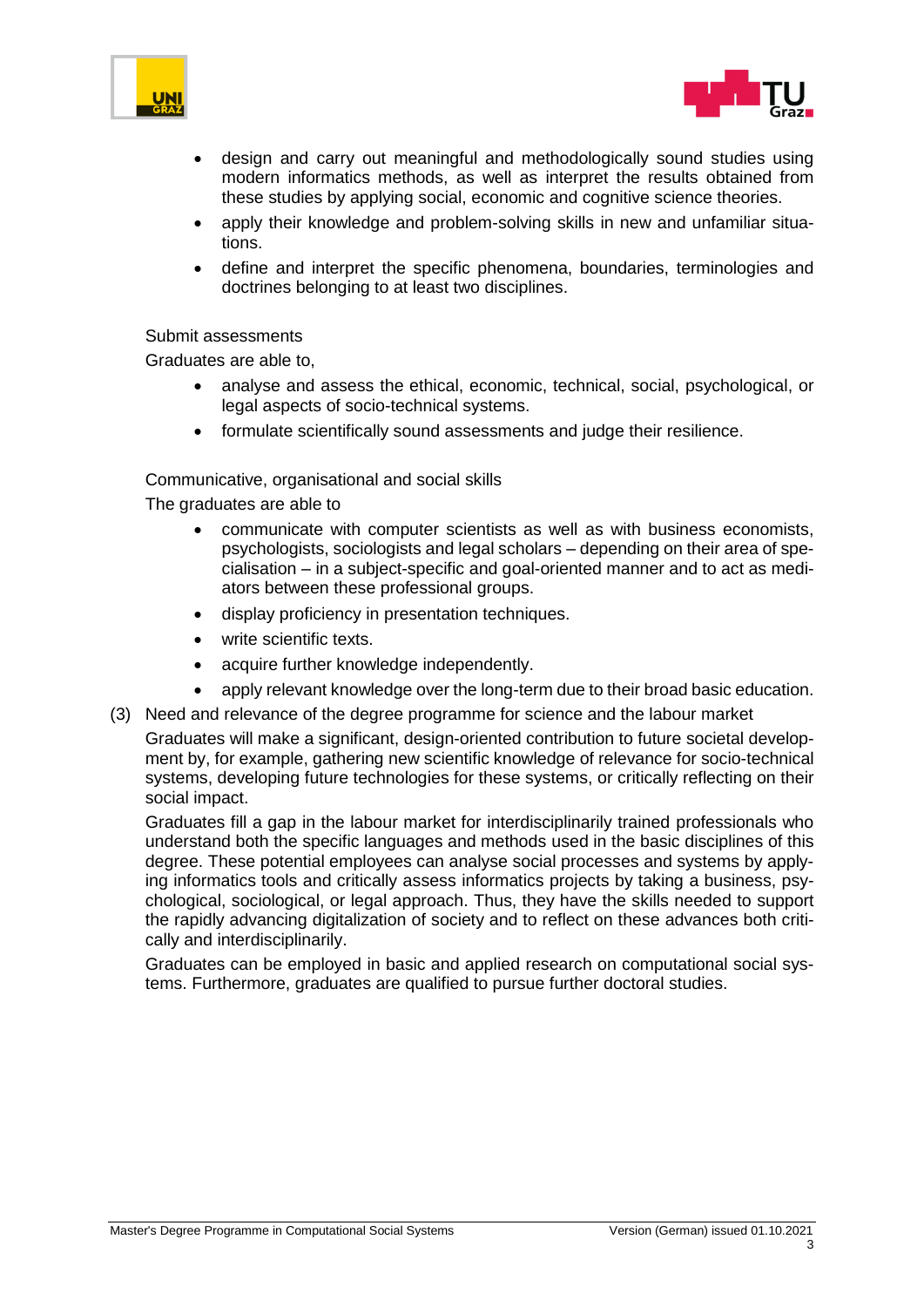



#### **II. General provisions**

#### <span id="page-3-0"></span>**§ 2 Admission requirements**

- (1) The Master's Degree Programme in CSS has been developed for graduates of one of the following majors: Computer Science, Business Administration, Sociology, Psychology, or Law.
- (2) A specialisation is deemed to exist if at least 60 ECTS credits can be assigned to the respective subject area. If the proportion is lower, additional courses and examinations (up to a maximum of 30 ECTS credits) may be taken if a degree programme with at least 180 ECTS credits is offered at a recognised domestic or foreign post-secondary educational institution and only individual supplemental courses or examinations are missing that would allow a specialisation with 60 ECTS credits to be achieved.
- (3) Graduates of degree programmes offered at a recognised domestic or foreign post-secondary educational institution and assigned at least 180 ECTS credits are eligible for admission, if the primary programme focus was in one of the following subjects:
	- a. computer science
	- b. business administration
	- c. sociology
	- d. psychology, or
	- e. law
- (4) Graduates of degree programmes for which the respective focus as described in (2) amounts to less than 30 ECTS credits are not eligible.
- (5) As a prerequisite for admission to the degree programme, the student must provide proof of knowledge of the English language, as this is required to make successful progress in the degree programme. The form of the proof will be described in a regulation issued by the Rectorate.

#### <span id="page-3-1"></span>**§ 3 Assignment of ECTS credits**

ECTS credits will be assigned to all performance items that are achieved by the students. These ECTS credits are used to determine the relative share of the workload associated with the individual performance items, whereby the yearly workload is equal to 1500 full hours of work, and 60 ECTS credits are assigned to this workload (corresponding to a volume of 25 full hours of work per ECTS credit). The workload comprises both the hours of individual study and the semester hours. One semester hour corresponds to 45 minutes per week of instruction during the semester.

#### <span id="page-3-2"></span>**§ 4 Structure of the degree programme**

The Master's Degree Programme in CSS with a workload of 120 ECTS credits comprises four semesters. The course "1. Introduction to Computational Social Systems" provides students who have completed different degree programmes with an introduction to the subject area of CSS and provides them with competences they need for the interdisciplinary specialisations. The in-depth study takes place in an area of specialisation. Free-choice subjects, the master's thesis colloquium seminar, the master's thesis work and the final examination round out the programme. The programme is structured as follows: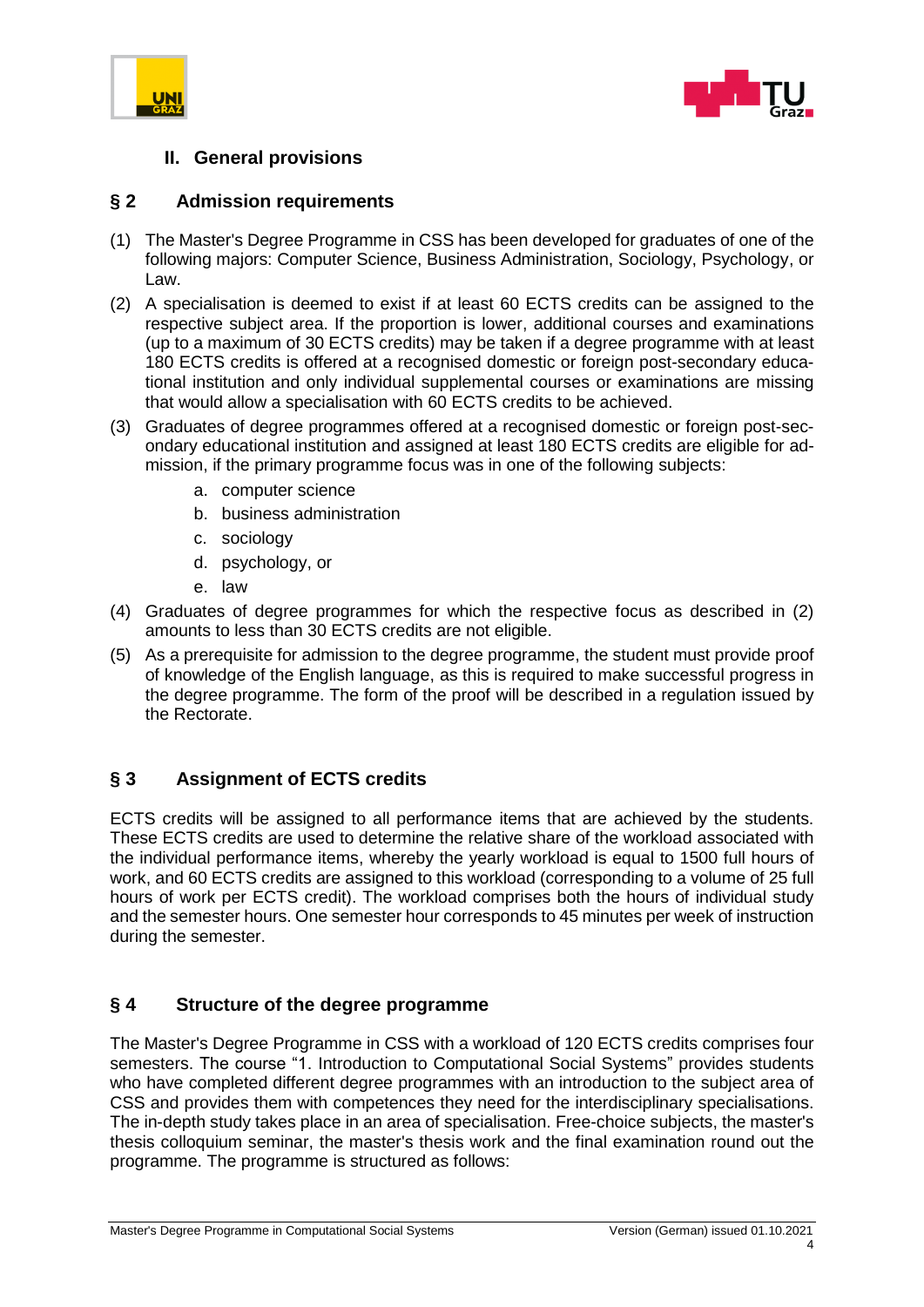



|                                                                                                                                                                                                                                               | <b>ECTS</b> |
|-----------------------------------------------------------------------------------------------------------------------------------------------------------------------------------------------------------------------------------------------|-------------|
| 1 Introduction to Computational Social Systems                                                                                                                                                                                                | Min. 42     |
| 2. Specialisations (choose one)<br>2.A: Specialisation in Business Analytics<br>2.B: Specialisation in Societies, Technologies and Social Research<br>2.C: Specialisation in Human Factors<br>2.D: Specialisation in Law and Computer Science | Min. 42     |
| Free-choice subjects                                                                                                                                                                                                                          | Min. 6      |
| Master's thesis colloquium                                                                                                                                                                                                                    |             |
| Master's thesis                                                                                                                                                                                                                               | 27          |
| Master's examination                                                                                                                                                                                                                          |             |
| Total                                                                                                                                                                                                                                         | 121         |

#### <span id="page-4-0"></span>**§ 5 Types of courses offered**

The types of courses offered at Uni Graz and TU Graz are described in the statutes of the respective universities.

#### <span id="page-4-1"></span>**§ 6 Group sizes**

The following maximum numbers of participants (group sizes) are specified for courses which are marked with the identifier "CSS" in the column entitled "Area" in the tables in § 8 para. 5:

| Lecture (VO)                | No limit |
|-----------------------------|----------|
| Lecture with exercise (VU)  | 30       |
| Exercise (UE)               | 30       |
| Proseminar (PS)             | 25       |
| Seminars (SE)               | 25       |
| Courses (KS)                | 30       |
| Construction exercises (KU) | 30       |

Regarding courses that are adopted from the curriculum of other degree programmes (i.e. identifier other than "CSS"), the number of participants is based on the curriculum of the respective degree programme.

#### <span id="page-4-2"></span>**§ 7 Guidelines for the allocation of places in courses**

- (1) If more students register for a course than places are available, parallel courses will be provided (if necessary, also during the lecture-free period).
- (2) The following applies to courses adopted from the curriculum of other degree programmes: If enough parallel courses (groups) cannot be offered, students will be admitted to the course according to the order of prioritisation described in the relevant curriculum. The most current version of the curriculum will be applied. The relevant curriculum is shown in the tables in § 8 para. 5 in the column entitled "Area".
- (3) The following applies to all other courses: If enough parallel courses (groups) cannot be offered, students will be admitted to the course according to the following order of prioritization:
	- a. The course is listed as compulsory for the student in the curriculum.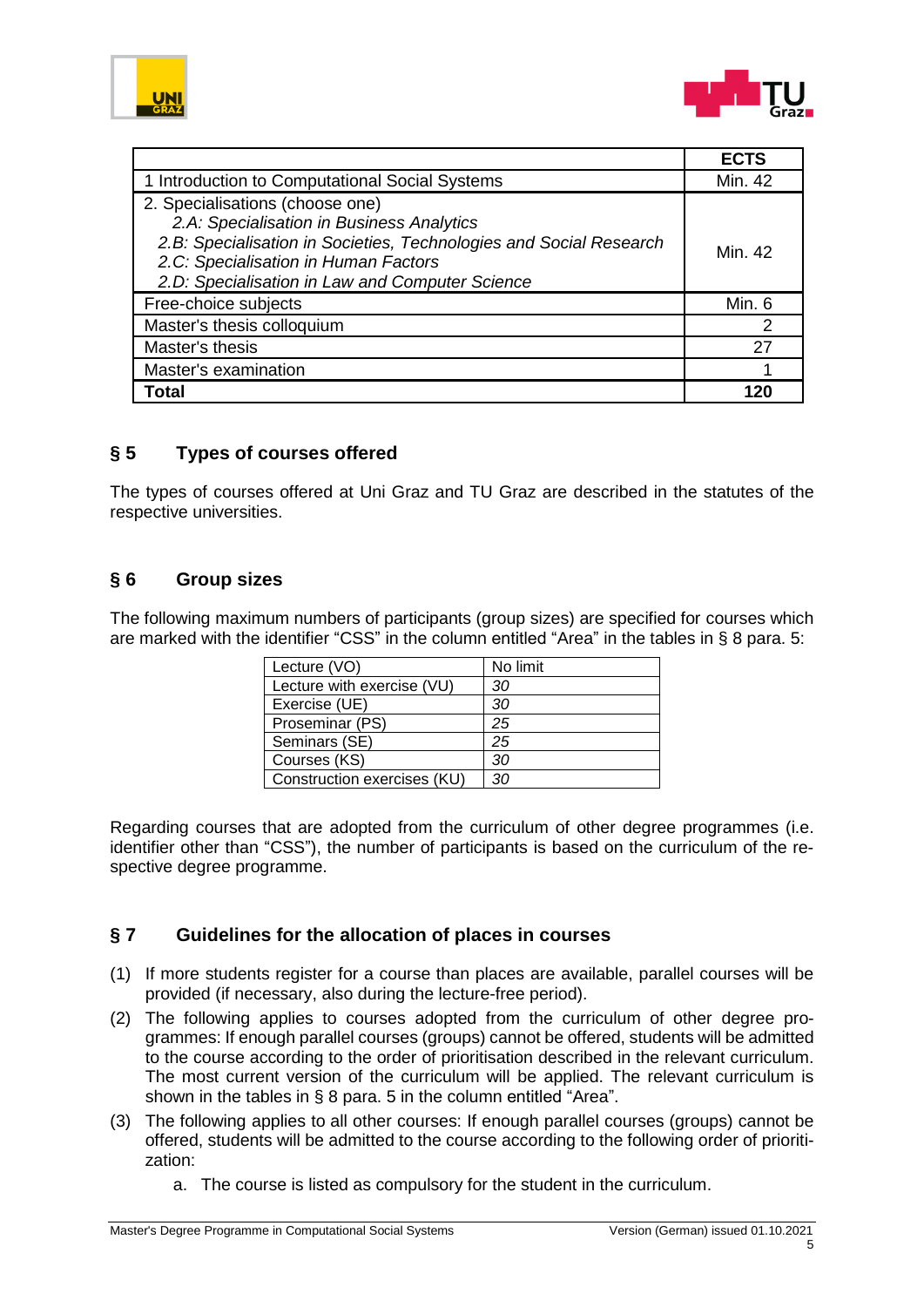



- b. The total number of the courses that have been successfully completed in the relevant degree programme (i.e. total ECTS credits).
- c. The date (priority given to the earliest date) on which the student fulfilled the participation requirement.
- d. Students who have already been deferred once or who have had to repeat the course will be given priority for the next course.
- e. The examination grade received in the course(s) in which participation is required or the grade average of the examinations (weighted by the ECTS credits assigned).
- f. Students for whom such courses are not necessary to complete the curriculum will only be considered if free places are available; it is possible to request inclusion on a separate waiting list. The provisions described above apply mutatis mutandis.
- (4) Students who complete part of their studies as part of a mobility programme at the universities involved in the programme (TU Graz and Uni Graz) are given priority for up to 10% of the available places.

#### <span id="page-5-0"></span>**III. Degree programme content and curriculum**

#### <span id="page-5-1"></span>**§ 8 Modules, courses and semester assignment**

- (1) The individual courses included in this master's degree programme and the modules they are assigned to are listed below. The knowledge, methods, or skills that will be taught in the modules are described in more detail in Appendix I. The assignment of the courses to the curriculum is a recommendation, ensuring that the sequence of the courses enables the student to optimally build on previous knowledge and that the academic year workload does not exceed 60 ECTS credits. The assignment of courses to the participating universities is found in the table in para. 5. Compulsory courses are held in English. In cases where the free-choice subjects include additional courses in German, this is noted accordingly.
- (2) The interdisciplinary specialisations 2.A to 2.D in the Master's Degree Programme in CSS build on the competences acquired in the previous degree programme. In order to acquire complementary competences that are still missing in each case, students must complete modules 1.1 and 1.7 in "1. Introduction to Computational Social Systems". In addition, depending on the previous studies and specialisation, the modules listed in the following tables must be completed:

| Selected specialisation:  | Module to be completed:                                        |
|---------------------------|----------------------------------------------------------------|
| <b>Business Analytics</b> | 1.2: Introduction to Business Analytics for students with com- |
|                           | puter science background                                       |
| Societies, Technologies   | 1.3: Introduction to Societies, Technologies and Social        |
| and Social Research       | Research for students with computer science background         |
| <b>Human Factors</b>      | 1.4: Introduction to Human Factors for students with com-      |
|                           | puter science background                                       |
| Law and Computer          | 1.5: Introduction to Law and Computer Science for students     |
| Science                   | with computer science background                               |

a. Prerequisite studies in information technology according to § 2 para. 3 lit. a

(3)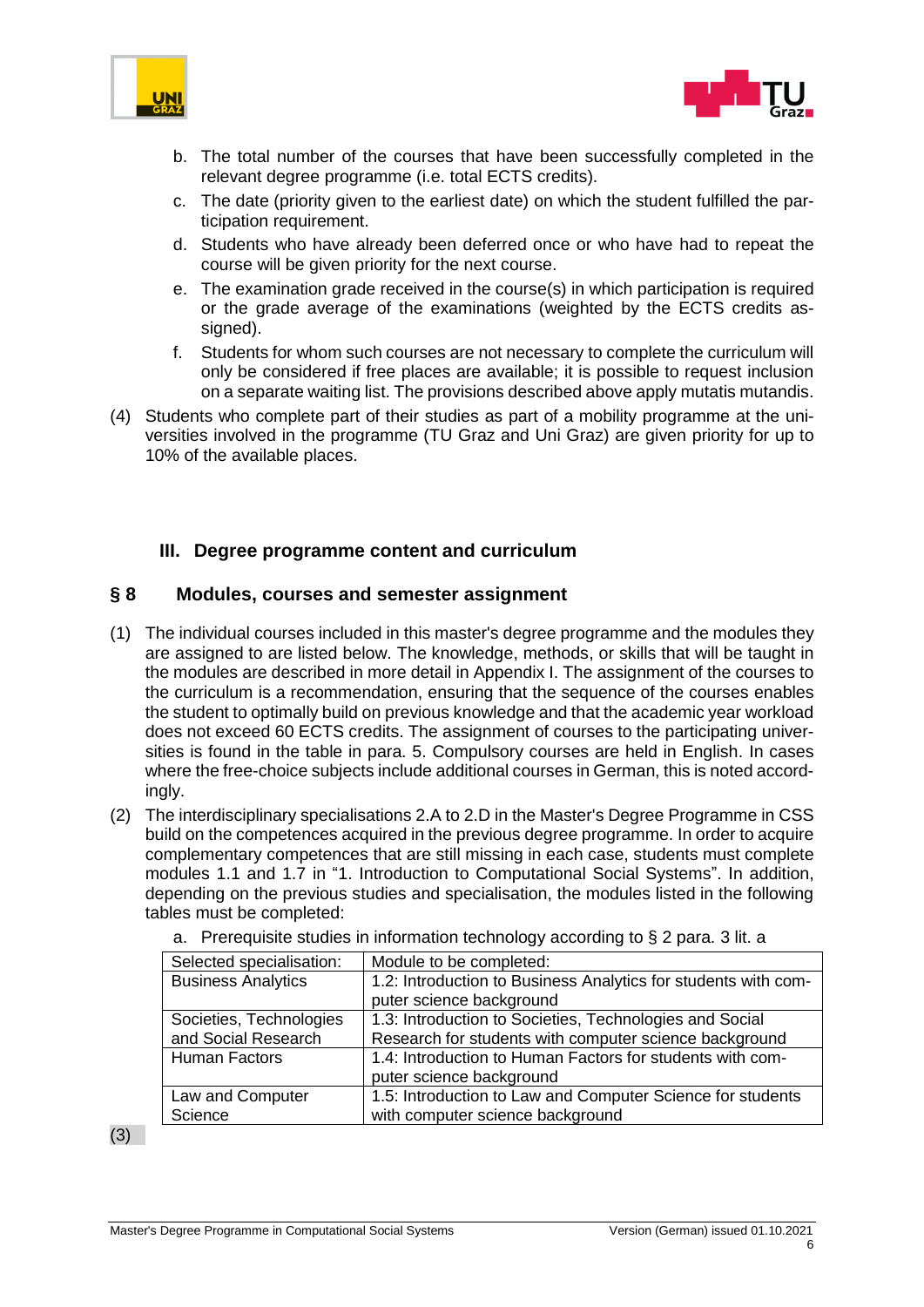



b. Prerequisite studies in business administration according to § 2 para. 3 lit. b

| Specialisation:           | Module to be completed:                                                                                                       |
|---------------------------|-------------------------------------------------------------------------------------------------------------------------------|
| <b>Business Analytics</b> | 1.6: Introduction to Computer Science for students with back-                                                                 |
|                           | grounds in business administration, law, sociology, psychol-                                                                  |
|                           | ogy and comparable fields                                                                                                     |
| c.                        | Prerequisite studies in sociology according to § 2 para. 3 lit. c                                                             |
| Specialisation:           | Module to be completed:                                                                                                       |
| Societies, Technologies   | 1.6: Introduction to Computer Science for students with back-                                                                 |
| and Social Research       | grounds in business administration, law, sociology, psychol-                                                                  |
|                           | ogy and comparable fields                                                                                                     |
| d.                        | Prerequisite studies in psychology according to § 2 para. 3 lit. d                                                            |
| Specialisation:           | Module to be completed:                                                                                                       |
| <b>Human Factors</b>      | 1.6: Introduction to Computer Science for students with back-<br>grounds in business administration, law, sociology, psychol- |
|                           | ogy and comparable fields                                                                                                     |
| е.                        | Prerequisite studies in law according to § 2 para. 3 lit. e                                                                   |
| Specialisation:           | Module to be completed:                                                                                                       |
| Law and Computer          | 1.6: Introduction to Computer Science for students with back-                                                                 |
| Science                   | grounds in business administration, law, sociology, psychol-                                                                  |
|                           | ogy and comparable fields                                                                                                     |

- (4) In the specialisation, three modules each 2.A.1, 2.A.2 and 2.A.3 (Business Analytics) or 2.B.1, 2.B.2 and 2.B.3 (Societies, Technologies and Social Research) or 2.C.1, 2.C.2 and 2.C.3 (Human Factors) or 2.D.1, 2.D.2 and 2.D.3 (Law and Computer Science) must be completed. These comprise compulsory (*Pflicht*) and/or free-choice (*Wahl*) subject areas. The minimum number of ECTS credits must be achieved in each of the modules mentioned. The total sum of credits for the three modules must amount to at least 42 ECTS credits.
- (5) The degree programme comprises the modules and performance items shown in the table. The table also indicates the university that offers the course and the subject assignment of the course. "CSS" corresponds to Computational Social Systems, "BA" to Business Administration, "Soc." to Sociology, "Psy." to Psychology, "Law" to Law and "Inf." to Computer Science.
- (6) The following table contains courses in the modules 1.3, 1.4, 2.B.2, 2.C.2 and 2.D.1, which change annually. These are assigned each year by the Curricular Committee responsible for the subject (University of Graz) and the Curricular Committee Working Group (TU Graz). During this process, care is taken to allocate ECTS credits equitably (with regard to workload and semester allocation) and ensure that enough English-language courses are offered.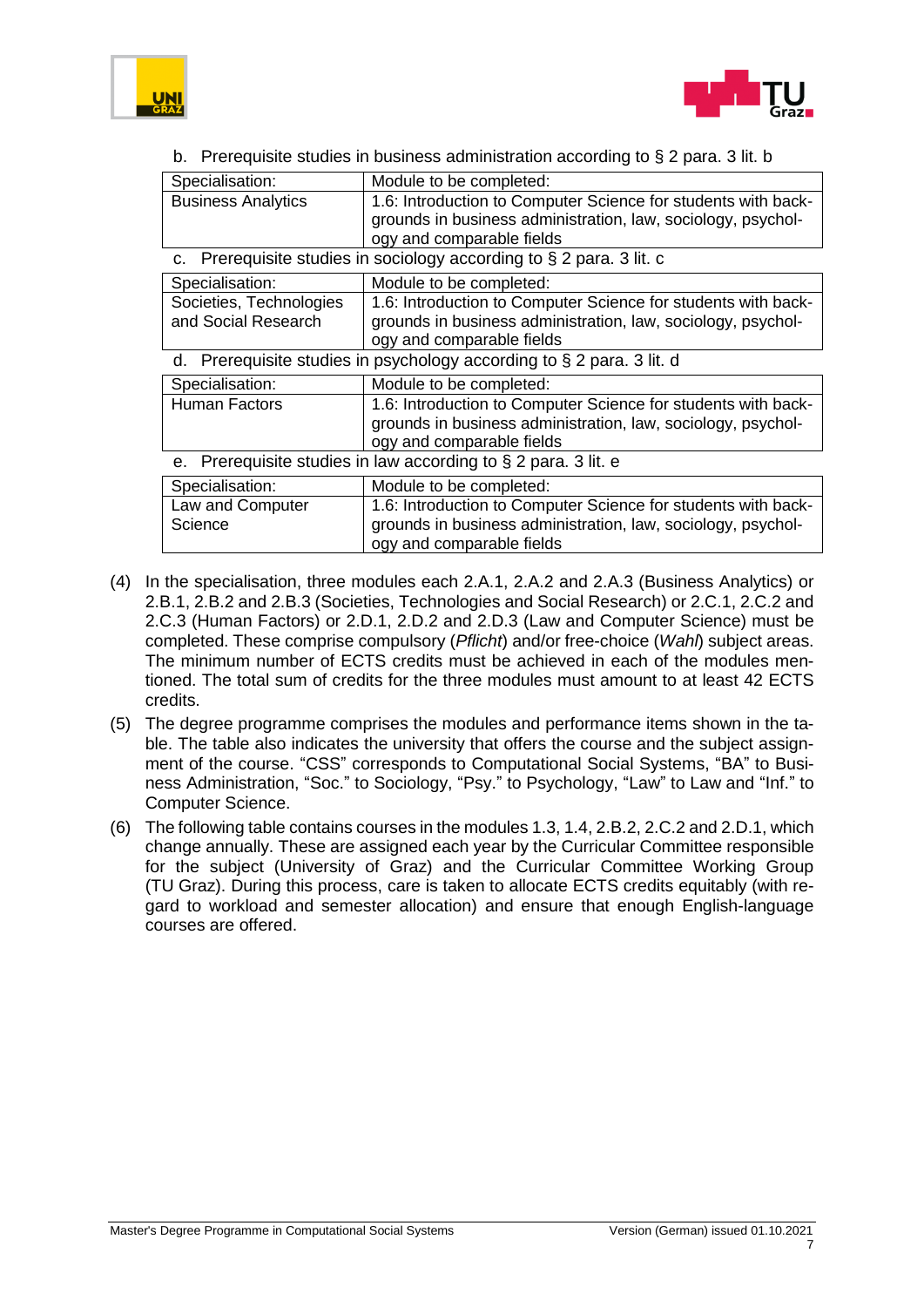



| <b>Masterstudium Computational Social Systems</b>                |                                                                                              |                | LV         |             |    |   | Semester mit ECTS-<br>Anrechnungspunkten | Ange-<br>boten<br>von |                           | Area           |            |
|------------------------------------------------------------------|----------------------------------------------------------------------------------------------|----------------|------------|-------------|----|---|------------------------------------------|-----------------------|---------------------------|----------------|------------|
|                                                                  | Module Lehrveranstaltung                                                                     | SSt.           | <b>Typ</b> | <b>ECTS</b> |    | Ш | Ш                                        | <b>IV</b>             |                           | <b>KFU TUG</b> |            |
|                                                                  | 1. Introduction to Computational Social Systems                                              |                |            |             |    |   |                                          |                       |                           |                |            |
| Module 1.1: General Introduction to Computational Social Systems |                                                                                              |                |            |             |    |   |                                          |                       |                           |                |            |
| Pflicht                                                          | Introduction to Computational Social Systems [Teamteaching]<br>Uni Graz/TU Graz]             | $\overline{2}$ | VU         | 5           | 5  |   |                                          |                       | $\boldsymbol{\mathsf{x}}$ | x              | <b>CSS</b> |
| Pflicht                                                          | <b>Foundations of Computational Social Systems</b>                                           | 2              | VU         | 5.          | 5  |   |                                          |                       |                           | x              | <b>CSS</b> |
| Pflicht                                                          | Research Design                                                                              | $\overline{2}$ | VO         | 5.          | 5  |   |                                          |                       | $\mathsf{x}$              |                | <b>CSS</b> |
|                                                                  | <b>Total Module 1.1</b>                                                                      | 6              |            | 15          | 15 |   |                                          |                       |                           |                |            |
|                                                                  | Module 1.2: Introduction to Business Analytics for students with Computer Science background |                |            |             |    |   |                                          |                       |                           |                |            |
| Pflicht                                                          | Introduction to Business Administration for Computer Scientists                              | 2              | KS         | 4           | 4  |   |                                          |                       | $\mathsf{x}$              |                | <b>CSS</b> |
| Wahl                                                             | Masterkurs Accounting*                                                                       | 2              | VO         | 4           | 4  |   |                                          |                       | X                         |                | BA         |
| Wahl                                                             | <b>Masterkurs Finance</b>                                                                    | 2              | VO         | 4           | 4  |   |                                          |                       | $\mathbf{x}$              |                | BA         |
| Wahl                                                             | <b>Masterkurs Marketing</b>                                                                  | 2              | VO         | 4           | 4  |   |                                          |                       | $\boldsymbol{\mathsf{x}}$ |                | BA         |
| Wahl                                                             | Masterkurs Produktion und Logistik                                                           | 2              | VO         | 4           | 4  |   |                                          |                       | $\boldsymbol{\mathsf{x}}$ |                | BA         |
| Wahl                                                             | Masterkurs Management*                                                                       | 2              | VO         | 4           | 4  |   |                                          |                       | $\mathsf{x}$              |                | BA         |
|                                                                  | Total Module 1.2                                                                             | 6              |            | 12          | 12 |   |                                          |                       |                           |                |            |

\* Courses offered in the German language

|                                                                                                                       |                                                                                                                       | SSt.           | <b>Typ</b> | <b>ECTS</b> | т              | Ш        | Ш  | <b>IV</b> | <b>KFU TUG</b> Area       |            |  |
|-----------------------------------------------------------------------------------------------------------------------|-----------------------------------------------------------------------------------------------------------------------|----------------|------------|-------------|----------------|----------|----|-----------|---------------------------|------------|--|
| Module 1.3: Introduction to Societies, Technologies and Social Research for students with Computer Science background |                                                                                                                       |                |            |             |                |          |    |           |                           |            |  |
| Pflicht                                                                                                               | Einführung in die Soziologie                                                                                          | 2              | VO         | 3           | 3              |          |    |           | $\boldsymbol{\mathsf{x}}$ | Soc.       |  |
| Pflicht                                                                                                               | <b>Introduction to Empirical Social Research</b>                                                                      | $\overline{2}$ | VO         | 3           | $\overline{3}$ |          |    |           | $\mathsf{x}$              | Soc.       |  |
| Wahl                                                                                                                  | Ausgewählte LV aus "Social Analysis" **                                                                               |                | VU/KS      | $0 - 8$     | $0 - 8$        | $0 - 8$  |    |           | $\mathsf{x}$              | Soc.       |  |
| Wahl                                                                                                                  | Ausgewählte LV aus "Empirical Social Research" **                                                                     |                | VU/KS      | $0 - 10$    | $0 - 10$       | $0 - 10$ |    |           | $\mathsf{x}$              | Soc.       |  |
| Wahl                                                                                                                  | Ausgewählte LV aus "Core Areas of Sociology" **                                                                       |                | VU/KS      | $0 - 8$     | $0 - 8$        | $0 - 8$  |    |           | $\mathsf{x}$              | Soc.       |  |
| <b>Total Module 1.3</b><br>min. 12 min. 12                                                                            |                                                                                                                       |                |            |             |                |          |    |           |                           |            |  |
| Module 1.4: Introduction to Human Factors for students with Computer Science background                               |                                                                                                                       |                |            |             |                |          |    |           |                           |            |  |
| Pflicht                                                                                                               | Introduction to Psychology I                                                                                          | $\overline{2}$ | VU         | 3           | 3              |          |    |           | $\mathsf{x}$              | Psy.       |  |
| Pflicht                                                                                                               | Introduction to Psychology II                                                                                         | $\overline{2}$ | VU         | 3           | $\overline{3}$ |          |    |           | $\mathsf{x}$              | Psy.       |  |
| Pflicht                                                                                                               | Ausgewählte LV aus "Topics in Psychology of Human Factors I"                                                          |                | SE/VO/VU   | $3 - 4$     | $3 - 4$        |          |    |           | $\mathsf{x}$              | Psy.       |  |
| Wahl                                                                                                                  | Ausgewählte LV aus "Topics in Psychology of Human Factors II"                                                         |                | SE/VO/VU   | $6-8$       | $6 - 8$        |          |    |           | $\pmb{\times}$            | Psy.       |  |
|                                                                                                                       | <b>Total Module 1.4</b>                                                                                               |                |            | min. 12     |                | min. 12  |    |           |                           |            |  |
|                                                                                                                       | Module 1.5: Introduction to Law and Computer Science for students with Computer Science background                    |                |            |             |                |          |    |           |                           |            |  |
| Pflicht                                                                                                               | Introduction to Law                                                                                                   | 1              | VU         | 1,5         | 1,5            |          |    |           | $\pmb{\times}$            | Law        |  |
| Pflicht                                                                                                               | <b>Computer Ethics</b>                                                                                                | $\overline{2}$ | VU         | 3           | $\overline{3}$ |          |    |           | $\mathsf{x}$              | <b>CSS</b> |  |
| Pflicht                                                                                                               | <b>Technical Standards and Law</b>                                                                                    | $\overline{2}$ | VO         | 5           | 5              |          |    |           | $\mathsf{x}$              | Law        |  |
| Pflicht                                                                                                               | Legal Databases                                                                                                       | $\mathbf{1}$   | KS         | 2,5         | 2,5            |          |    |           | $\boldsymbol{\mathsf{x}}$ | Law        |  |
|                                                                                                                       | <b>Total Module 1.5</b>                                                                                               | 6              |            | 12          | 12             |          |    |           |                           |            |  |
|                                                                                                                       | Module 1.6: Introduction to Computer Science for students with background in Business Administration, Law, Sociology, |                |            |             |                |          |    |           |                           |            |  |
|                                                                                                                       | <b>Psychology and comparable</b>                                                                                      |                |            |             |                |          |    |           |                           |            |  |
| Pflicht                                                                                                               | Informatik 1                                                                                                          | 3              | VU         | 4           | $\overline{4}$ |          |    |           | x                         | Inf.       |  |
| Pflicht                                                                                                               | Datenbanken                                                                                                           | $\overline{2}$ | VU         | 3           | 3              |          |    |           | X                         | Inf.       |  |
| Pflicht                                                                                                               | <b>Computational Methods for Statistics</b>                                                                           | $\overline{2}$ | VU         | 2,5         | 2,5            |          |    |           | x                         | Inf.       |  |
| Wahl                                                                                                                  | Introduction to Data Science and Artificial Intelligence                                                              | $\overline{2}$ | VU         | 3           |                | 3        |    |           | X                         | Inf.       |  |
| Wahl                                                                                                                  | Design your own App                                                                                                   | $\overline{2}$ | VU         | 3           | 3              |          |    |           | X                         | Inf.       |  |
|                                                                                                                       | Total Module 1.6                                                                                                      | 9              |            | 12,5        |                | 12,5     |    |           |                           |            |  |
|                                                                                                                       | Module 1.7: Joint module Computational Social Systems                                                                 |                |            |             |                |          |    |           |                           |            |  |
| Pflicht                                                                                                               | <b>Computational Modeling of Social Systems</b>                                                                       | 3              | VU         | 4,5         |                | 4,5      |    |           | x                         | Inf.       |  |
| Pflicht                                                                                                               | Knowledge Discovery and Data Mining 1                                                                                 | $\overline{2}$ | VO         | 3           |                | 3        |    |           | X                         | Inf.       |  |
| Pflicht                                                                                                               | Knowledge Discovery and Data Mining 1                                                                                 | $\mathbf{1}$   | KU         | 1,5         |                | 1,5      |    |           | X                         | Inf.       |  |
| Pflicht                                                                                                               | Introduction to IT Law                                                                                                | $\overline{2}$ | VO         | 3           |                | 3        |    |           | X                         | Law        |  |
| Pflicht                                                                                                               | Social Aspects of Digital Technologies: Gender, Diversity and                                                         | $\overline{2}$ | VU         | 3           |                |          | 3  |           | X                         | Soc.       |  |
|                                                                                                                       | <b>Research Ethics</b>                                                                                                |                |            |             |                |          |    |           |                           |            |  |
|                                                                                                                       | Total Module 1.7                                                                                                      | 10             |            | 15          |                |          | 12 |           |                           |            |  |
|                                                                                                                       | <b>Total 1. Introduction to Computational Social Systems</b>                                                          |                |            | 42          |                | 42       |    |           |                           |            |  |

\*\* Contains courses in the German and English languages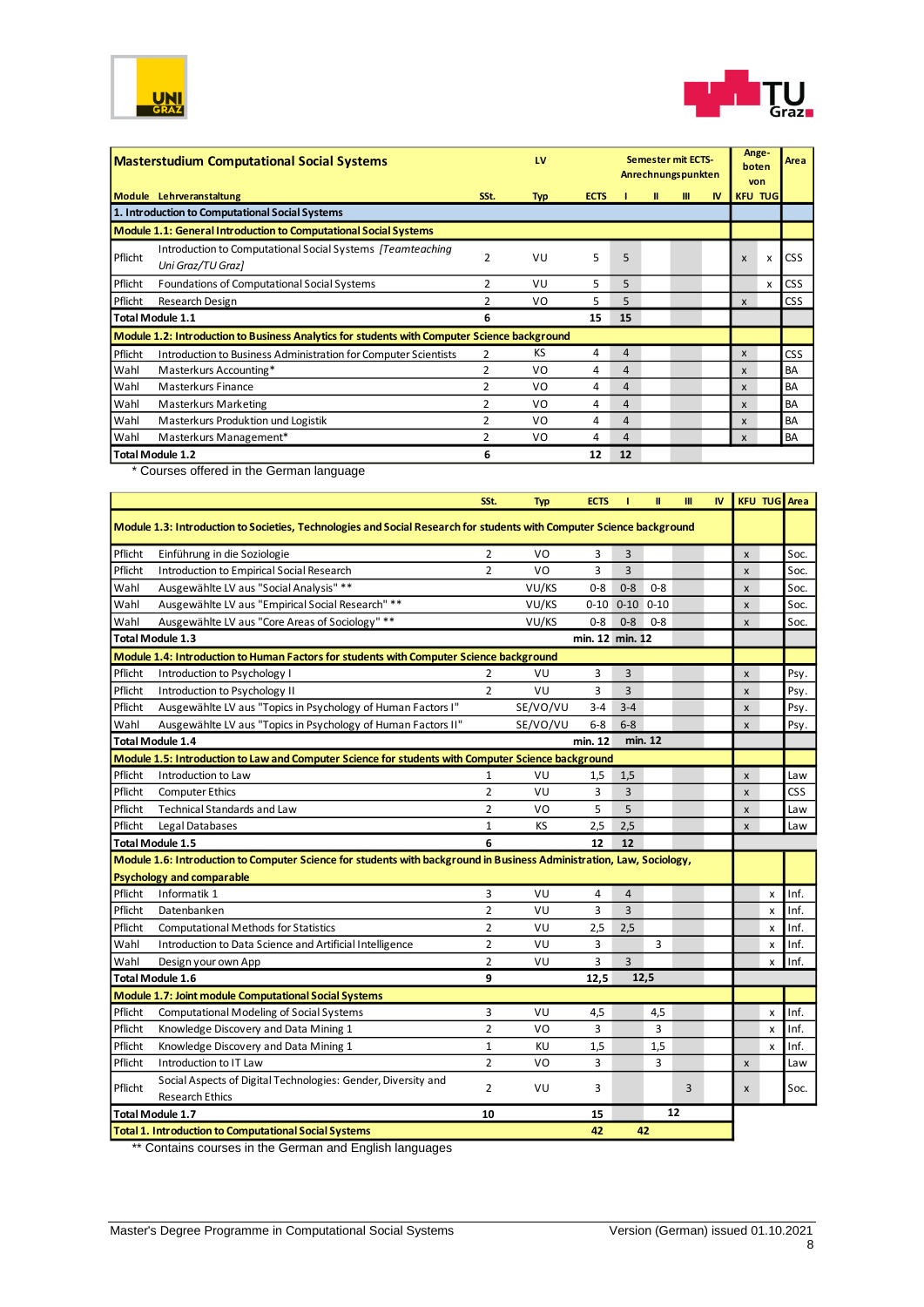



|                                                         | 2. Specialisations                                                                                                                                                                                                   |               |            |             |    |         |           |              |              |                     |
|---------------------------------------------------------|----------------------------------------------------------------------------------------------------------------------------------------------------------------------------------------------------------------------|---------------|------------|-------------|----|---------|-----------|--------------|--------------|---------------------|
|                                                         | 2.A Specialisation in Business Analytics                                                                                                                                                                             |               |            |             |    |         |           |              |              |                     |
|                                                         | <b>Module 2.A.1: Business Analytics</b>                                                                                                                                                                              | SSt.          | <b>Typ</b> | <b>ECTS</b> | Ш  | m       | <b>IV</b> |              |              | <b>KFU TUG</b> Area |
| Pflicht                                                 | Data-Driven Business Model Seminar                                                                                                                                                                                   | 2             | PS         | 4           | 4  |         |           | X            | $\mathsf{x}$ | <b>CSS</b>          |
| Pflicht                                                 | Data Science in Business 1                                                                                                                                                                                           | 2             | <b>PS</b>  | 4           |    | 4       |           | $\mathsf{x}$ | $\mathsf{x}$ | <b>CSS</b>          |
| Pflicht                                                 | Data Science in Business 2                                                                                                                                                                                           | 2             | PS         | 4           |    | 4       |           | X            | x            | <b>CSS</b>          |
| Total Module 2.A.1                                      |                                                                                                                                                                                                                      |               |            | 12          |    | 12      |           |              |              |                     |
| <b>Module 2.A.2: Elective Module Business Analytics</b> |                                                                                                                                                                                                                      |               |            |             |    |         |           |              |              |                     |
| Wahl                                                    | <b>Business Intelligence and Analytics</b>                                                                                                                                                                           | 2             | <b>PS</b>  | 4           | 4  |         |           | $\mathsf{x}$ |              | <b>BA</b>           |
| Wahl                                                    | Data Management for Business Analytics                                                                                                                                                                               | 2             | <b>PS</b>  | 4           |    | 4       |           | X            |              | <b>BA</b>           |
| Wahl                                                    | Data-Driven Decision Support                                                                                                                                                                                         | $\mathfrak z$ | <b>PS</b>  | 4           | 4  |         |           | X            |              | <b>BA</b>           |
| Wahl                                                    | Betriebswirtschaftslehre<br>Spezielle<br>(SBWL)<br>dem<br>Eine<br>aus<br>Curriculum Master Betriebswirtschaft: Es sind die 4 Proseminare<br>einer SBWL im Umfang von 16 ECTS-Anrechnungspunkten) zu<br>absolvieren** |               | PS         | 16          | 16 |         |           | X            |              | <b>BA</b>           |
|                                                         | Total Module 2.A.2                                                                                                                                                                                                   |               |            | min. 12     |    | min. 12 |           |              |              |                     |

\*\* Contains courses in the German and English languages

|      | <b>Module 2.A.3: Computer Science for Business Analytics</b> | SSt.         | <b>Typ</b> | <b>ECTS</b>    | Ш       | Ш              | <b>IV</b> | <b>KFU TUG</b> Area |          |
|------|--------------------------------------------------------------|--------------|------------|----------------|---------|----------------|-----------|---------------------|----------|
| Wahl | Visual Analytics                                             | 3            | VU         | 5              | 5       |                |           | x                   | Inf.     |
| Wahl | <b>Information Visualisation</b>                             | 3            | VU         | 5              | 5       |                |           | x                   | Inf.     |
| Wahl | Knowledge Discovery and Data Mining 2                        | 3            | VU         | 5              |         | 5              |           | x                   | Inf.     |
| Wahl | Recommender Systems                                          | 2            | VU         | 3              | 3       |                |           | X                   | Inf.     |
| Wahl | Network Science                                              | 3            | VU         | 5              |         | 5              |           | $\mathsf{x}$        | Inf.     |
| Wahl | Social Media Technologies                                    | 2            | VU         | 3              | 3       |                |           | x                   | Inf.     |
| Wahl | Introduction to International Entrepreneurship               | 3            | VU         | 5              |         | 5              |           | x                   | Inf.     |
| Wahl | <b>Information Search and Retrieval</b>                      | 3            | VU         | 5              |         | 5              |           | $\mathsf{x}$        | Inf.     |
| Wahl | <b>Configuration Systems</b>                                 | 2            | VU         | 3              |         | 3              |           | x                   | Inf.     |
| Wahl | Softwareentwicklungsprozess*                                 | $\mathbf{1}$ | VO         | 1,5            | 1,5     |                |           | x                   | Inf.     |
| Wahl | Advanced Information Retrieval                               | 3            | VU         | 5              |         | 5              |           | x                   | Inf.     |
| Wahl | Data Analysis and Introduction to R                          | 2            | VO         | 3              |         | 3              |           | x                   | Inf.     |
| Wahl | Data Analysis and Introduction to R                          | 1            | UE         | $\overline{2}$ |         | $\overline{2}$ |           | x                   | Inf.     |
| Wahl | Data Structures and Algorithms 1                             | 2            | VO         | 3              |         | 3              |           | x                   | Inf.     |
| Wahl | Data Structures and Algorithms 1                             | 1            | <b>UE</b>  | 1,5            |         | 1,5            |           | x                   | Inf.     |
| Wahl | Machine Learning 1                                           | 2            | VO         | 3              | 3       |                |           | x                   | Inf.     |
| Wahl | Machine Learning 1                                           | 1            | <b>UE</b>  | 1,5            | 1,5     |                |           | $\mathsf{x}$        | Inf.     |
| Wahl | Designing Interactive Systems                                | 2            | VU         | 3              | 3       |                |           | x                   | Inf.     |
| Wahl | Secure Product Lifecycle                                     | 2            | VO         | 3              |         | 3              |           | x                   | Inf.     |
| Wahl | Secure Product Lifecycle                                     | 1            | KU         | $\overline{2}$ |         | $\overline{2}$ |           |                     | $x$ Inf. |
|      | Total Module 2.A.3                                           |              |            | min. 11        | min. 11 |                |           |                     |          |
|      | <b>Total 2.A Specialisation in Business Analytics</b>        |              |            | 42             | 42      |                |           |                     |          |

\* Courses offered in the German language

|           |                                                                             | SSt. | <b>Typ</b> | <b>ECTS</b> |  | Ш | TH.           | IV |   |   | <b>KFU TUG</b> Area |
|-----------|-----------------------------------------------------------------------------|------|------------|-------------|--|---|---------------|----|---|---|---------------------|
|           | 2.B Specialisation in Societies, Technologies and Social Research           |      |            |             |  |   |               |    |   |   |                     |
|           | Module 2.B.1: Societies, Technologies and Social Research                   |      |            |             |  |   |               |    |   |   |                     |
| l Pflicht | <b>Research Seminar</b>                                                     |      | KS         | 6           |  |   | 6             |    | X | x | Soc.                |
| Pflicht   | Culture, Social Change, Technology                                          |      | KS         | 4           |  | 4 |               |    | X |   | Soc.                |
|           | Total Module 2.B.1                                                          |      |            | 10          |  | 4 | 6             |    |   |   |                     |
|           | Module 2.B.2: Digital Societies: Theories, Methods and Critical Reflections |      |            |             |  |   |               |    |   |   |                     |
| Wahl      | Ausgewählte LV aus "Advanced empirical Social Research" **                  |      | KS/VU      | $0 - 21$    |  |   | $0-21$ $0-21$ |    | X |   | Soc.                |
| l Wahl    | Ausgewählte LV aus "Special Topics in Sociology" **                         |      | SE/KS/VU   | $0 - 21$    |  |   | $0-21$ $0-21$ |    | X |   | Soc.                |
| l Wahl    | Ausgewählte LV aus "Science and Technology Studies"                         |      | VO/UE/SE   | $0 - 21$    |  |   | $0-21$ $0-21$ |    |   |   | Soc.                |
|           | Total Module 2.B.2                                                          |      |            | min. 12     |  |   | min. 12       |    |   |   |                     |

\*\* Contains courses in the German and English languages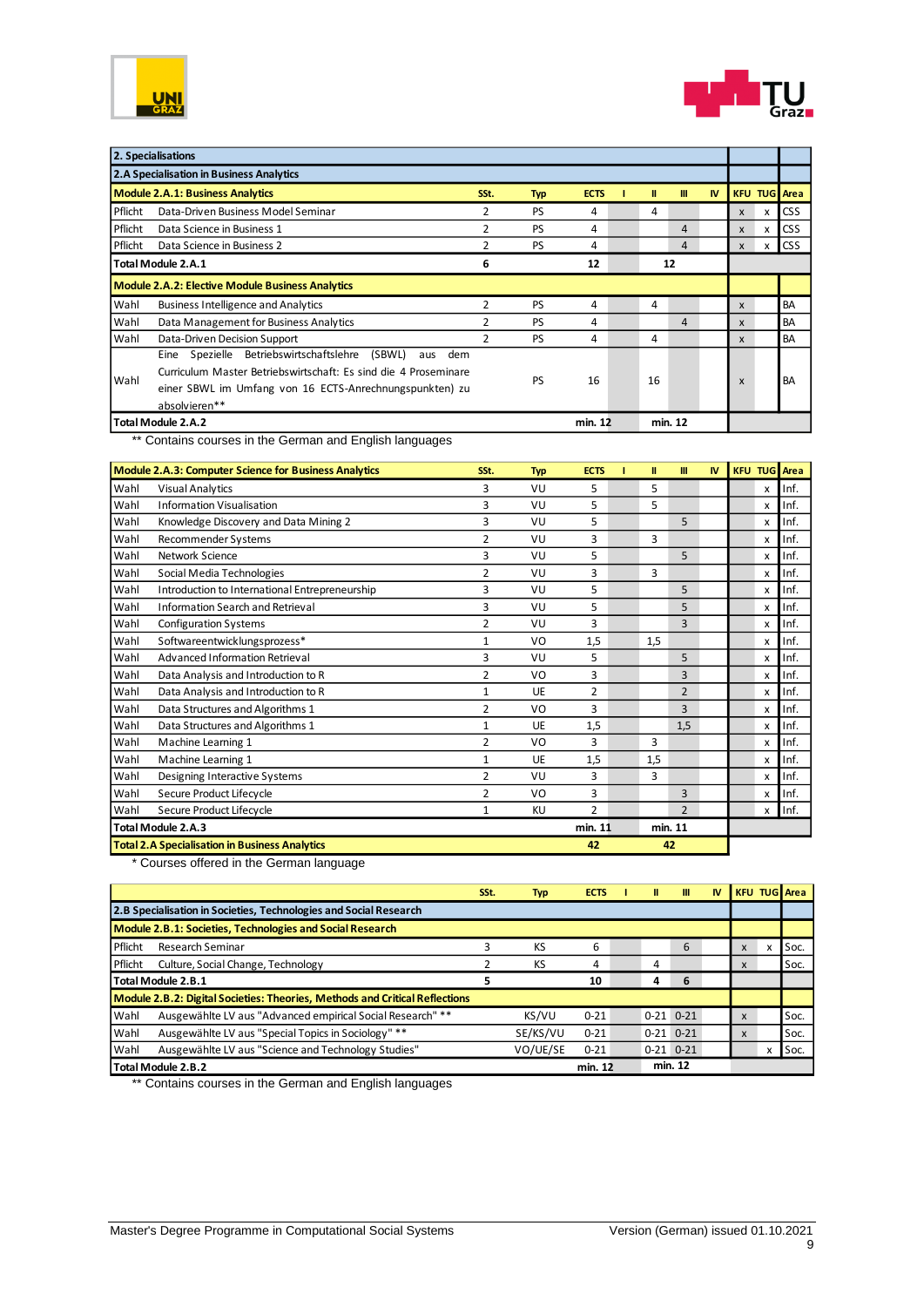



|                 | Module 2.B.3: Computer Science for Societies, Technologies and Social          | SSt.             | <b>Typ</b>  | <b>ECTS</b>         | т | Ш              | Ш              | IV |                    | <b>KFU TUG</b> Area |              |
|-----------------|--------------------------------------------------------------------------------|------------------|-------------|---------------------|---|----------------|----------------|----|--------------------|---------------------|--------------|
| <b>Research</b> |                                                                                |                  |             |                     |   |                |                |    |                    |                     |              |
| Wahl            | Machine Learning 1                                                             | $\overline{2}$   | VO          | 3                   |   | 3              |                |    |                    | x                   | Inf.         |
| Wahl            | Machine Learning 1                                                             | $\mathbf 1$      | UE          | 1,5                 |   | 1,5            |                |    |                    | x                   | Inf.         |
| Wahl            | Data Structures and Algorithms 1                                               | $\overline{2}$   | VO          | 3                   |   |                | $\overline{3}$ |    |                    | x                   | Inf.         |
| Wahl            | Data Structures and Algorithms 1                                               | 1                | UE          | 1,5                 |   |                | 1,5            |    |                    | x                   | Inf.         |
| Wahl            | Knowledge Discovery and Data Mining 2                                          | 3                | VU          | 5                   |   |                | 5              |    |                    | x                   | Inf.         |
| Wahl            | Natural Language Processing                                                    | 3                | VU          | 5                   |   | 5              |                |    |                    | x                   | Inf.         |
| Wahl            | Recommender Systems                                                            | $\overline{2}$   | VU          | 3                   |   | 3              |                |    |                    | x                   | Inf.         |
| Wahl            | Data Analysis and Introduction to R                                            | $\overline{2}$   | VO          | 3                   |   |                | 3              |    |                    | x                   | Inf.         |
| Wahl            | Data Analysis and Introduction to R                                            | 1                | UE          | $\overline{2}$      |   |                | $\overline{2}$ |    |                    | x                   | Inf.         |
| Wahl            | Seminar Data Science                                                           | 3                | SE          | 5                   |   |                | 5              |    |                    | x                   | Inf.         |
| Wahl            | <b>Information Search and Retrieval</b>                                        | 3                | VU          | 5                   |   |                | 5              |    |                    | $\pmb{\times}$      | Inf.         |
| Wahl            | Network Science                                                                | 3                | VU          | 5                   |   |                | 5              |    |                    | x                   | Inf.         |
| Wahl            | <b>Visual Analytics</b>                                                        | 3                | VU          | 5                   |   | 5              |                |    |                    | X                   | Inf.         |
| Wahl            | Social Media Technologies                                                      | $\overline{2}$   | VU          | 3                   |   | 3              |                |    |                    | X                   | Inf.         |
| Wahl            | Advanced Information Retrieval                                                 | 3                | VU          | 5                   |   |                | 5              |    |                    | x                   | Inf.         |
| Wahl            | Secure Product Lifecycle                                                       | $\overline{2}$   | VO          | 3                   |   |                | 3              |    |                    | $\pmb{\times}$      | Inf.         |
| Wahl            | Secure Product Lifecycle                                                       | $\mathbf{1}$     | KU          | $\overline{2}$      |   |                | $\overline{2}$ |    |                    | X                   | Inf.         |
|                 | Total Module 2.B.3                                                             |                  |             | min. 11             |   |                | min. 11        |    |                    |                     |              |
|                 | <b>Total 2.B Specialisation in Societies, Technologies and Social Research</b> |                  |             | 42                  |   |                | 42             |    |                    |                     |              |
|                 |                                                                                | SSt.             | <b>Typ</b>  | <b>ECTS</b>         |   | Ш              | Ш              | IV |                    | <b>KFU TUG</b> Area |              |
|                 | 2.C Specialisation in Human Factors                                            |                  |             |                     |   |                |                |    |                    |                     |              |
|                 |                                                                                |                  |             |                     |   |                |                |    |                    |                     |              |
|                 | <b>Module 2.C.1: Human Factors Basics</b>                                      |                  |             |                     |   |                |                |    |                    |                     |              |
| Pflicht         | Topics in cognitive psychology                                                 | 2                | VU          | 3                   |   | 3              |                |    | X                  |                     | Psy.         |
| Pflicht         | Designing Interactive Systems                                                  | $\overline{2}$   | VU          | 3                   |   | 3              |                |    |                    | $\pmb{\times}$      | Inf.         |
| Pflicht         | Advanced Seminar (Decision making)                                             | $\overline{2}$   | SE          | 4                   |   |                | $\overline{4}$ |    | $\pmb{\mathsf{x}}$ |                     | Psy.         |
|                 | Total Module 2.C.1                                                             | 6                |             | 10                  |   | 6              | 4              |    |                    |                     |              |
|                 | Module 2.C.2: Psychology of Human Factors                                      |                  |             |                     |   |                |                |    |                    |                     |              |
| Pflicht         | <b>Empirical seminar</b>                                                       | 4                | <b>SE</b>   | 5                   |   | 5              |                |    | $\pmb{\times}$     |                     | Psy.         |
| Wahl            | Ausgewählte LV aus "Modeling of complex Systems"                               |                  | VO/VU/SE    | $0 - 8$             |   |                | $0 - 8$        |    | $\pmb{\times}$     |                     | Psy.         |
| Wahl            | Ausgewählte LV aus "Topics in Robotics"                                        |                  | VO/SE       | $0 - 7$             |   |                | $0 - 7$        |    | X                  |                     | Psy.         |
| Wahl            | Ausgewählte LV aus "Quantitative research Methods"                             |                  | VO/VU/SE/PS | $0 - 8$             |   | $0 - 8$        | $0 - 8$        |    | $\pmb{\times}$     |                     | Psy.         |
|                 | Ausgewählte LV aus "Special Topics in Psychology of Human                      |                  |             |                     |   |                |                |    |                    |                     |              |
| Wahl            | Factors"                                                                       |                  | VO/VU/SE    | $0 - 12$            |   |                | $0-12$ $0-12$  |    | x                  |                     | Psy.         |
|                 | Total Module 2.C.2                                                             |                  |             | min. 11             |   |                | min. 11        |    |                    |                     |              |
|                 | Module 2.C.3: Computer Science for Human Factors                               |                  |             |                     |   |                |                |    |                    |                     |              |
| Pflicht         | Human Factors lab                                                              | 4                | SE          | 5                   |   |                | 5              |    |                    | x                   | CSS          |
| Wahl            | Human Computer Interaction                                                     | 3                | VU          | 4,5                 |   | 4,5            |                |    |                    | x                   | Inf.         |
| Wahl            | <b>Evaluation Methodology</b>                                                  | $\overline{2}$   | VU          | 3                   |   |                | 3              |    |                    | x                   | Inf.         |
| Wahl            | User Interfaces*                                                               | 1,5              | VU          | 2                   |   | $\overline{2}$ |                |    |                    | X                   | Inf.         |
| Wahl            | Intelligent User Interfaces                                                    | 3                | VU          | 5                   |   |                | 5              |    |                    | x                   | Inf.         |
| Wahl            | Visual Analytics                                                               | 3                | VU          | 5                   |   | 5              |                |    |                    | x                   | Inf.         |
| Wahl            | <b>Information Visualisation</b>                                               | 3                | VU          | 5                   |   | 5              |                |    |                    | x                   | Inf.         |
| Wahl            | Game Design and Development I                                                  | 3                | VU          | 5                   |   |                | 5              |    |                    | x                   | Inf.         |
| Wahl            | <b>Wearable Computing</b>                                                      | 3                | VU          | 5                   |   | 5              |                |    |                    | x                   | Inf.         |
| Wahl            | Methods of functional brain research                                           | 2                | VO          | 3                   |   | 3              |                |    |                    | x                   | Inf.         |
| Wahl            | Cognitive Neuroscience                                                         | 2                | VO          | 3                   |   |                | 3              |    |                    | x                   | Inf.         |
| Wahl            | Data Analysis and Introduction to R                                            | $\overline{2}$   | VO          | 3                   |   |                | 3              |    |                    | x                   | Inf.         |
|                 |                                                                                |                  |             |                     |   |                | $\overline{2}$ |    |                    |                     |              |
| Wahl<br>Wahl    | Data Analysis and Introduction to R                                            | $\mathbf 1$<br>3 | UE<br>VU    | $\overline{2}$<br>5 |   |                | 5              |    |                    | x                   | Inf.<br>Inf. |
|                 | Information Search and Retrieval                                               |                  |             |                     |   |                |                |    |                    | x                   |              |
| Wahl            | Advanced Information Retrieval                                                 | 3                | VU          | 5                   |   |                | 5              |    |                    | x                   | Inf.         |
| Wahl            | Machine Learning 1                                                             | 2                | VO          | 3                   |   | 3              |                |    |                    | x                   | Inf.         |
| Wahl            | Machine Learning 1                                                             | 1                | UE          | 1,5                 |   | 1,5            |                |    |                    | x                   | Inf.         |
| Wahl            | Network Science                                                                | 3                | VU          | 5                   |   |                | 5              |    |                    | x                   | Inf.         |
| Wahl            | Natural Language Processing                                                    | 3                | VU          | 5                   |   | 5              |                |    |                    | x                   | Inf.         |
| Wahl            | Knowledge Discovery and Data Mining 2                                          | 3                | VU          | 5                   |   |                | 5              |    |                    | x                   | Inf.         |
| Wahl            | Secure Product Lifecycle                                                       | $\overline{2}$   | VO          | 3                   |   |                | 3              |    |                    | x                   | Inf.         |
| Wahl            | Secure Product Lifecycle                                                       | $\mathbf{1}$     | KU          | $\overline{2}$      |   |                | $\overline{2}$ |    |                    | x                   | Inf.         |
|                 | Total Module 2.C.3                                                             |                  |             | min. 11             |   |                | min. 11        |    |                    |                     |              |
|                 | <b>Total 2.C Specialisation in Human Factors</b>                               |                  |             | 42                  |   |                | 42             |    |                    |                     |              |
|                 | * Courses offered in the German language                                       |                  |             |                     |   |                |                |    |                    |                     |              |

Master's Degree Programme in Computational Social Systems Version (German) issued 01.10.2021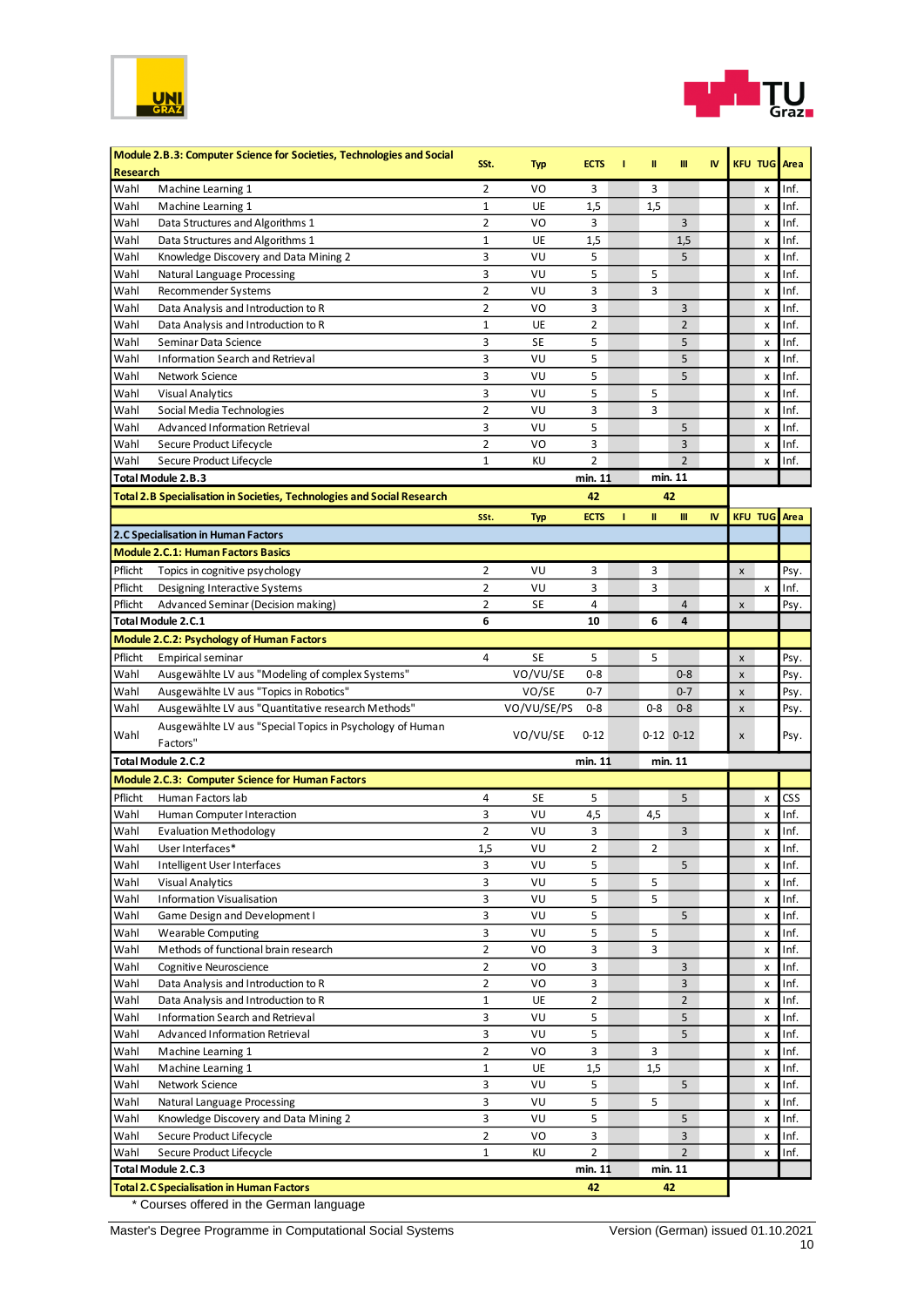



|         |                                                             | SSt.           | <b>Typ</b> | <b>ECTS</b>    | т | Ш   | Ш              | <b>IV</b> |                           |                | <b>KFU TUG</b> Area |
|---------|-------------------------------------------------------------|----------------|------------|----------------|---|-----|----------------|-----------|---------------------------|----------------|---------------------|
|         | 2.D Specialisation in Law and Computer Science              |                |            |                |   |     |                |           |                           |                |                     |
|         | Module 2.D.1: Fundamental Rights and the Data Economy       |                |            |                |   |     |                |           |                           | <b>KFU TUG</b> | <b>Area</b>         |
| Wahl    | Special Topics in Law and Computer Science 1                | $\overline{2}$ | SE/KS      | 5              |   | 5   | 5              |           | $\boldsymbol{\mathsf{x}}$ |                | Law                 |
| Wahl    | Special Topics in Law and Computer Science 2                | $\overline{2}$ | SE/KS      | 5              |   | 5   | 5              |           | $\boldsymbol{\mathsf{x}}$ |                | Law                 |
| Wahl    | Special Topics in Law and Computer Science 3                | $\overline{2}$ | SE/KS      | 5              |   | 5   | 5              |           | $\mathsf{x}$              |                | Law                 |
| Wahl    | Special Topics in Law and Computer Science 4                | $\overline{2}$ | SE/KS      | 5              |   | 5   | 5              |           | $\boldsymbol{x}$          |                | Law                 |
| Wahl    | Special Topics in Law and Computer Science 5*               | $\overline{2}$ | SE/KS      | 5              |   | 5   | 5              |           | $\boldsymbol{\mathsf{x}}$ |                | Law                 |
| Wahl    | Special Topics in Law and Computer Science 6*               | $\mathbf{1}$   | VO         | 1,5            |   | 1.5 |                |           | $\boldsymbol{\mathsf{x}}$ |                | Law                 |
|         | <b>Total Module 2.D.1</b>                                   |                |            |                |   |     | min. 10        |           |                           |                |                     |
|         | Module 2.D.2: Computer Science for Law and Computer Science |                |            |                |   |     |                |           |                           |                |                     |
| Wahl    | Data Analysis and Introduction to R                         | $\overline{2}$ | VO         | 3              |   |     | 3              |           |                           | x              | Inf.                |
| Wahl    | Data Analysis and Introduction to R                         | $\mathbf{1}$   | UE         | $\overline{2}$ |   |     | $\overline{2}$ |           |                           | X              | Inf.                |
| Wahl    | <b>Information Security</b>                                 | 2,5            | VO         | 4              |   |     | 4              |           |                           | x              | Inf.                |
| Wahl    | <b>Information Security</b>                                 | 2,5            | KU         | 3              |   |     | 3              |           |                           | X              | Inf.                |
| Wahl    | Data Structures and Algorithms 1                            | $\overline{2}$ | VO         | 3              |   |     | 3              |           |                           | x              | Inf.                |
| Wahl    | Data Structures and Algorithms 1                            | $\mathbf{1}$   | <b>UE</b>  | 1,5            |   |     | 1,5            |           |                           | X              | Inf.                |
| Wahl    | Machine Learning 1                                          | $\overline{2}$ | VO         | 3              |   | 3   |                |           |                           | x              | Inf.                |
| Wahl    | Machine Learning 1                                          | $\mathbf{1}$   | UE         | 1,5            |   | 1,5 |                |           |                           | x              | Inf.                |
| Wahl    | <b>Visual Analytics</b>                                     | 3              | VU         | 5              |   | 5   |                |           |                           | x              | Inf.                |
| Wahl    | Knowledge Discovery and Data Mining 2                       | 3              | VU         | 5              |   |     | 5              |           |                           | x              | Inf.                |
| Wahl    | Recommender Systems                                         | $\overline{2}$ | VU         | 3              |   | 3   |                |           |                           | x              | Inf.                |
| Wahl    | Grundlagen der Artificial Intelligence und Logik*           | $\overline{2}$ | VU         | 3              |   | 3   |                |           |                           | x              | Inf.                |
| Wahl    | <b>Information Search and Retrieval</b>                     | 3              | VU         | 5              |   |     | 5              |           |                           | x              | Inf.                |
| Wahl    | Social Media Technologies                                   | $\overline{2}$ | VU         | 3              |   | 3   |                |           |                           | x              | Inf.                |
| Wahl    | Advanced Information Retrieval                              | 3              | VU         | 5              |   |     | 5              |           |                           | x              | Inf.                |
| Wahl    | Natural Language Processing                                 | 3              | VU         | 5              |   | 5   |                |           |                           | x              | Inf.                |
| Wahl    | Network Science                                             | 3              | VU         | 5              |   |     | 5              |           |                           | $\mathsf{x}$   | Inf.                |
|         | Total Module 2.D.2                                          |                |            |                |   |     | min. 10        |           |                           |                |                     |
|         | Module 2.D.3: Law by Design                                 |                |            |                |   |     |                |           |                           |                |                     |
| Pflicht | Legal Lab 1                                                 | $\overline{2}$ | <b>SE</b>  | 6              |   | 6   |                |           | $\boldsymbol{\mathsf{x}}$ | x              | <b>CSS</b>          |
| Pflicht | Legal Lab 2                                                 | 4              | <b>SE</b>  | 8              |   |     | 8              |           | $\pmb{\times}$            | x              | <b>CSS</b>          |
|         | Total Module 2.D.3: Law by Design                           | 6              |            | 14             |   | 6   | 8              |           |                           |                |                     |
|         | <b>Total 2.D Specialisation in Law and Computer Science</b> |                |            | 42             |   |     | 42             |           |                           |                |                     |

\* Courses offered in the German language

| <b>Total all Modules</b>                         |    | 30 | 30 | 30 |    |             | <b>KFU TUG Area</b> |
|--------------------------------------------------|----|----|----|----|----|-------------|---------------------|
| Master's thesis colloquium                       | SE |    |    |    |    | $\mathbf v$ | <b>I</b> CSS        |
| Master's thesis (Masterarbeit)                   |    |    |    |    | 27 |             |                     |
| Master's examination (Masterprüfung)             |    |    |    |    |    |             |                     |
| Free electives (Freie Wahlfächer gem. § 9)       |    |    |    |    |    |             |                     |
| <b>Total Master Computational Social Systems</b> |    |    |    |    | 30 |             |                     |

(7) In order to achieve a total of 300 ECTS credits for the postgraduate studies, it is not possible to assign one and the same course to the bachelor's degree programme (enabling admission to the master's degree programme) and to the master's degree programme in question. If the compulsory courses for the master's degree programme in question have already been completed in the bachelor's degree programme (enabling admission to the master's degree programme), these must be replaced by other elective courses with a similar scope with the agreement of the officers responsible for study matters.

#### <span id="page-10-0"></span>**§ 9 Free-choice subjects**

(1) The courses to be taken as part of the free-choice subjects in the Master's Degree Programme in CSS help the students refine their individual focus and support further development. These can be freely chosen from among the courses offered by recognised domestic and foreign universities as well as by recognised post-secondary educational institutions. Annex III contains recommended courses in the free-choice subjects.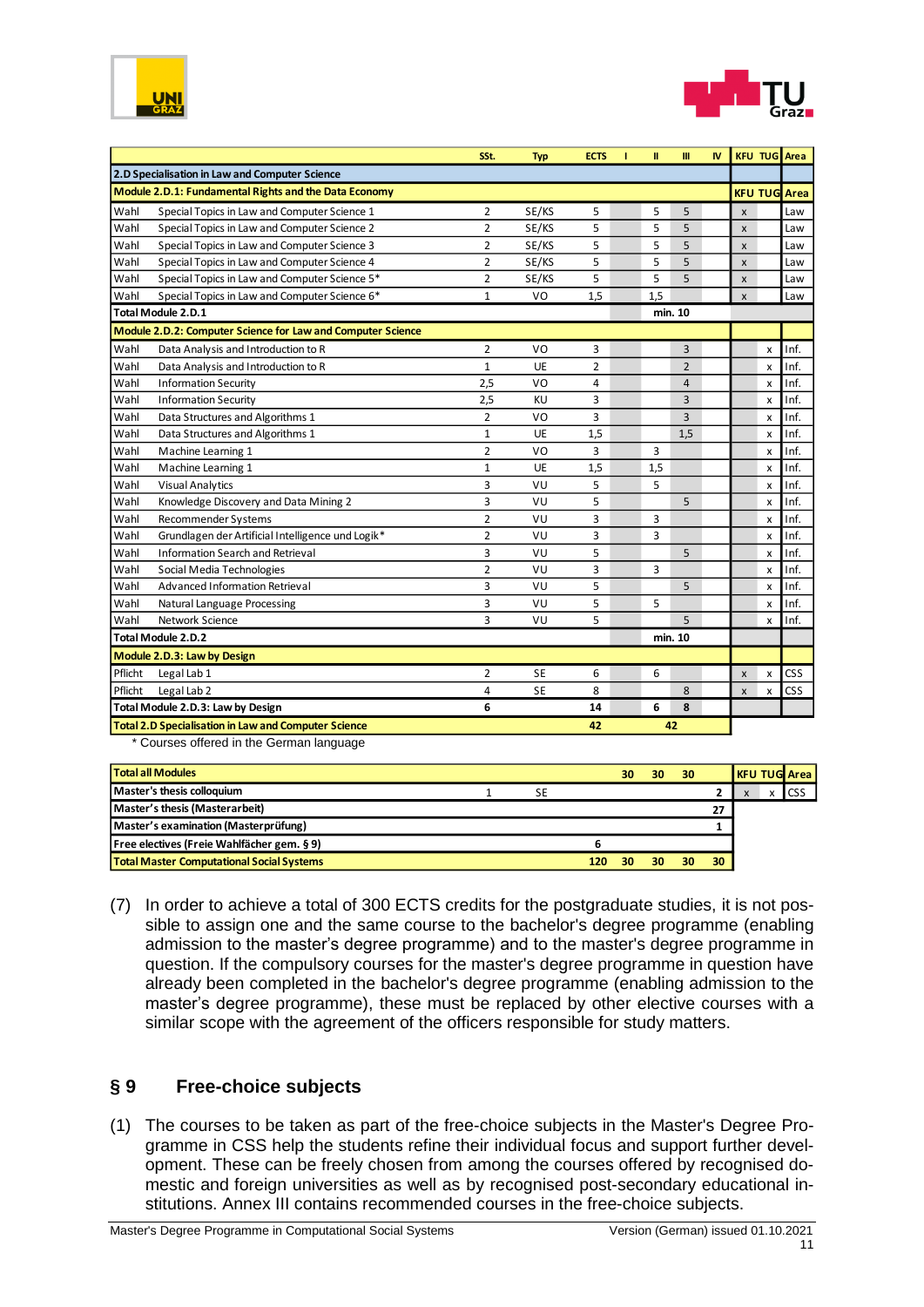



- (2) If no ECTS credits are assigned to a free-choice course, each semester hour (SSt.) for this course is assigned one ECTS credit. However, if such courses are lectures (VO), they are assigned 1.5 ECTS credits per SSt.
- (3) It is possible to recognise additional performance items (up to 6 ECTS credits) in the freechoice subject areas according to § 2 para. 2.
- (4)

#### <span id="page-11-0"></span>**§ 10 Master's thesis**

- (1) The master's thesis serves as proof of the student's ability to work independently and correctly on scientific topics regarding the content and methodology. The topic of the master's thesis should be chosen in such a way that it is possible and reasonable for the student to complete the work within six months.
- (2) The topic of the master's thesis must be assigned to the chosen specialisation (2.A, 2.B, 2.C or 2.D) according to § 4; thus, it must have an interdisciplinary character. The officers responsible for study matters make decisions regarding exceptions.
- (3) The master's thesis topic must be registered with the relevant dean's office with the involvement of the respective officers responsible for study matters before the work begins. Information about the topic, the specialisation to which the topic is assigned, and the supervisor (including detailed information about the institute) must be provided.
- (4) All master's theses are supervised by one supervisor from one of the participating universities and a co-supervisor from the other university.
- (5) The research concept of the master's thesis must be presented in the seminar "Master's Thesis Colloquium" before the completed thesis is submitted.
- (6) 27 ECTS credits are assigned to the master's thesis.

#### <span id="page-11-1"></span>**11 Registration requirements for the specialisations and the master's examination before a committee**

(1) With reference to the specialisations 2.A through 2.D, the registration requirements for the modules listed in the following table apply in modules 2.A.1, 2.B.1, 2.C.1 and 2.D.1:

| Module/<br><b>Specialisation:</b>     |     | The following modules are prerequisite for registration:                                                                                                     |
|---------------------------------------|-----|--------------------------------------------------------------------------------------------------------------------------------------------------------------|
| For module                            | 1.2 | Introduction to Business Analytics for students with computer<br>science background<br>or<br>Preliminary studies in business administration according to § 2 |
| 2.A.1 in the                          |     | para. 3 lit. b                                                                                                                                               |
| specialisation                        | and |                                                                                                                                                              |
| <b>Business Ana-</b><br><b>lytics</b> | 1.6 | Introduction to Computer Science for students with background<br>in business administration, law, sociology, psychology and com-<br>parable fields           |
|                                       |     | or<br>Preliminary studies in information technology according to § 2<br>para. 3 lit. a                                                                       |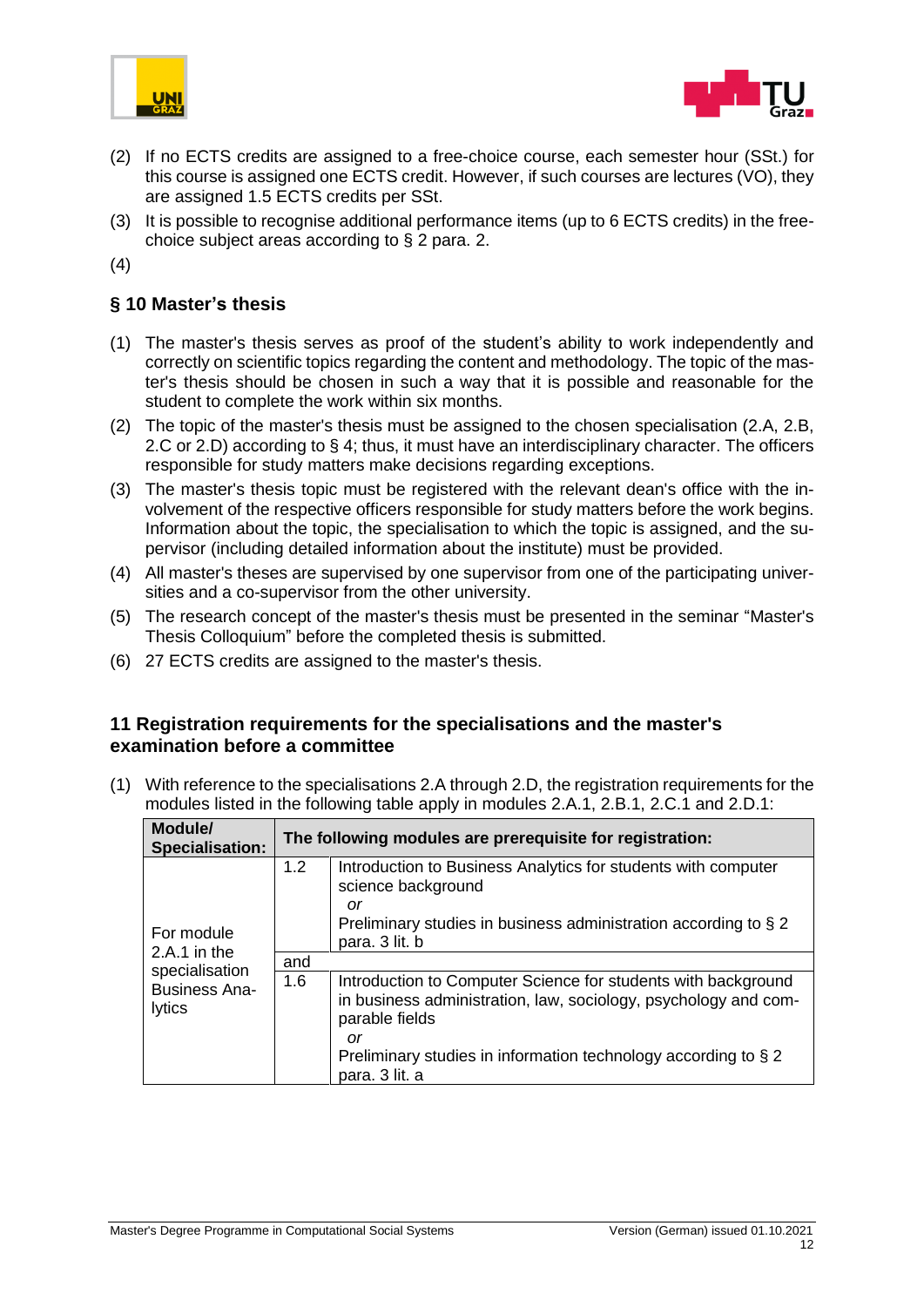



| For module<br>$2.B.1$ in the                                                  | 1.3 | Introduction to Societies, Technologies and Social Research for<br>students with computer science background<br><b>or</b><br>Preliminary studies in sociology according to § 2 para. 3 lit. c                                                |
|-------------------------------------------------------------------------------|-----|----------------------------------------------------------------------------------------------------------------------------------------------------------------------------------------------------------------------------------------------|
| specialisation                                                                | and |                                                                                                                                                                                                                                              |
| Societies,<br>Technologies<br>and Social<br>Research                          | 1.6 | Introduction to Computer Science for students with background<br>in business administration, law, sociology, psychology and com-<br>parable fields<br>or<br>Preliminary studies in information technology according to § 2<br>para. 3 lit. a |
|                                                                               | 1.4 |                                                                                                                                                                                                                                              |
| For module                                                                    |     | Introduction to Human Factors for students with computer sci-<br>ence background<br>or<br>Preliminary studies in psychology according to § 2 para. 3 lit. d                                                                                  |
| $2.C.1$ in the                                                                | and |                                                                                                                                                                                                                                              |
| specialisation<br><b>Human Factors</b>                                        | 1.6 | Introduction to Computer Science for students with background<br>in business administration, law, sociology, psychology and com-<br>parable fields<br>$\alpha$ r                                                                             |
|                                                                               |     | Preliminary studies in information technology according to § 2<br>para. 3 lit. a                                                                                                                                                             |
| For module<br>2.D.1 in the<br>specialisation<br>Law and Com-<br>puter Science | 1.5 | Introduction to Law and Computer Science for students with<br>computer science background<br><b>or</b><br>Preliminary studies in law according to $\S 2$ para. 3 lit. e                                                                      |
|                                                                               |     |                                                                                                                                                                                                                                              |
|                                                                               | and |                                                                                                                                                                                                                                              |
|                                                                               | 1.6 | Introduction to Computer Science for students with background<br>in business administration, law, sociology, psychology and com-<br>parable fields<br><b>or</b>                                                                              |
|                                                                               |     | Preliminary studies in information technology according to § 2<br>para. 3 lit. a                                                                                                                                                             |

(2) The admission requirement for the master's examination in front of a committee is proof of a positive assessment in all required modules according to § 8, the free-choice subjects, the master's thesis and the master's thesis colloquium.

#### <span id="page-12-0"></span>**12 Stays abroad and practical experience**

(1) Recommended studies abroad

Students are recommended to complete a stay abroad during the period of their studies. In this master's degree programme, the third and fourth semesters are particularly suitable for these stays abroad.

Furthermore, upon application to the competent officers responsible for study matters, it is also possible for performance items achieved during shorter study stays abroad, such as active participation in international summer or winter schools, to be recognised as part of the free-choice subjects.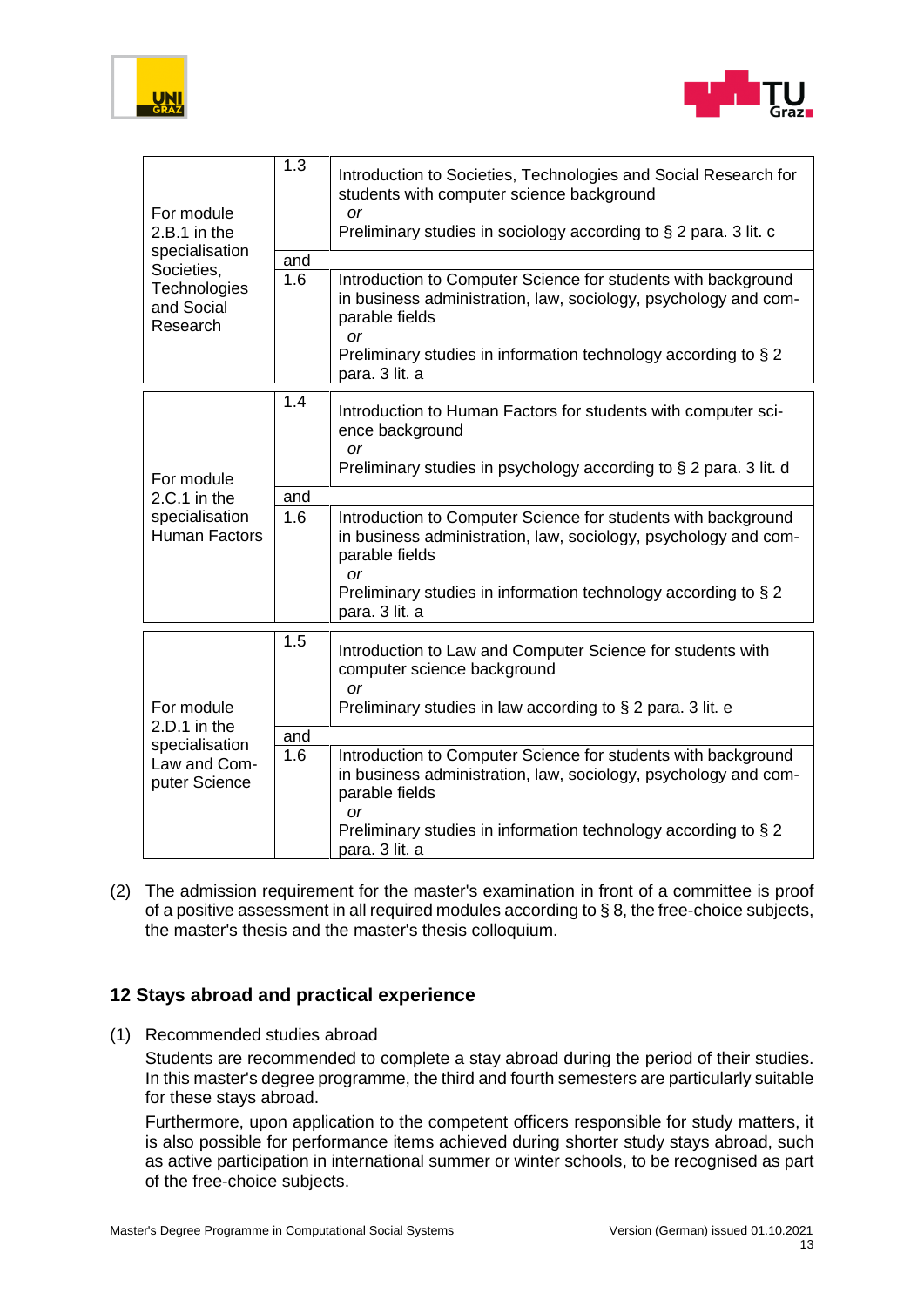



#### (2) Practical experience

Students are recommended to gain practical experience in their field as part of the freechoice subjects.

In this context, 1.5 ECTS credits correspond to each working week in terms of full employment. Active participation in an academic event is also considered as practical experience. This practical experience must be approved by the competent officers of the study matters and must supplement the degree programme in a meaningful way.

#### <span id="page-13-0"></span>**IV. Examination regulations and degree**

#### <span id="page-13-1"></span>**§ 13 Examination regulations**

Courses are assessed individually.

- (1) For courses held in the form of lectures (VO), the examination covers the entire content of the course. Examinations may be given in oral, written, or the form of an examination paper. A combination of examination methods can be used.
- (2) Courses held in the form of lectures with integrated exercises (VU), exercises (UE), design exercises (KU), classes (KS), proseminars (PS) and seminars (SE) are assessed continuously based on the student's contributions and/or by their performance in the accompanying tests. In any case, the assessment must consist of at least two partial performances.
- (3) If a module consists of several examinations, the module grade is determined by
	- a. multiplying the grade assigned to each performed examination associated with the module by the ECTS credits assigned to the corresponding course,
	- b. adding the values calculated according to lit. a,
	- c. dividing this sum by the sum of the ECTS credits assigned to the courses and,
	- d. if necessary, rounding the result of this division to a whole number. Values following the decimal point above 0.5 are rounded up and below 0.5, rounded down.
	- e. A positive module grade can only be awarded if each individual performed examination has been positively assessed.
	- f. Courses in which the assessment only confirms successful or unsuccessful participation cannot be included in this calculation according to lit. a to d.
- (4) The master's examination is an oral examination held in front of a committee and consists of the
	- Presentation of the master's thesis (maximum 25 minutes) and the
	- Defence of the master's thesis (examination interview).

As a rule, the total time of the master's examination in front of a committee will be 60 minutes and should not exceed 75 minutes.

- (5) The board of examiners consists of the master's thesis supervisor, the co-supervisor from the respective other university and at least one additional member who is nominated by officers responsible for study matters after hearing the candidate and who chairs the committee.
- (6) The assessment made by this examination committee is determined by the committee on the basis of the overall impression.
- (7)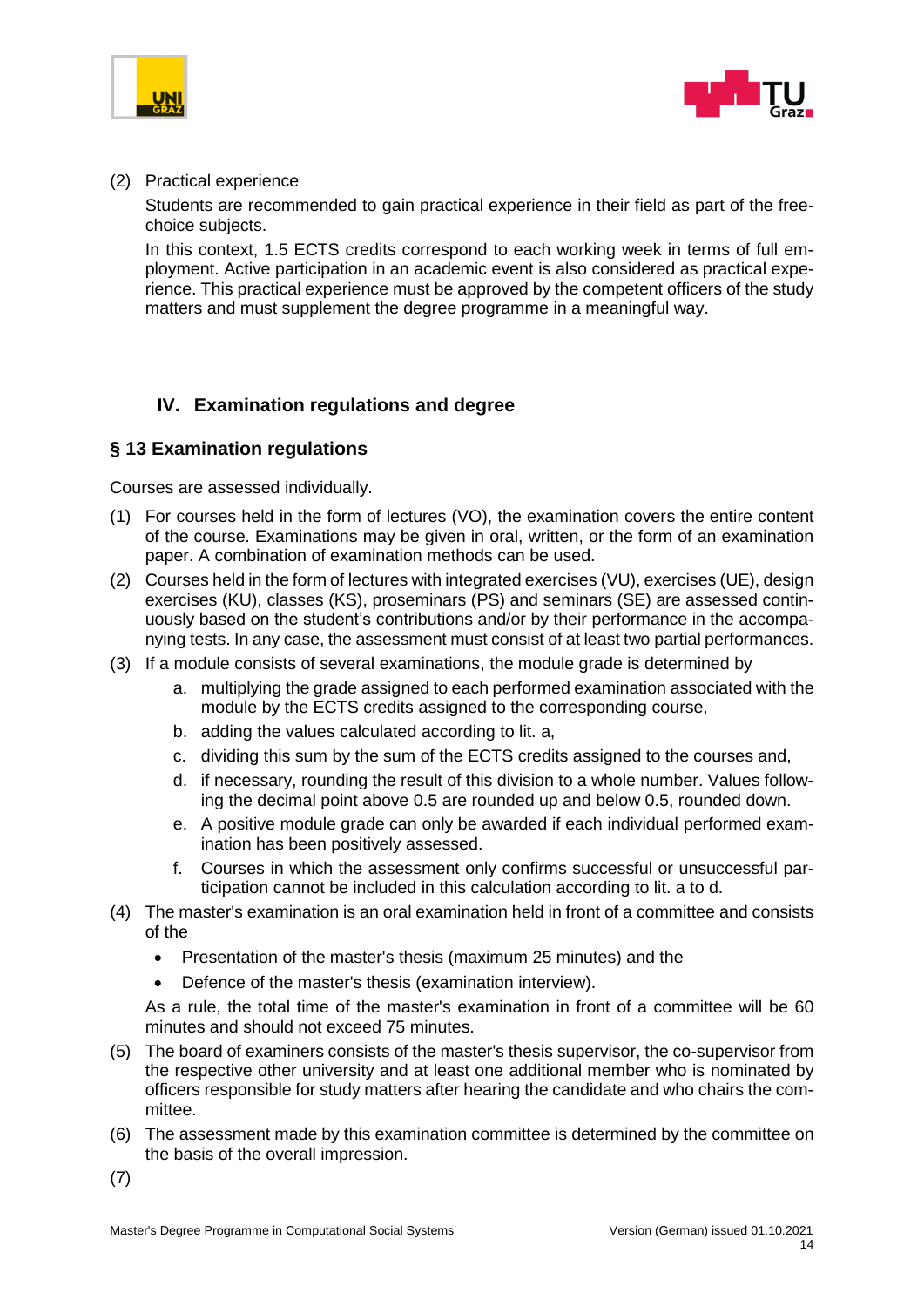



#### <span id="page-14-0"></span>**§ 14 Degree**

- (1) The master's degree programme is completed once the courses for all required modules according to § 8, the free-choice subjects, the master's thesis, the master's thesis colloquium and the master's examination in front of a committee have received positive assessments.
- (2) A degree certificate is issued once the degree programme has been successfully completed. The degree certificate for the Master's Degree Programme in CSS contains
	- a. a list of all modules listed in § 8 (including ECTS credits) and their assessments,
	- b. the title and assessment of the master's thesis,
	- c. the assessment of the master's thesis colloquium,
	- d. the assessment of the final examination in front of a committee,
	- e. the total number of ECTS credits assigned to free-choice subjects according to § 9, as well as
	- f. the overall assessment based on the performance in modules, the master's thesis, the master's examination and the master's thesis colloquium.

#### <span id="page-14-1"></span>**V. Entry into force**

#### <span id="page-14-2"></span>**§ 15 Entry into force**

This Curriculum 2021 (UNIGRAZonline and TUGRAZonline abbreviation "2021W") enters into force on 1st October 2021.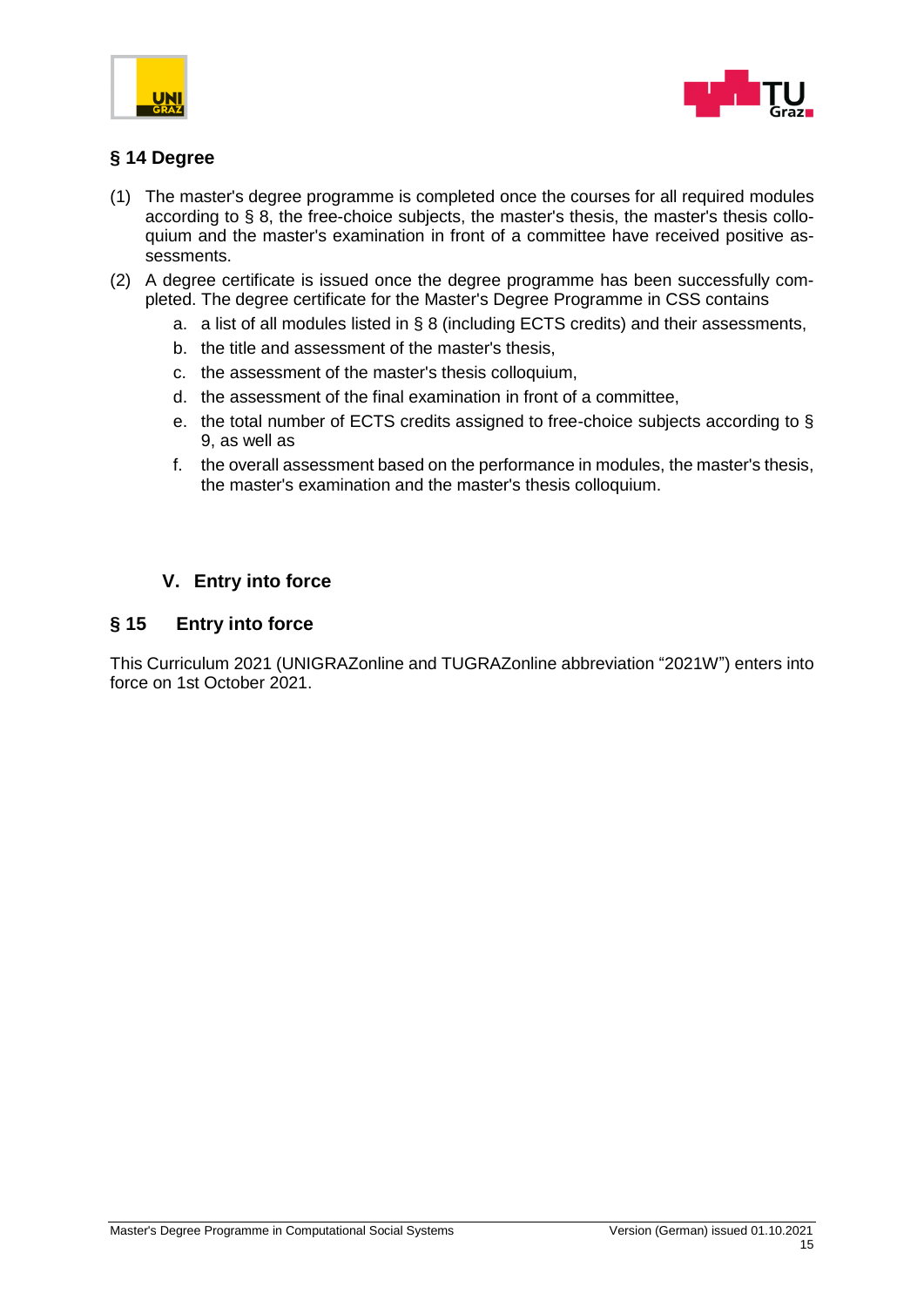



# **Appendix to the Curriculum for the Master's Degree**

# **Programme in Computational Social Systems**

<span id="page-15-0"></span>**Appendix I: Module Descriptions** 

#### **1 Introduction to Computational Social Systems**

| <b>Modules 1.1</b>                   | <b>General Introduction to Computational Social Systems</b>                                                                                                                                     |
|--------------------------------------|-------------------------------------------------------------------------------------------------------------------------------------------------------------------------------------------------|
| <b>ECTS credits</b>                  | 15                                                                                                                                                                                              |
| <b>Contents</b>                      | Overview of the subject areas of Computational Social Sys-<br>$\bullet$<br>tems, Business Analytics, Societies, Technologies and Social<br>Research, Human Factors and Law and Computer Science |
|                                      | Overview of methods: Qualitative, quantitative, experimental<br>$\bullet$<br>and literature-based/hermeneutical research                                                                        |
|                                      | Concepts of social systems and their relevance in relation to in-<br>$\bullet$<br>formatics technologies and digitalisation                                                                     |
|                                      | Theoretical foundations of collective behaviour, social influ-<br>$\bullet$<br>ence, emotional expression and structures of social networks                                                     |
|                                      | Methods for generating social data and informatics processes<br>$\bullet$<br>used to examine these data                                                                                         |
|                                      | Statistical methods used to test hypotheses about social be-<br>$\bullet$<br>haviour and to better understand the behaviour of social sys-<br>tems                                              |
| <b>Learning objectives</b>           | Upon completion of the module, students will be able to:<br>Provide an explanatory overview of the subject areas of the de-<br>gree programme.                                                  |
|                                      | Describe different research methods.<br>$\bullet$                                                                                                                                               |
|                                      | Fundamentally assess the potentials and limitations of infor-<br>$\bullet$<br>matics methods for analysing human behaviour.                                                                     |
|                                      | Operationalise simple research questions on social systems<br>$\bullet$<br>that can be investigated using informatics methods.                                                                  |
|                                      | Integrate and process social data, then model a small social<br>$\bullet$<br>data project.                                                                                                      |
|                                      | Critically assess results and relate them to economic and soci-<br>etal applications.                                                                                                           |
| <b>Teaching and learning</b>         | (Teaching) Lectures<br>$\bullet$                                                                                                                                                                |
| activities, methods                  | Tasks or exercises                                                                                                                                                                              |
| Prerequisites for participa-<br>tion | none                                                                                                                                                                                            |
| Frequency of the module              | Each academic year                                                                                                                                                                              |

| <b>Modules 1.2</b>  | Introduction to Business Analytics for students with com-<br>puter science background                               |
|---------------------|---------------------------------------------------------------------------------------------------------------------|
| <b>ECTS credits</b> | 12                                                                                                                  |
| <b>Contents</b>     | Compulsory area:<br>Basics of business management and the tradition of business<br>$\bullet$<br>management research |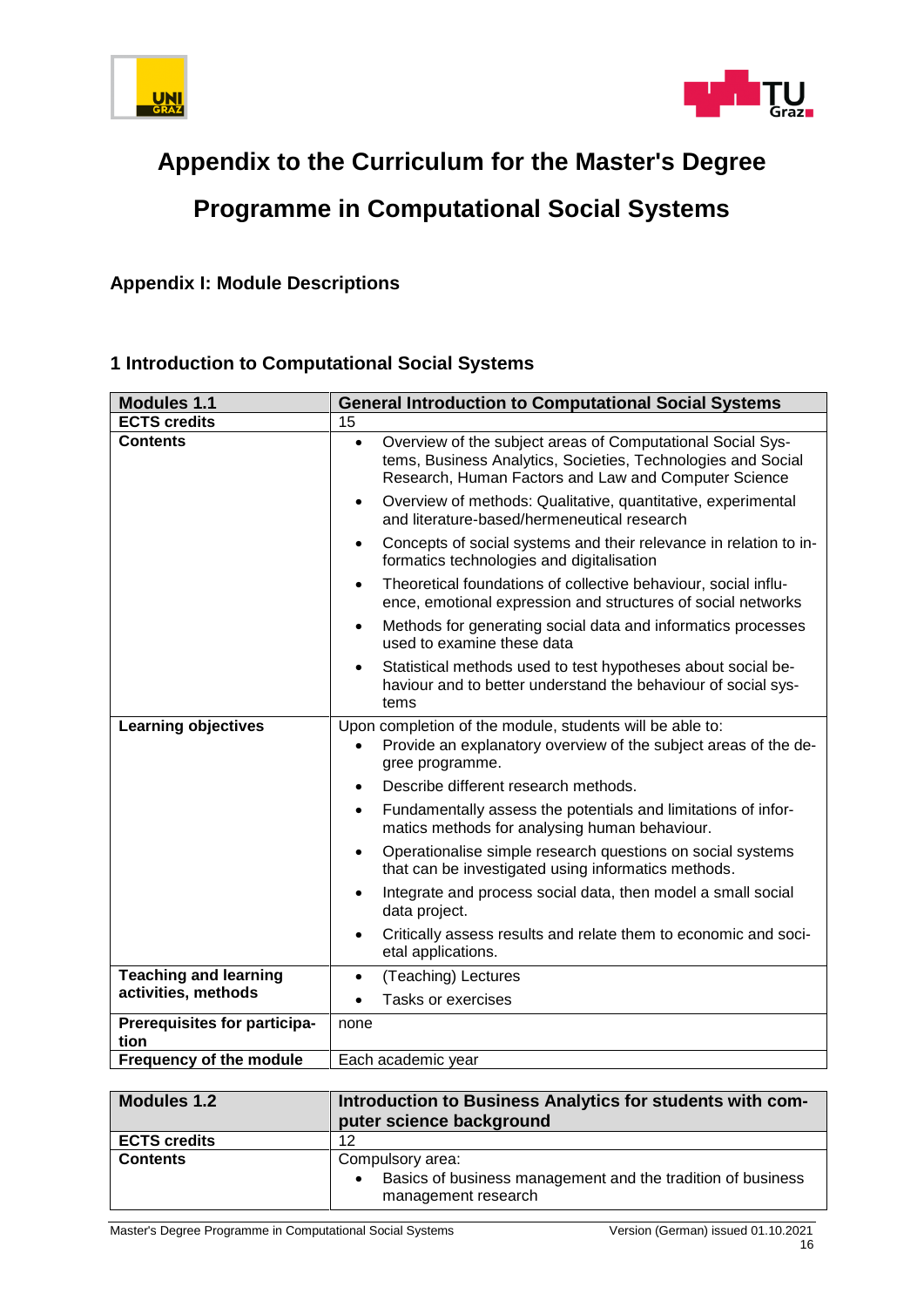



|                                | Fundamental knowledge about business problems, analytical<br>$\bullet$<br>methods and approaches that can be taken to find solutions                                                           |
|--------------------------------|------------------------------------------------------------------------------------------------------------------------------------------------------------------------------------------------|
|                                | Overview of the most important core areas of business admin-<br>$\bullet$<br>istration                                                                                                         |
|                                | Free-choice area:                                                                                                                                                                              |
|                                | Accounting, Finance, Marketing, Production and Logistics,<br>Management                                                                                                                        |
| <b>Learning objectives</b>     | Compulsory area:<br>Upon completion of the module, students will be able to:<br>Explain the basic principles of business management.                                                           |
|                                | Interpret and classify problems from the perspective of busi-<br>ness administration.                                                                                                          |
|                                | Define and contrast the core areas of business administration.                                                                                                                                 |
|                                | Free-choice area:<br>Students will be able to do the following after completing the module,<br>depending on the courses chosen:<br>Analyse and systematically solve simple problems taken from |
|                                | the fields of marketing, accounting, finance, or production and<br>logistics.                                                                                                                  |
|                                | Analyse and systematically solve simple management prob-<br>lems.                                                                                                                              |
| <b>Teaching and learning</b>   | (Teaching) Lectures<br>$\bullet$                                                                                                                                                               |
| activities, methods            | Course with assigned tasks                                                                                                                                                                     |
| Prerequisites for participa-   | none                                                                                                                                                                                           |
| tion                           |                                                                                                                                                                                                |
| <b>Frequency of the module</b> | Each academic year                                                                                                                                                                             |

| <b>Modules 1.3</b>  | Introduction to Societies, Technologies and Social Re-<br>search for students with computer science background                                                                                                                                                                                             |
|---------------------|------------------------------------------------------------------------------------------------------------------------------------------------------------------------------------------------------------------------------------------------------------------------------------------------------------|
| <b>ECTS credits</b> | At least 12                                                                                                                                                                                                                                                                                                |
| <b>Contents</b>     | Compulsory area:<br>Basic approaches and terms of sociology<br>The social relevance of social research<br>$\bullet$<br>Procedures and methods of empirical social research<br>Sociological problems                                                                                                        |
|                     | Free-choice area:<br>Basic features of the social structure of Austrian society as well<br>as its position in the international context; consideration of its<br>historical development and the aspect of globalisation                                                                                    |
|                     | Social problems faced by contemporary societies<br>Introduction to univariate, bivariate and multivariate statistical<br>data analysis and the use of statistical software; classification<br>of empirical social research in sociology; linking empirical so-<br>cial research with sociological theories |
|                     | Core areas and interdependencies of micro-, meso- and<br>macrosociological phenomena as well as new developments in<br>the respective field                                                                                                                                                                |
|                     | Microsociology: focus on single individuals in their immediate<br>social context as well as small social groups; questions about                                                                                                                                                                           |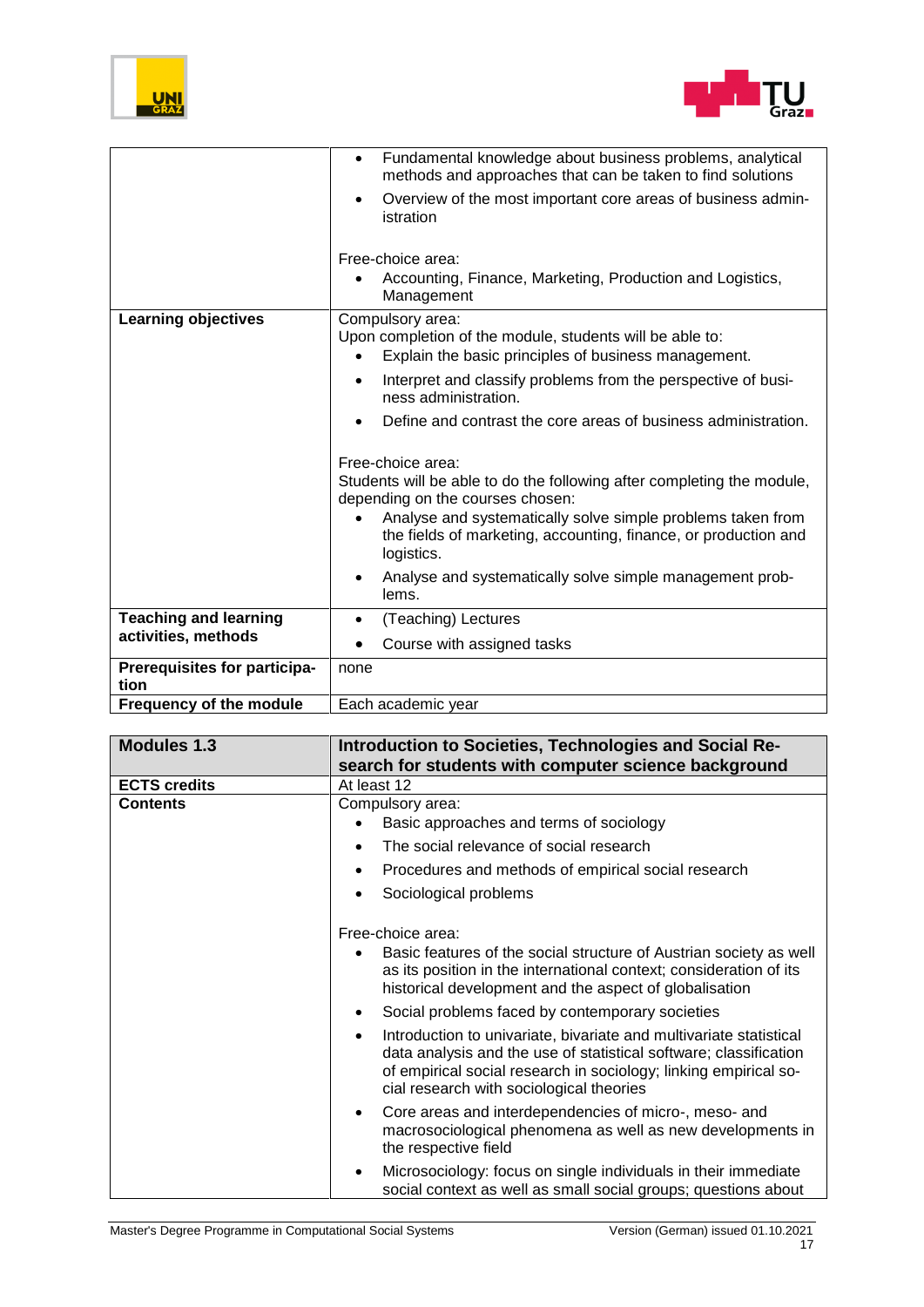



|                                      | the interaction between the individual and society; focus on in-<br>terpersonal relationships                                                                                                                                                                                                       |
|--------------------------------------|-----------------------------------------------------------------------------------------------------------------------------------------------------------------------------------------------------------------------------------------------------------------------------------------------------|
|                                      | Mesosociology: sociology of institutions and organisations; cov-<br>ering their internal structure and processes and their interac-<br>tions with individuals and society                                                                                                                           |
|                                      | Macrosociology: focus on larger entities, such as societies or<br>٠<br>cultural groups; theories and empirical studies on phenomena<br>of social change                                                                                                                                             |
| <b>Learning objectives</b>           | Compulsory area:                                                                                                                                                                                                                                                                                    |
|                                      | Upon completion of the module, students will be able to:<br>Describe basic terms and approaches of sociology, as well as<br>$\bullet$<br>to reproduce these in a detailed and differentiated manner.                                                                                                |
|                                      | Describe the process followed to conduct empirical research as<br>$\bullet$<br>well as different research designs theoretically; critically ex-<br>amine the most important methods of empirical social research<br>and link them to concrete questions.                                            |
|                                      | Identify the sociological aspects of a problem and distinguish<br>$\bullet$<br>these from other aspects (e.g. psychological or pedagogical).                                                                                                                                                        |
|                                      | Carry out an initial, rough analysis of social problems by using<br>the essential basic principles of sociological thinking.                                                                                                                                                                        |
|                                      | Free-choice area:<br>Students will be able to do the following after completing the module,                                                                                                                                                                                                         |
|                                      | depending on the courses chosen:                                                                                                                                                                                                                                                                    |
|                                      | Analyse Austrian society and its social structure, applying inter-<br>national comparisons.                                                                                                                                                                                                         |
|                                      | Apply their theoretical and methodological expertise to the di-<br>$\bullet$<br>agnosis of social problems.                                                                                                                                                                                         |
|                                      | Apply essential qualitative and quantitative social research<br>methods as well as data evaluation methods to existing social<br>constructs; interpret the results of empirical studies published<br>in the specialist literature and evaluate them with regard to their<br>methodological quality. |
|                                      | Describe basic concepts and fundamental questions of micro-,<br>meso- and macrosociology and provide an overview of the cen-<br>tral positions of the three main areas and their representatives.                                                                                                   |
|                                      | Reflect on study results and publication contents and apply<br>$\bullet$<br>these reflections to develop their own sociological questions.                                                                                                                                                          |
|                                      | Compile content materials with others and subject these con-<br>tents to critical reflection.                                                                                                                                                                                                       |
|                                      | Develop innovative and creative ways of thinking based on<br>sociological ideas and perspectives.                                                                                                                                                                                                   |
| <b>Teaching and learning</b>         | (Teaching) Lectures<br>$\bullet$                                                                                                                                                                                                                                                                    |
| activities, methods                  | Oral presentations/speeches<br>$\bullet$                                                                                                                                                                                                                                                            |
|                                      | Reading and discussion of specialised texts<br>$\bullet$                                                                                                                                                                                                                                            |
|                                      | Working in small groups<br>$\bullet$                                                                                                                                                                                                                                                                |
|                                      | Conducting small studies                                                                                                                                                                                                                                                                            |
|                                      | Oral presentations of results<br>$\bullet$                                                                                                                                                                                                                                                          |
|                                      | Individual study/e-learning                                                                                                                                                                                                                                                                         |
|                                      | Composing written papers as well as detailed research reports                                                                                                                                                                                                                                       |
| Prerequisites for participa-<br>tion | Completion of the course "Elementary Data Analysis" is recom-<br>mended before attending the course "Multivariate Data Analysis".                                                                                                                                                                   |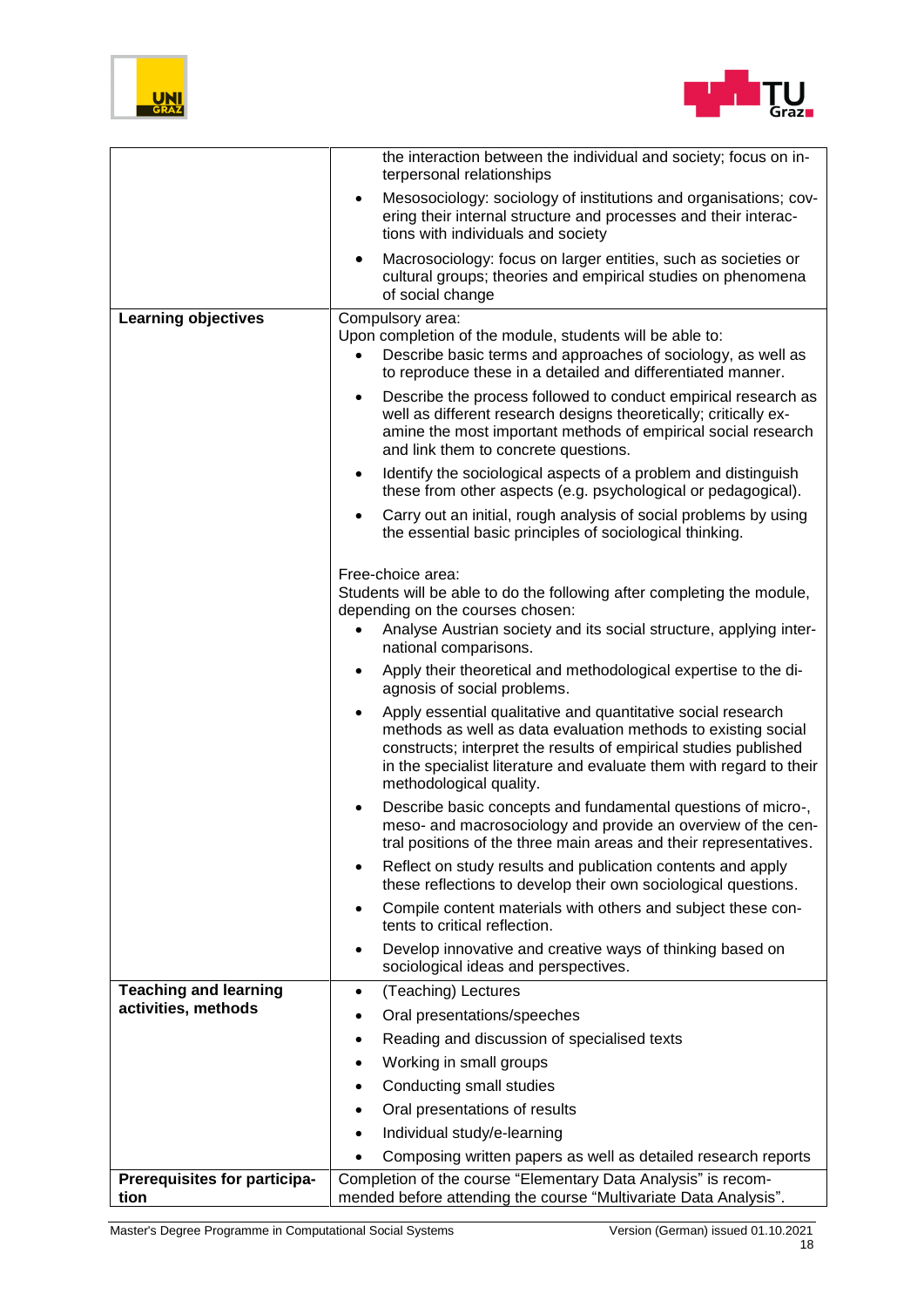



| <b>Frequency of the module</b> | Each academic year |
|--------------------------------|--------------------|

| <b>Modules 1.4</b>                   | Introduction to Human Factors for students with computer                                                                                                                                      |
|--------------------------------------|-----------------------------------------------------------------------------------------------------------------------------------------------------------------------------------------------|
|                                      | science background                                                                                                                                                                            |
| <b>ECTS credits</b>                  | At least 12                                                                                                                                                                                   |
| <b>Contents</b>                      | Compulsory area:<br>Introduction to the core areas of psychology, and in particular<br>human cognitive architecture                                                                           |
|                                      | Introduction to human factors psychology<br>$\bullet$<br>Free-choice area:                                                                                                                    |
|                                      | Selected chapters of human factors psychology                                                                                                                                                 |
| <b>Learning objectives</b>           | Compulsory area:<br>Upon completion of the module, students will be able to:<br>Identify core issues in psychology.<br>$\bullet$                                                              |
|                                      | Interpret and classify problems from the perspective of human<br>$\bullet$<br>factors psychology.                                                                                             |
|                                      | Define and contrast the core areas of cognitive psychology.                                                                                                                                   |
|                                      | Free-choice area:<br>Students will be able to do the following after completing the module,<br>depending on the courses chosen:<br>Critically evaluate basic research findings in psychology. |
|                                      | Critically evaluate the most important methods of the relevant<br>fields of psychology.                                                                                                       |
| <b>Teaching and learning</b>         | (Teaching) Lectures<br>$\bullet$                                                                                                                                                              |
| activities, methods                  | <b>Practical exercises</b><br>$\bullet$                                                                                                                                                       |
|                                      | Composing written work and oral presentations of results<br>$\bullet$                                                                                                                         |
| Prerequisites for participa-<br>tion | none                                                                                                                                                                                          |
| Frequency of the module              | Each academic year                                                                                                                                                                            |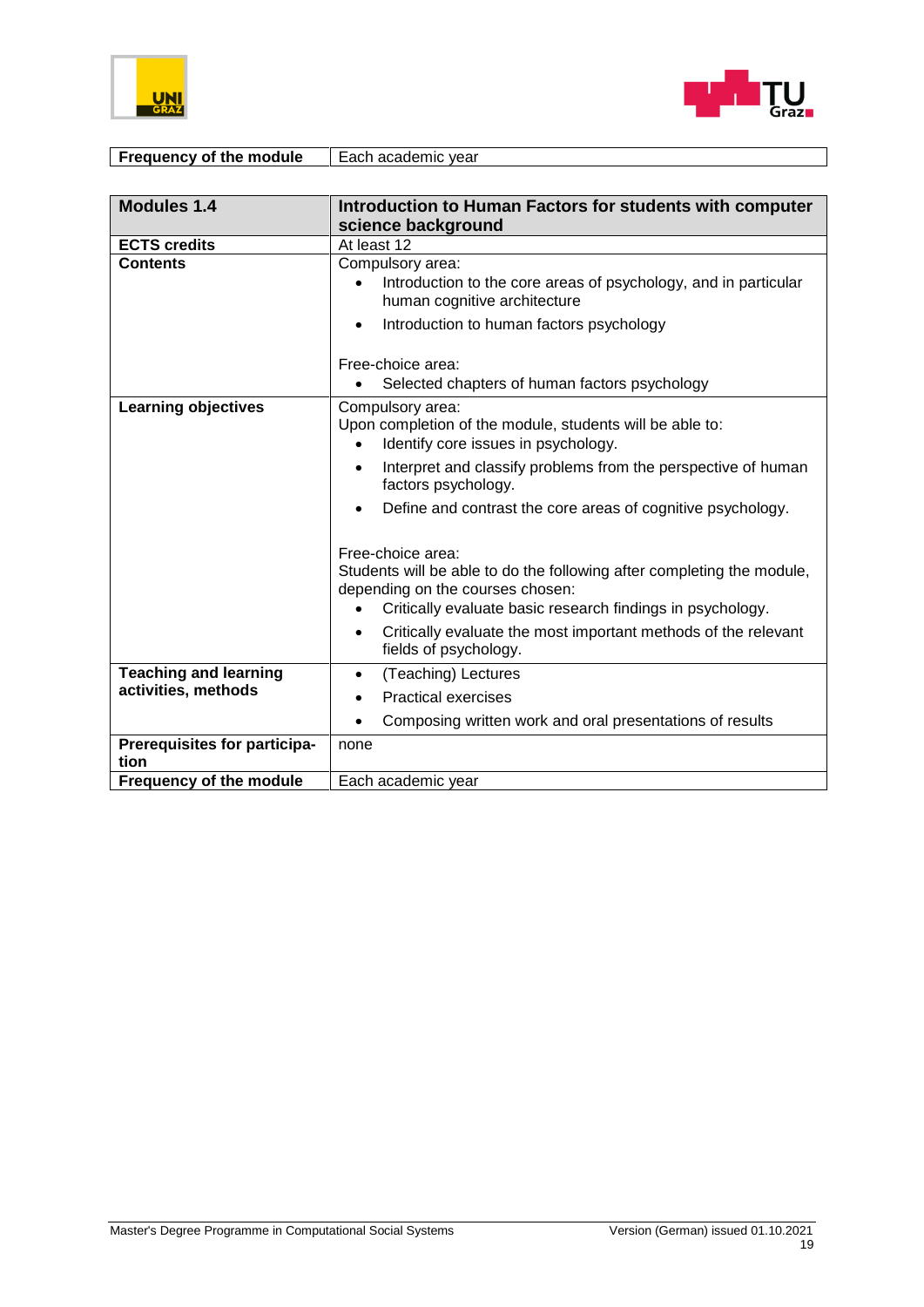



| Modules 1.5                                 | <b>Introduction to Law and Computer Science for students</b><br>with computer science background                                                                             |
|---------------------------------------------|------------------------------------------------------------------------------------------------------------------------------------------------------------------------------|
| <b>ECTS credits</b>                         | 12                                                                                                                                                                           |
| <b>Contents</b>                             | Basics of normative sciences (ethics, law) as well as basic<br>$\bullet$<br>knowledge of technical standards, analytical methods and ap-<br>proaches taken to find solutions |
|                                             | Overview of the most important normative core areas<br>$\bullet$                                                                                                             |
| <b>Learning objectives</b>                  | After completing the module, students will be able to:<br>Enumerate the main features of normative sciences and tech-<br>nical standards.                                    |
|                                             | Interpret and classify problems from the perspective of ethics<br>and law.                                                                                                   |
|                                             | Define and contrast the normative core areas.                                                                                                                                |
|                                             | Distinguish between moral norms, legal norms and technical<br>$\bullet$<br>norms and assign them appropriately.                                                              |
| <b>Teaching and learning</b>                | (Teaching) Lectures                                                                                                                                                          |
| activities, methods                         | <b>Practical exercises</b>                                                                                                                                                   |
|                                             | Course with assigned tasks                                                                                                                                                   |
| <b>Prerequisites for participa-</b><br>tion | none                                                                                                                                                                         |
| <b>Frequency of the module</b>              | Each academic year                                                                                                                                                           |

| <b>Modules 1.6</b>         | Introduction to Computer Science for students with back-<br>grounds in business administration, law, sociology, psy-<br>chology and comparable fields |
|----------------------------|-------------------------------------------------------------------------------------------------------------------------------------------------------|
| <b>ECTS credits</b>        | 12.5                                                                                                                                                  |
| <b>Contents</b>            | Introduction to the history of computer science, terminology of<br>$\bullet$<br>computer science, software and information systems                    |
|                            | Programming methods and basics of problem solving and pro-<br>gramme modelling                                                                        |
|                            | Basics of programming in Python with a focus on statistics and<br>data processing                                                                     |
|                            | Knowledge representations and their use in machine learning                                                                                           |
|                            | Basics of information retrieval and social recommender sys-<br>tems                                                                                   |
|                            | Database design and relational algebra. SQL queries and inter-<br>$\bullet$<br>faces for application programming                                      |
|                            | Basics of informatic methods for statistics, use of software to<br>perform simple significance tests                                                  |
| <b>Learning objectives</b> | Upon completion of the module, students will be able to:<br>Solve simple mathematical and practical problems using pro-<br>gramming languages.        |
|                            | Use information technology terms and work in a safe computer<br>environment.                                                                          |
|                            | Explain data science and artificial intelligence and name ma-<br>$\bullet$<br>chine learning methods in an overview.                                  |
|                            | Explain how database systems work and use this knowledge to<br>store and access structured data.                                                      |
|                            | Request and integrate data from different structured data<br>sources.                                                                                 |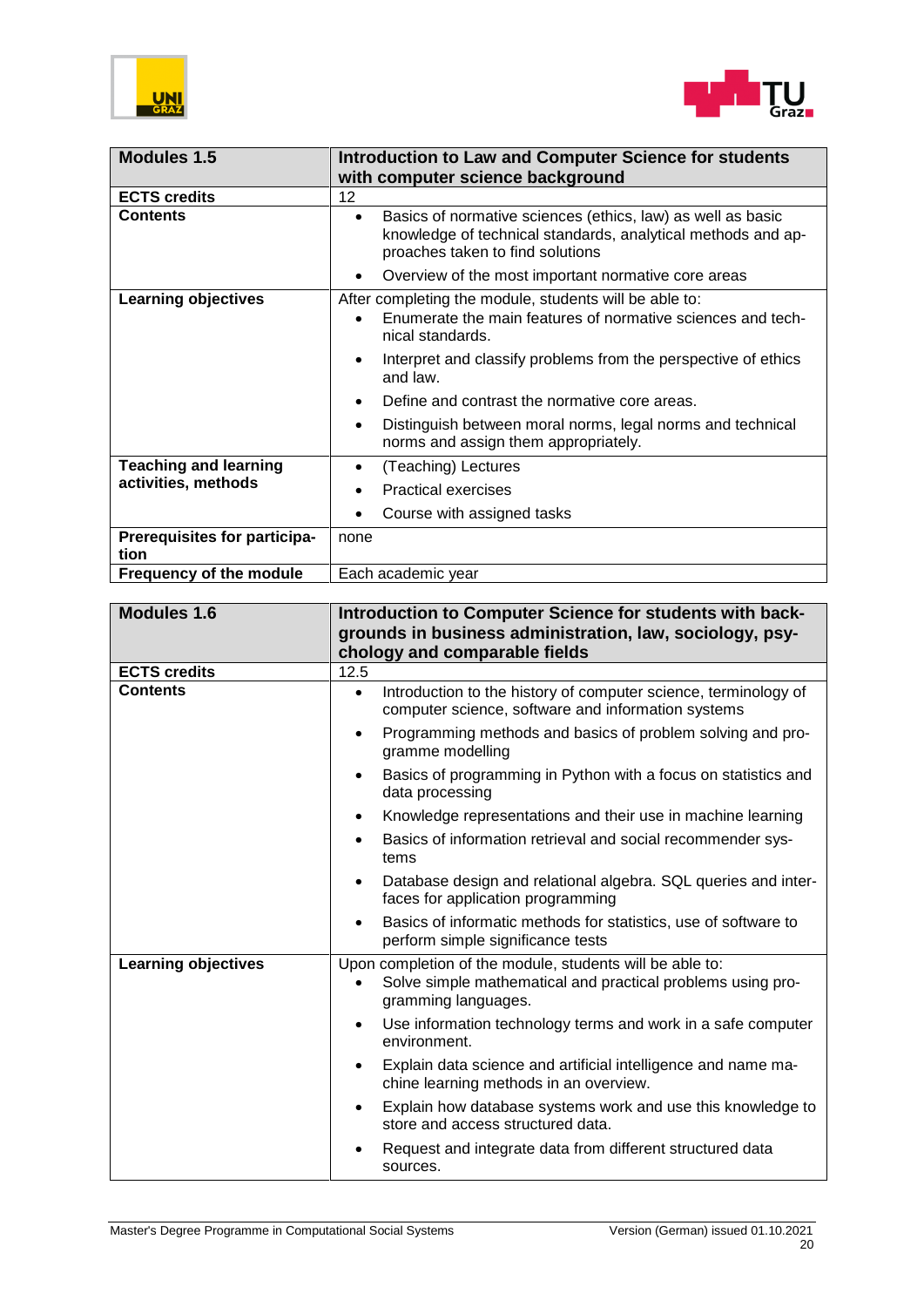



|                                                   | Create simple programmes that perform statistical analyses us-<br>$\bullet$<br>ing informatics methods. |
|---------------------------------------------------|---------------------------------------------------------------------------------------------------------|
| Teaching and learning ac-<br>tivities,<br>methods | (Teaching) Lectures<br><b>Practical exercises</b>                                                       |
| Prerequisites for participa-<br>tion              | none                                                                                                    |
| Frequency of the module                           | Each academic year                                                                                      |

| <b>Modules 1.7</b>         | <b>Joint module Computational Social Systems</b>                                                                                                                                                                                                                                                                                                  |
|----------------------------|---------------------------------------------------------------------------------------------------------------------------------------------------------------------------------------------------------------------------------------------------------------------------------------------------------------------------------------------------|
| <b>ECTS</b> credits        | 15                                                                                                                                                                                                                                                                                                                                                |
| <b>Contents</b>            | Basics of the representation of human behaviour and social in-<br>$\bullet$<br>teraction in computer models                                                                                                                                                                                                                                       |
|                            | Aggregated social dynamics and their calibration with empirical<br>$\bullet$<br>data                                                                                                                                                                                                                                                              |
|                            | Basic concepts of social network dynamics<br>$\bullet$                                                                                                                                                                                                                                                                                            |
|                            | Concepts of dynamic systems applied to models of social inter-<br>٠<br>action                                                                                                                                                                                                                                                                     |
|                            | Mathematical methods in data mining<br>٠                                                                                                                                                                                                                                                                                                          |
|                            | Knowledge acquisition process<br>$\bullet$                                                                                                                                                                                                                                                                                                        |
|                            | Classification and grouping of text<br>$\bullet$                                                                                                                                                                                                                                                                                                  |
|                            | Semantic analysis of text documents<br>$\bullet$                                                                                                                                                                                                                                                                                                  |
|                            | Recommender systems<br>٠                                                                                                                                                                                                                                                                                                                          |
|                            | Basic legal framework for the use of information and communi-<br>$\bullet$<br>cation technology                                                                                                                                                                                                                                                   |
|                            | Selected case law in data protection law, e-commerce law,<br>copyright law, media law and computer criminal law, as well as<br>internet governance                                                                                                                                                                                                |
|                            | Basics on the topic of fundamental rights and the Internet<br>٠                                                                                                                                                                                                                                                                                   |
|                            | Basics on the following topics: factors of<br>$\bullet$<br>inclusion and exclusion in the digital world, social inequality re-<br>garding access to and use of digital technologies, questions of<br>the gender gap and diversity, as well as concrete ethical prob-<br>lems faced when dealing with, evaluating, or interpreting digital<br>data |
| <b>Learning objectives</b> | Upon completion of the module, students will be able to:<br>Implement simple aspects of social theory and behavioural the-<br>ory in algorithms.                                                                                                                                                                                                  |
|                            | Convert individual aspects of human behaviour into informatics<br>$\bullet$<br>models in Python.                                                                                                                                                                                                                                                  |
|                            | Mathematically analyse model dynamics and visualise these<br>behaviours.                                                                                                                                                                                                                                                                          |
|                            | Explain the mathematical foundations of data mining algo-<br>rithms.                                                                                                                                                                                                                                                                              |
|                            | Reflect on the necessary steps in the knowledge acquisition<br>process.                                                                                                                                                                                                                                                                           |
|                            | Name data mining algorithms.                                                                                                                                                                                                                                                                                                                      |
|                            | Set up a simple knowledge generation project.                                                                                                                                                                                                                                                                                                     |
|                            | Apply basic legal knowledge to the lawful use of information<br>and communication technology.                                                                                                                                                                                                                                                     |
|                            | Apply the acquired legal knowledge to comparable practical                                                                                                                                                                                                                                                                                        |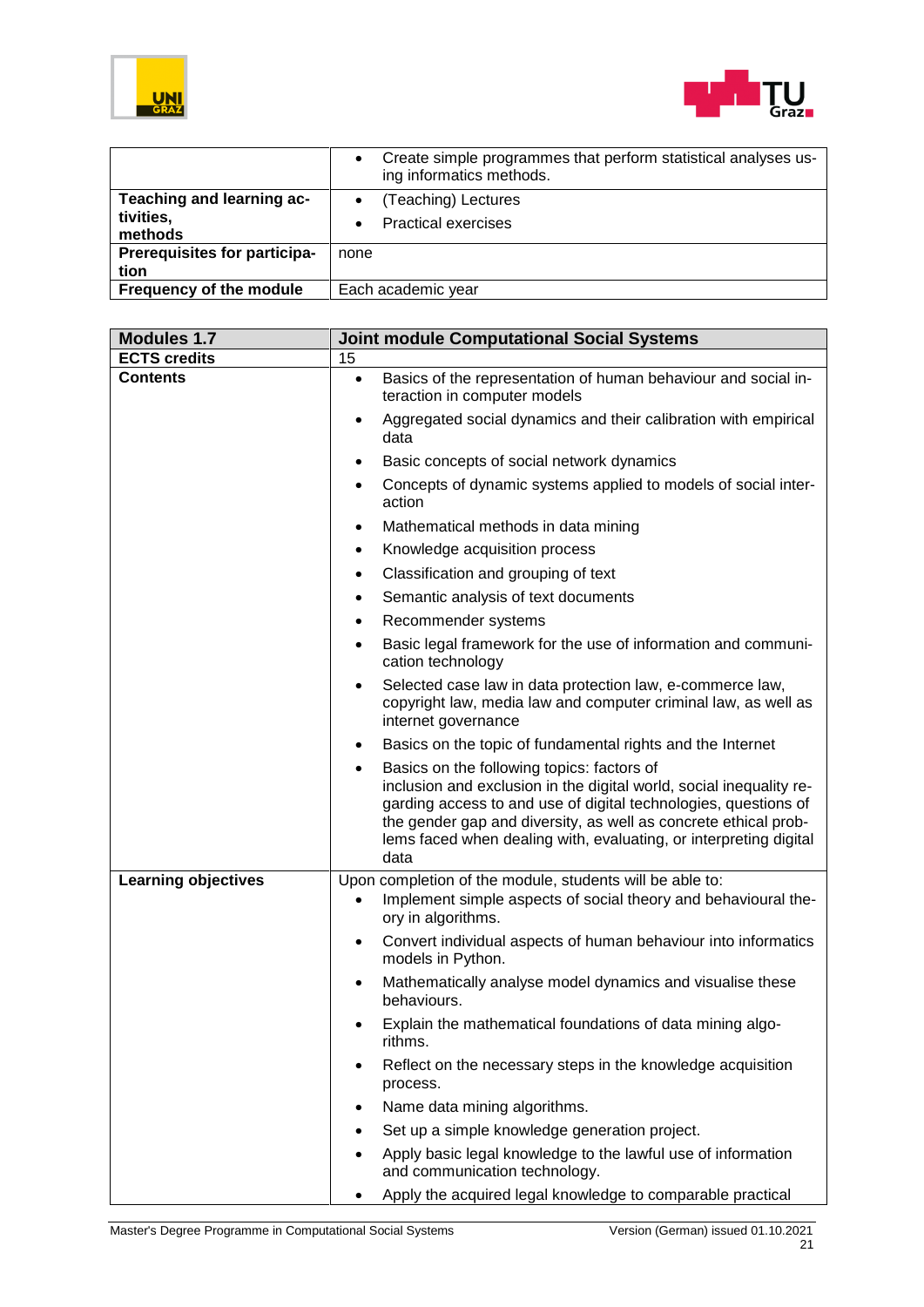



|                                     | cases.                                                                                                                                                                             |
|-------------------------------------|------------------------------------------------------------------------------------------------------------------------------------------------------------------------------------|
|                                     | Fundamentally discuss central questions of inclusion and ex-<br>$\bullet$<br>clusion in the digital world.                                                                         |
|                                     | Reflect on issues of gender and diversity and develop a sensi-<br>$\bullet$<br>tivity for solving ethical problems when dealing with, evaluating,<br>or interpreting digital data. |
| Teaching and learning ac-           | (Teaching) Lectures<br>$\bullet$                                                                                                                                                   |
| tivities,<br>methods                | Oral presentations/speeches<br>$\bullet$                                                                                                                                           |
|                                     | <b>Practical exercises</b><br>$\bullet$                                                                                                                                            |
| <b>Prerequisites for participa-</b> | none                                                                                                                                                                               |
| tion                                |                                                                                                                                                                                    |
| Frequency of the module             | Each academic year                                                                                                                                                                 |

#### **2. Specialisations**

## **2.A Specialisation in Business Analytics**

| <b>Modules 2.A.1</b>                                | <b>Business Analytics</b>                                                                                                                                                       |
|-----------------------------------------------------|---------------------------------------------------------------------------------------------------------------------------------------------------------------------------------|
| <b>ECTS credits</b>                                 | 12                                                                                                                                                                              |
| <b>Contents</b>                                     | Theories and technologies for data-based business models<br>$\bullet$                                                                                                           |
|                                                     | Process models for the creation of data-based business mod-<br>els                                                                                                              |
|                                                     | Research methods from the field of business analytics                                                                                                                           |
|                                                     | Research methods from the field of Data Science                                                                                                                                 |
|                                                     | Theories and technologies of interactive systems<br>$\bullet$                                                                                                                   |
|                                                     | Software development of interactive systems                                                                                                                                     |
| <b>Learning objectives</b>                          | Upon completion of the module, students will be able to:<br>Select and apply appropriate methods for the conceptualisation<br>and implementation of data-based business models. |
|                                                     | Set up a research design for a business analytics or data<br>science problem.                                                                                                   |
|                                                     | Select appropriate methods for the design and implementation<br>of interactive systems.                                                                                         |
|                                                     | Implement simple prototypical solutions to address business<br>analytics issues.                                                                                                |
|                                                     | Assess the quality of business analytics solutions and evaluate<br>them personally if necessary.                                                                                |
| <b>Teaching and learning</b><br>activities, methods | Proseminars with written assignments, group work and discus-<br>sions                                                                                                           |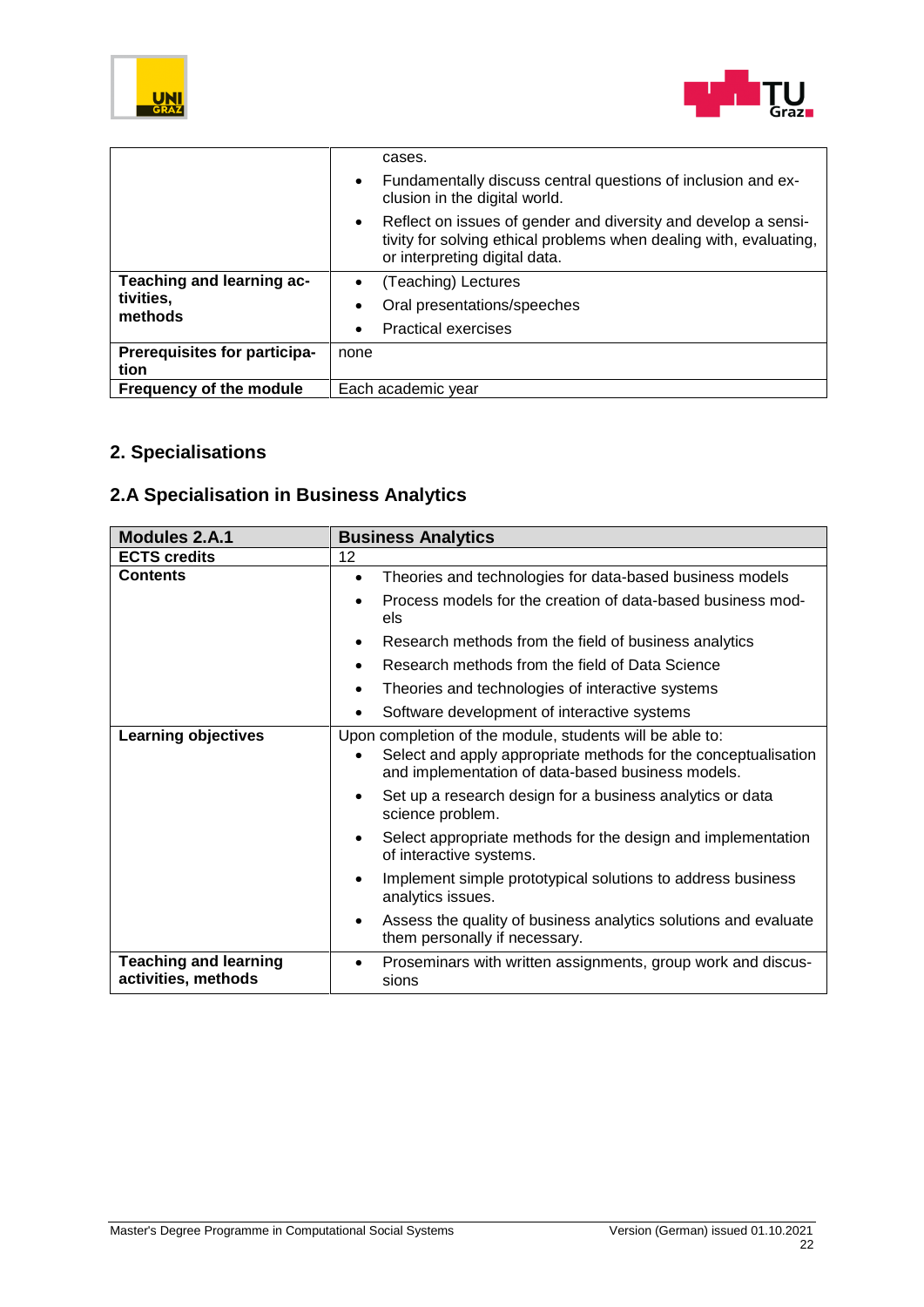



| <b>Prerequisites for participa-</b><br>tion | Registration requirements see § 11 |
|---------------------------------------------|------------------------------------|
| <b>Frequency of the module</b>              | Each academic year                 |

| <b>Modules 2.A.2</b>                                | <b>Elective Module Business Analytics</b>                                                                                                                                                                                                                                                                                                                                                                                                                                                                                                                                                                                                                                                                             |
|-----------------------------------------------------|-----------------------------------------------------------------------------------------------------------------------------------------------------------------------------------------------------------------------------------------------------------------------------------------------------------------------------------------------------------------------------------------------------------------------------------------------------------------------------------------------------------------------------------------------------------------------------------------------------------------------------------------------------------------------------------------------------------------------|
| <b>ECTS credits</b>                                 | At least 12                                                                                                                                                                                                                                                                                                                                                                                                                                                                                                                                                                                                                                                                                                           |
| <b>Contents</b>                                     | Free-choice area:<br>Concepts, technologies and application of data-based decision<br>support systems                                                                                                                                                                                                                                                                                                                                                                                                                                                                                                                                                                                                                 |
|                                                     | Concepts, technologies and application of business intelligence                                                                                                                                                                                                                                                                                                                                                                                                                                                                                                                                                                                                                                                       |
|                                                     | Concepts, technologies and application of data science from a<br>$\bullet$<br>business perspective                                                                                                                                                                                                                                                                                                                                                                                                                                                                                                                                                                                                                    |
|                                                     | Concepts and technologies for big data management<br>$\bullet$                                                                                                                                                                                                                                                                                                                                                                                                                                                                                                                                                                                                                                                        |
|                                                     | Contents of a special business administration<br>$\bullet$                                                                                                                                                                                                                                                                                                                                                                                                                                                                                                                                                                                                                                                            |
| <b>Learning objectives</b>                          | Students will be able to do the following after completing the module,<br>depending on the courses chosen:<br>Plan the creation of data-based decision support systems to<br>address business management problems and select appropri-<br>ate technologies.<br>Set up a business intelligence concept to address business<br>$\bullet$<br>management problems.<br>Create a data management concept to address a business<br>$\bullet$<br>problem and select appropriate technologies.<br>Implement simple prototype solutions for data management<br>$\bullet$<br>and decision support systems.<br>Apply and implement theories and concepts to solve real prob-<br>$\bullet$<br>lems in the subject area of an SBWL. |
| <b>Teaching and learning</b><br>activities, methods | Proseminars with written assignments, group work and discus-<br>$\bullet$<br>sions                                                                                                                                                                                                                                                                                                                                                                                                                                                                                                                                                                                                                                    |
| Prerequisites for participa-<br>tion                | none                                                                                                                                                                                                                                                                                                                                                                                                                                                                                                                                                                                                                                                                                                                  |
| Frequency of the module                             | Each academic year                                                                                                                                                                                                                                                                                                                                                                                                                                                                                                                                                                                                                                                                                                    |

| Modules 2.A.3              | <b>Computer Science for Business Analytics</b>                                                                                                                                          |
|----------------------------|-----------------------------------------------------------------------------------------------------------------------------------------------------------------------------------------|
| <b>ECTS credits</b>        | At least 11                                                                                                                                                                             |
| <b>Contents</b>            | Free-choice area:                                                                                                                                                                       |
|                            | Statistical analyses: basics and implementation with real data;<br>collection and processing of unstructured data on social inter-<br>actions and behaviour                             |
|                            | Basic concepts of machine learning and the use of machine<br>$\bullet$<br>learning in data analysis, text processing and data collection                                                |
|                            | Theoretical and practical foundations of recommender sys-<br>٠<br>tems; methods used to visualise data and present findings<br>based on data on social interactions and human behaviour |
|                            | Modelling social systems, social interaction, decision-making<br>$\bullet$<br>and social systems structures                                                                             |
|                            | Technologies and interfaces for collecting data and measuring<br>$\bullet$<br>social interactions and human behaviour                                                                   |
|                            | Data processing and collection from socio-technical systems                                                                                                                             |
|                            | Interfaces and systems for interacting with people                                                                                                                                      |
| <b>Learning objectives</b> | Students will be able to do the following after completing the module,<br>depending on the courses chosen:                                                                              |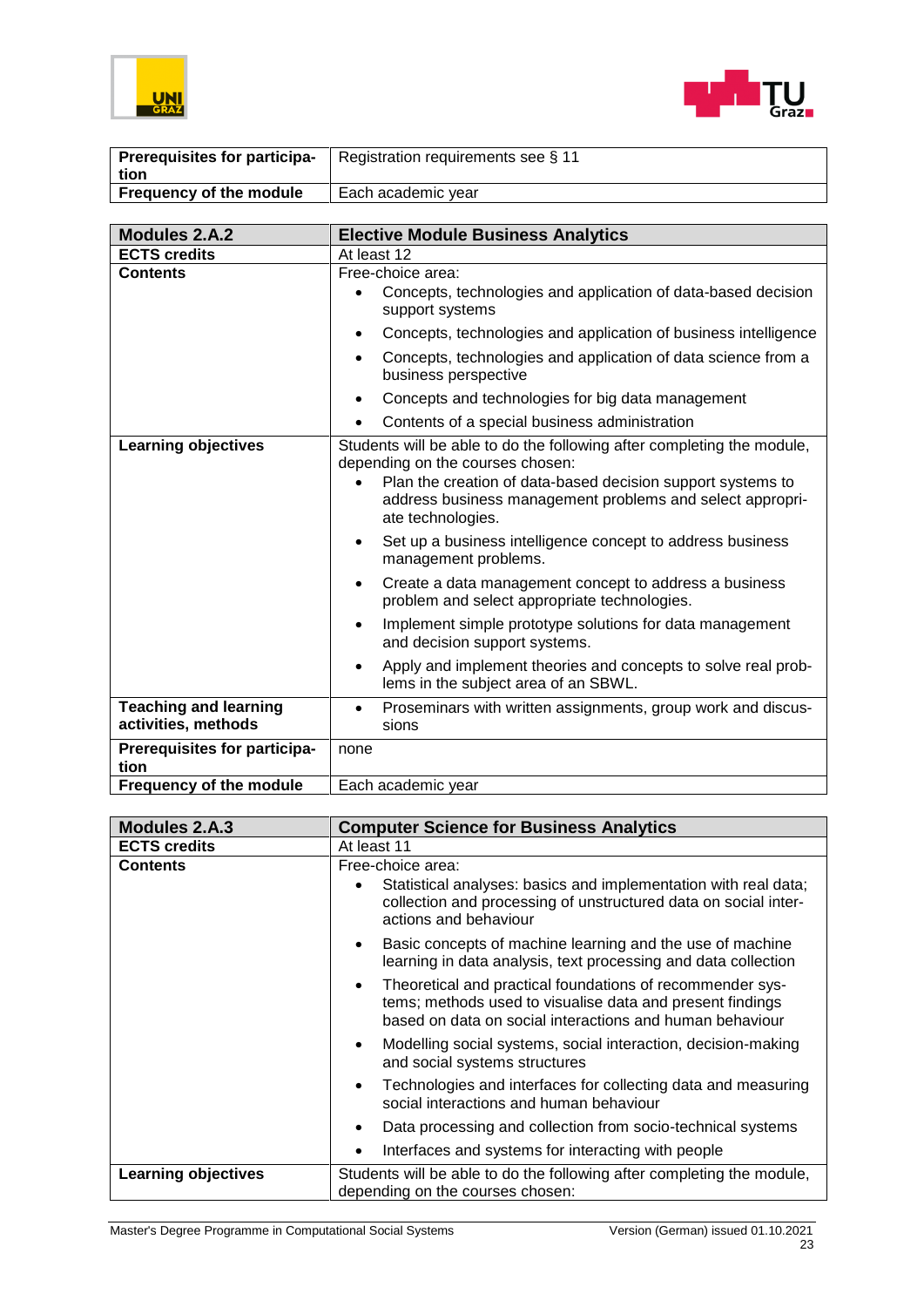



|                                      | Analyse data sets and test hypotheses using statistical meth-<br>ods.                                                                                                                      |
|--------------------------------------|--------------------------------------------------------------------------------------------------------------------------------------------------------------------------------------------|
|                                      | Independently compile data sets from different social data<br>$\bullet$<br>sources.                                                                                                        |
|                                      | Process unstructured data using machine learning to quantify<br>$\bullet$<br>relevant variables of human behaviour.                                                                        |
|                                      | Understand recommender systems and deal competently with<br>$\bullet$<br>information overload.                                                                                             |
|                                      | Communicate knowledge extracted from social and behav-<br>$\bullet$<br>ioural data.                                                                                                        |
|                                      | Identify relevant technologies used to measure human behav-<br>$\bullet$<br>iour, analyse data on social interactions and behaviours, and<br>technologies applied to interact with people. |
| <b>Teaching and learning</b>         | (Teaching) Lectures<br>$\bullet$                                                                                                                                                           |
| activities, methods                  | <b>Practical exercises</b>                                                                                                                                                                 |
| Prerequisites for participa-<br>tion | none                                                                                                                                                                                       |
| Frequency of the module              | Each academic year                                                                                                                                                                         |

## **2.B Specialisation in Societies, Technologies and Social Research**

| <b>Modules 2.B.1</b>       | <b>Societies, Technologies and Social Research</b>                                                                                                                                                                                            |
|----------------------------|-----------------------------------------------------------------------------------------------------------------------------------------------------------------------------------------------------------------------------------------------|
| <b>ECTS credits</b>        | 10                                                                                                                                                                                                                                            |
| <b>Contents</b>            | The research seminar covers:<br>Examples of how to apply the methodological and content-re-<br>$\bullet$<br>lated knowledge learnt so far.                                                                                                    |
|                            | How to jointly develop all phases of an empirical research pro-<br>$\bullet$<br>ject, which will be carried out independently by the students.                                                                                                |
|                            | An in-depth interdisciplinary examination of a specific subject<br>$\bullet$<br>area.                                                                                                                                                         |
|                            | Culture, social change, technology covers:<br>The terms, concepts, models and theories associated with "cul-<br>$\bullet$<br>ture", "social change" and "technology".                                                                         |
|                            | An analysis of how culture(s) and technology relate to one an-<br>$\bullet$<br>other and the role of new technologies in modernisation pro-<br>cesses.                                                                                        |
|                            | The cultural patterns of interpretation of technology/pro-<br>$\bullet$<br>gress/social change.                                                                                                                                               |
|                            | The optimism regarding progress and criticism of civilisation.                                                                                                                                                                                |
| <b>Learning objectives</b> | After completing the module, students will be able to:<br>Absorb and critically question the current literature and theory<br>$\bullet$<br>on the relationship between "culture", "social change" and<br>"technology".                        |
|                            | Comprehend the results of studies published in the specialist<br>$\bullet$<br>literature and evaluate these with regard to their methodologi-<br>cal quality, as well as work on conceptualising empirical studies<br>based on these results. |
|                            | Conduct an empirical research project from the point of devel-<br>$\bullet$<br>oping a research question to presenting the results in a small<br>group.                                                                                       |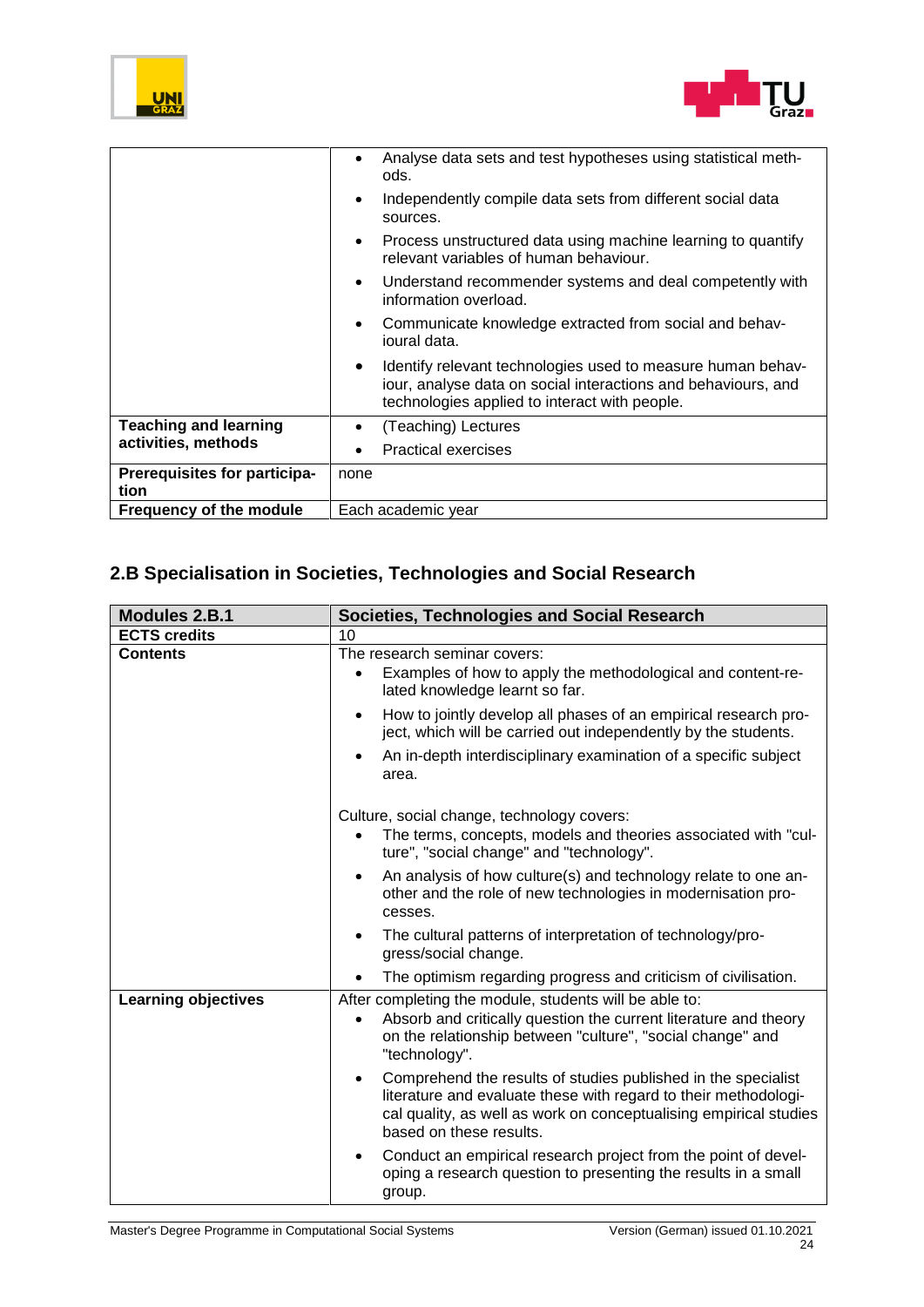



|                              | Apply different qualitative and/or quantitative research meth-<br>$\bullet$<br>ods. |
|------------------------------|-------------------------------------------------------------------------------------|
|                              | Present research results according to scientific standards.<br>$\bullet$            |
|                              | Work on complex tasks in small groups.<br>$\bullet$                                 |
| <b>Teaching and learning</b> | Courses with work assignments<br>$\bullet$                                          |
| activities, methods          |                                                                                     |
| Prerequisites for participa- | Registration requirements, see § 11                                                 |
| tion                         |                                                                                     |
| Frequency of the module      | Each academic year                                                                  |

| <b>Modules 2.B.2</b>                   | Digital Societies: Theories, Methods and Critical Reflec-                                                                                                                                                                                     |
|----------------------------------------|-----------------------------------------------------------------------------------------------------------------------------------------------------------------------------------------------------------------------------------------------|
|                                        | tions                                                                                                                                                                                                                                         |
| <b>ECTS credits</b><br><b>Contents</b> | At least 12<br>Free-choice area:                                                                                                                                                                                                              |
|                                        | Central concepts of the sociology of science and technology<br>$\bullet$                                                                                                                                                                      |
|                                        | Analysis of and reflection on social and technological change<br>$\bullet$                                                                                                                                                                    |
|                                        |                                                                                                                                                                                                                                               |
|                                        | Science and technology as social institutions and social practi-<br>$\bullet$<br>cal experience                                                                                                                                               |
|                                        | The social constitution of scientific knowledge and technical ar-<br>$\bullet$<br>tefacts                                                                                                                                                     |
|                                        | The increasingly interconnected nature of science and technol-<br>$\bullet$<br>ogy with other social systems, such as the economy, politics<br>and the media                                                                                  |
|                                        | Philosophical and socio-political perspectives of modern infor-<br>$\bullet$<br>mation technologies and their applications                                                                                                                    |
|                                        | Technologies for personal measurement and optimisation of<br>$\bullet$<br>the body from a philosophical and sociological perspective                                                                                                          |
|                                        | Historical development of feminist theory and the theory of gen-<br>$\bullet$<br>der as an analytical category in the social sciences                                                                                                         |
|                                        | Key sociological areas, such as family, physicality and sexual-<br>$\bullet$<br>ity, culture, education, work and institutions, and politics from a<br>gender perspective                                                                     |
|                                        | Selected fields of sociology and current sociological theories<br>$\bullet$<br>and models                                                                                                                                                     |
|                                        | Advanced quantitative methods of sociology: linear regression:<br>٠<br>variable transformations and third variable effects (confounding<br>effects, interaction); logistic regression; cluster analysis, corre-<br>spondence analysis         |
|                                        | Advanced qualitative methods of sociology: basic concepts,<br>٠<br>procedures and results of social network analysis; visual repre-<br>sentation of networks; theoretical implications of the network<br>concept for the study of social life |
| <b>Learning objectives</b>             | Students will be able to do the following after completing the module,<br>depending on the courses chosen:<br>• Understand social aspects of technology and science and deal<br>with them as sociological questions.                          |
|                                        | Present an overview of the most important approaches taken in<br>the sociology of science and technology and apply these to<br>current problems.                                                                                              |
|                                        | Develop a deeper understanding of the current literature in<br>data science and place this in context with the subject-related<br>study content.                                                                                              |
|                                        | Apply advanced quantitative and qualitative methods in specific                                                                                                                                                                               |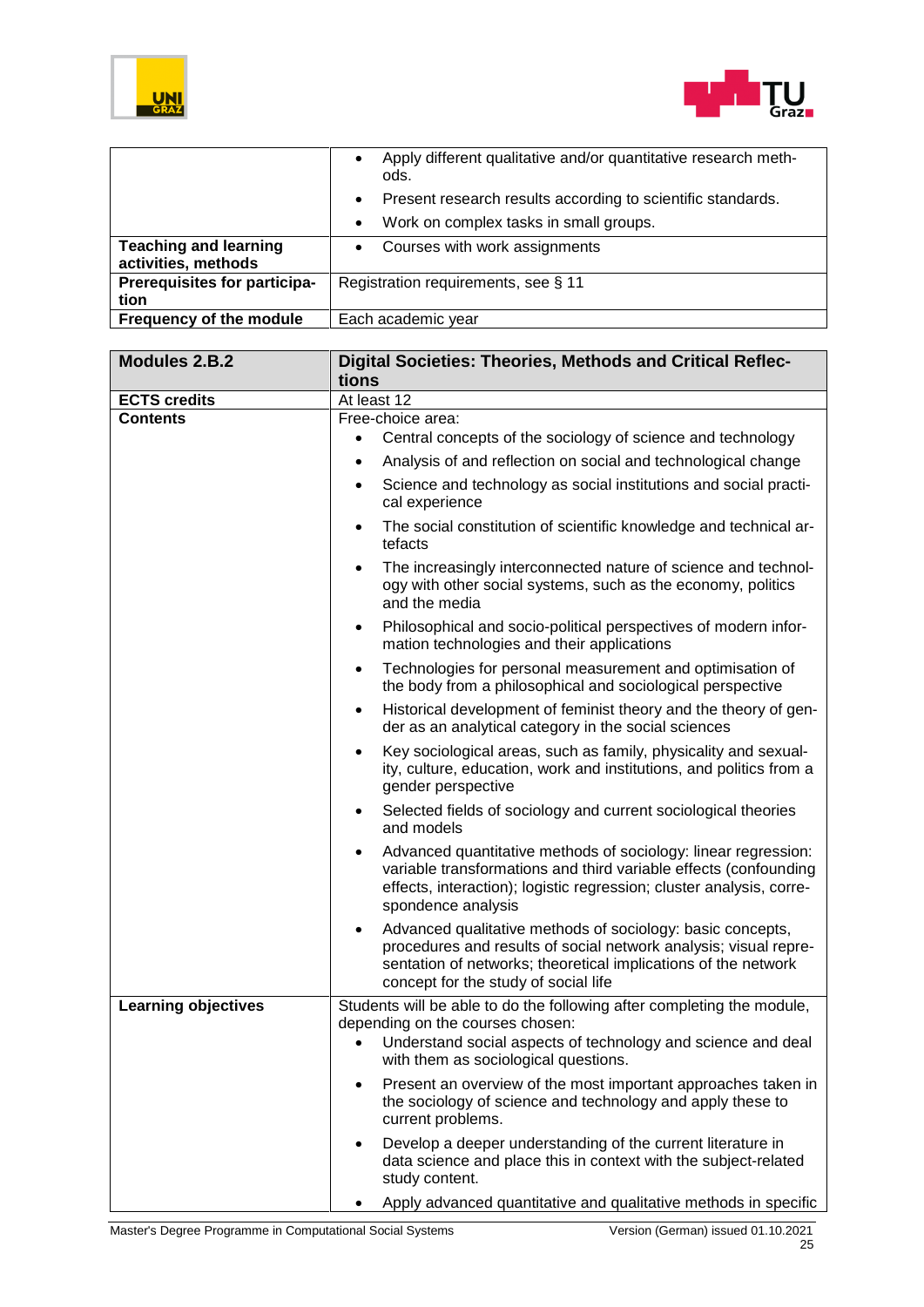



|                                      | projects.                                                                                                                                                                                           |
|--------------------------------------|-----------------------------------------------------------------------------------------------------------------------------------------------------------------------------------------------------|
|                                      | Independently absorb and critically question the current litera-<br>$\bullet$<br>ture in the sociology of science and technology and inde-<br>pendently collect further literature.                 |
|                                      | Critically reflect on the pursuit of self-optimisation, analyse its<br>$\bullet$<br>normative implications and interpret it against the background<br>of philosophical and social science theories. |
|                                      | Apply gender perspectives to the field of social phenomena.                                                                                                                                         |
|                                      | Critically discuss current sociological theories and models.                                                                                                                                        |
| Teaching and learning ac-            | (Teaching) lectures<br>$\bullet$                                                                                                                                                                    |
| tivities,<br>methods                 | Oral presentations/speeches<br>$\bullet$                                                                                                                                                            |
|                                      | Reading and discussion of specialised texts<br>٠                                                                                                                                                    |
|                                      | Working in small groups                                                                                                                                                                             |
|                                      | Conducting small studies                                                                                                                                                                            |
|                                      | Oral presentations of results                                                                                                                                                                       |
|                                      | Self-study/e-learning                                                                                                                                                                               |
|                                      | Composing written papers as well as detailed research reports                                                                                                                                       |
| Prerequisites for participa-<br>tion | none                                                                                                                                                                                                |
| Frequency of the module              | Each academic year                                                                                                                                                                                  |

| Modules 2.B.3              | <b>Computer Science for Societies, Technologies and Social</b><br><b>Research</b>                                                                                              |
|----------------------------|--------------------------------------------------------------------------------------------------------------------------------------------------------------------------------|
| <b>ECTS credits</b>        | At least 11                                                                                                                                                                    |
| <b>Contents</b>            | Free-choice area:<br>Basics of statistical analysis and how to conduct analyses with<br>"real" data sets                                                                       |
|                            | Retrieval and processing of unstructured social and behav-<br>٠<br>ioural data                                                                                                 |
|                            | Basic machine learning concepts and implementation of ma-<br>chine learning methods for data analysis, including text pro-<br>cessing and data mining.                         |
|                            | Theoretical and practical principles of social recommender sys-<br>$\bullet$<br>tems                                                                                           |
|                            | Methods for data visualisation and presentation of findings<br>based on social and behavioural data                                                                            |
|                            | Regarding data-generating technologies:<br>Modelling social systems, including social interaction, decision-<br>making and social network structures                           |
|                            | Measurement technologies and interfaces for capturing human<br>$\bullet$<br>behaviour and social interaction                                                                   |
|                            | Data processing and retrieval of existing data in computer-<br>$\bullet$<br>based social systems; interface and interactive system design<br>for interactions with individuals |
| <b>Learning objectives</b> | Students will be able to do the following after completing the module,<br>depending on the courses chosen:                                                                     |
|                            | Generate their own data sets from various social data sources.                                                                                                                 |
|                            | Process unstructured data using machine learning methods to<br>$\bullet$<br>quantify relevant variables related to human behaviour.                                            |
|                            | Develop a basic understanding of the use of recommender sys-<br>tems and technologies to cope with information overload.                                                       |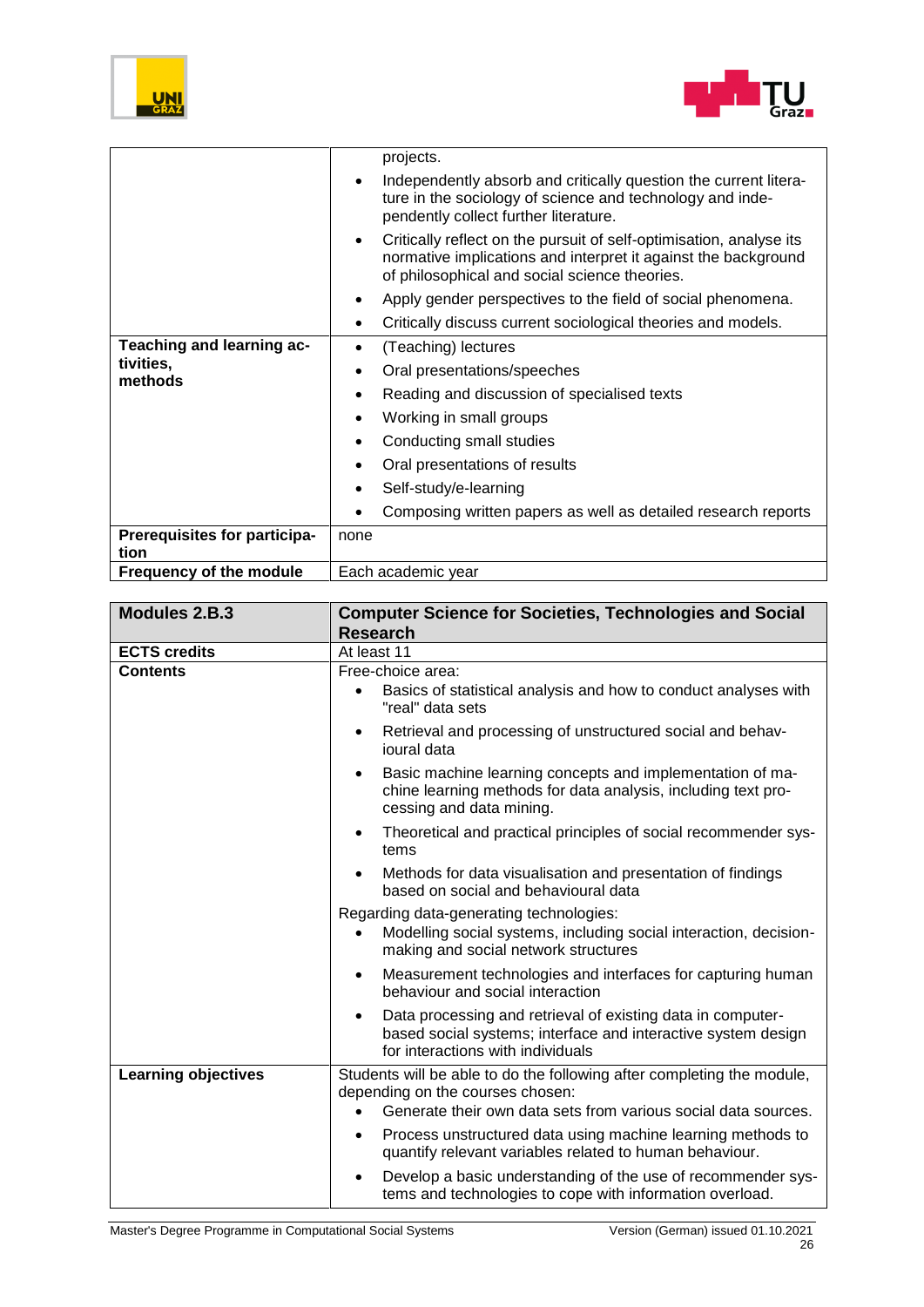



|                                                   | Comprehend the results of studies published in the literature<br>$\bullet$<br>and evaluate these with regard to their methodological quality. |
|---------------------------------------------------|-----------------------------------------------------------------------------------------------------------------------------------------------|
| Teaching and learning ac-<br>tivities,<br>methods | (Teaching) Lectures<br><b>Practical exercises</b>                                                                                             |
| Prerequisites for participa-<br>tion              | none                                                                                                                                          |
| Frequency of the module                           | Each academic year                                                                                                                            |

## **2.C Specialisation in Human Factors**

| <b>Modules 2.C.1</b>                 | <b>Human Factors Basics</b>                                                                                                                                                                        |
|--------------------------------------|----------------------------------------------------------------------------------------------------------------------------------------------------------------------------------------------------|
| <b>ECTS credits</b>                  | 10                                                                                                                                                                                                 |
| <b>Contents</b>                      | Selected chapters of cognitive psychology<br>$\bullet$                                                                                                                                             |
|                                      | Methods and technologies used to design and develop interac-<br>tive computer systems                                                                                                              |
|                                      | Current topics in decision research, findings from behavioural<br>and neuroscientific studies                                                                                                      |
| <b>Learning objectives</b>           | After completing the module, students will be able to:<br>Name core topics of cognitive psychology and provide an over-<br>$\bullet$<br>view of the current state of theories, models and methods. |
|                                      | Set up a research design for decision research.<br>$\bullet$                                                                                                                                       |
|                                      | Explain and discuss activity theory in the context of HCI (Hu-<br>man Computer Interfaces).                                                                                                        |
|                                      | Understand and apply contextual design methods and design<br>$\bullet$<br>and develop innovative interactive systems against this back-<br>ground.                                                 |
| <b>Teaching and learning</b>         | Introductory and supplementary teaching lectures<br>$\bullet$                                                                                                                                      |
| activities, methods                  | Oral presentations of the work progress<br>$\bullet$                                                                                                                                               |
|                                      | Composing written reports                                                                                                                                                                          |
|                                      | Group work on selected topics                                                                                                                                                                      |
|                                      | Presentation of (team) results                                                                                                                                                                     |
| Prerequisites for participa-<br>tion | Registration requirements, see § 11                                                                                                                                                                |
| Frequency of the module              | Each academic year                                                                                                                                                                                 |

| <b>Modules 2.C.2</b> | <b>Psychology for Human Factors</b>                                                                                                                                                         |
|----------------------|---------------------------------------------------------------------------------------------------------------------------------------------------------------------------------------------|
| <b>ECTS credits</b>  | At least 11                                                                                                                                                                                 |
| <b>Contents</b>      | Compulsory area:<br>Empirical seminar: Extensive empirical work in the PSYLAB on<br>a psychological question                                                                                |
|                      | Free-choice area:<br>Modelling complex systems: modelling complex psychological<br>system dynamics with the computer                                                                        |
|                      | Selected topics in robotics: e.g. historical background of artifi-<br>cial life, the Turing machine, pattern-forming processes, multi-<br>agent systems, evaluation of robotics experiments |
|                      | Quantitative research methods: mathematical methods of mod-<br>elling trajectories in complex environments                                                                                  |
|                      | Selected subject areas of human factors psychology                                                                                                                                          |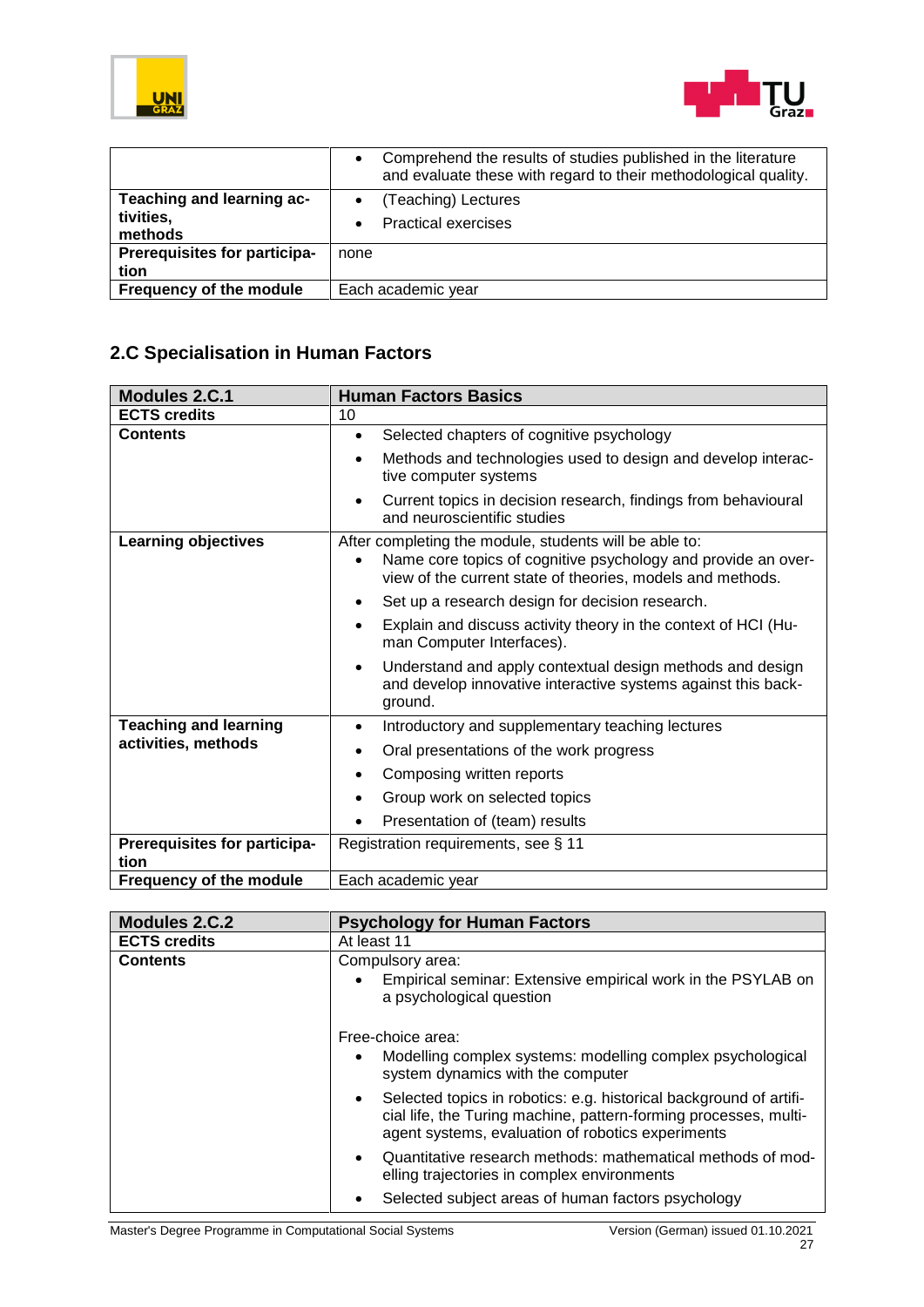



| <b>Learning objectives</b>           | Students will be able to do the following after completing the module,<br>depending on the courses chosen:                                                                       |
|--------------------------------------|----------------------------------------------------------------------------------------------------------------------------------------------------------------------------------|
|                                      | Conduct an empirical study in the psychology of human fac-<br>tors.                                                                                                              |
|                                      | Apply the principles of artificial life and robotics.                                                                                                                            |
|                                      | Assess the effect of behavioural feedback and understand how<br>adaptation processes work.                                                                                       |
|                                      | Name essential aspects about complex systems in nature and<br>$\bullet$<br>how they can be modelled, as well as explain optimisation pro-<br>cedures based on natural phenomena. |
|                                      | Reflect on test and item construction at an advanced level.<br>$\bullet$                                                                                                         |
|                                      | Effectively use the acquired knowledge to study the psychol-<br>٠<br>ogy of human factors, e.g. to design and evaluate a neurofeed-<br>back-based intervention.                  |
|                                      | Critically reflect on the most important theories and empirical<br>٠<br>findings learnt and assess their scientific and practical signifi-<br>cance.                             |
| <b>Teaching and learning</b>         | (Teaching) Lectures                                                                                                                                                              |
| activities, methods                  | <b>Practical exercises</b>                                                                                                                                                       |
|                                      | Group work on selected topics                                                                                                                                                    |
|                                      | Presentation of (team) results                                                                                                                                                   |
| Prerequisites for participa-<br>tion | none                                                                                                                                                                             |
| <b>Frequency of the module</b>       | Each academic year                                                                                                                                                               |

| Modules 2.C.3       | <b>Computer Science for Human Factors</b>                                                                                                                                                                                                                                                                                                                   |
|---------------------|-------------------------------------------------------------------------------------------------------------------------------------------------------------------------------------------------------------------------------------------------------------------------------------------------------------------------------------------------------------|
| <b>ECTS credits</b> | At least 11                                                                                                                                                                                                                                                                                                                                                 |
| <b>Contents</b>     | Elective area:<br>Introduction to human-computer interaction, with a focus on<br>$\bullet$<br>user interface design and usability engineering methods                                                                                                                                                                                                       |
|                     | Concepts on interfaces for human-machine interaction. The<br>$\bullet$<br>user interface as an extension of human capabilities, consider-<br>ing the theory of human perception and action, visual, auditory,<br>olfactory, haptic user interfaces                                                                                                          |
|                     | Introduction to the topics of human-aware interaction; concepts<br>$\bullet$<br>and principles of interfaces using machine intelligence                                                                                                                                                                                                                     |
|                     | Methods and techniques used in the design and implementa-<br>$\bullet$<br>tion of wearable computing devices                                                                                                                                                                                                                                                |
|                     | Design of visual user interfaces for data analysis; techniques<br>$\bullet$<br>for visual analysis of temporal, multidimensional, textual and<br>network data                                                                                                                                                                                               |
|                     | Methods and skills required for game development; creation of<br>$\bullet$<br>3D objects and environments and the basics of game design                                                                                                                                                                                                                     |
|                     | Concepts and statistical methods using the programming lan-<br>$\bullet$<br>guage R                                                                                                                                                                                                                                                                         |
|                     | General introduction to brain signals (electrical, magnetic, met-<br>$\bullet$<br>abolic) and measurement methods (invasive and non-inva-<br>sive), experimental strategies, hardware, visualisation, real-<br>time processing and signal processing (parameter extraction,<br>classification, optimisation), applications and functional brain<br>research |
|                     | Overview of selected theories and the practical application of                                                                                                                                                                                                                                                                                              |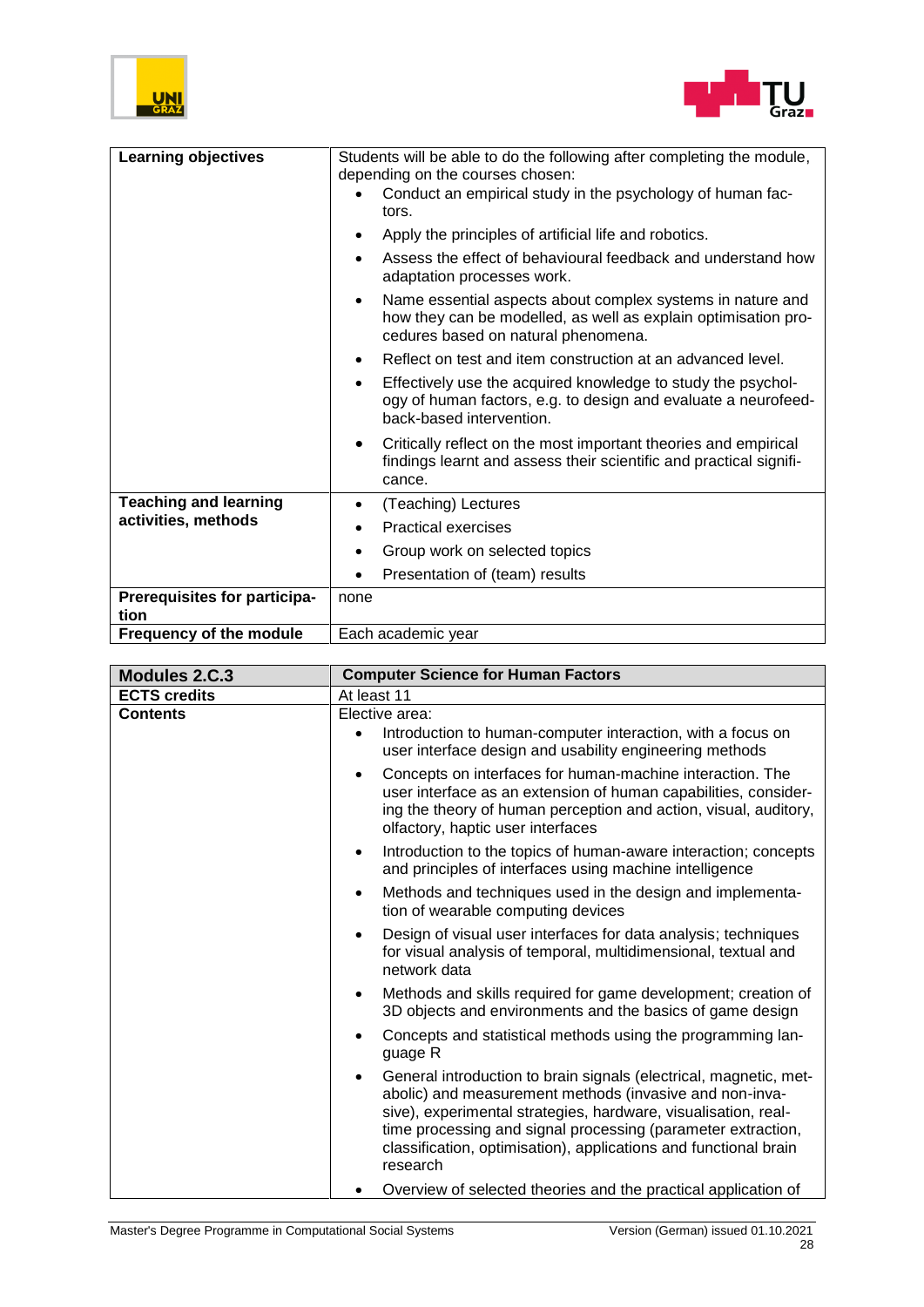



|                                      | information search and retrieval                                                                                                                                                                                                                                                                                                                                        |
|--------------------------------------|-------------------------------------------------------------------------------------------------------------------------------------------------------------------------------------------------------------------------------------------------------------------------------------------------------------------------------------------------------------------------|
|                                      | Concepts and methods from the field of machine learning<br>$\bullet$                                                                                                                                                                                                                                                                                                    |
|                                      | Concepts and methods from the field of network science, func-<br>$\bullet$<br>tion and structure of complex networks, routing function in<br>complex networks, decentralised search, epidemics in complex<br>networks, information dissemination models                                                                                                                 |
|                                      | The subject area of text analysis with a focus on written text;<br>٠<br>presentation of algorithms that enable structured information to<br>be extracted from unstructured, textual resources                                                                                                                                                                           |
|                                      | Overview of all elements of a safe product life cycle and in-<br>$\bullet$<br>depth coverage of selected topics                                                                                                                                                                                                                                                         |
| <b>Learning objectives</b>           | Students will be able to do the following after completing the module,<br>depending on the courses chosen:                                                                                                                                                                                                                                                              |
|                                      | Reproduce the theory of human-computer interaction, design<br>usable interfaces and perform heuristic evaluations and think-<br>ing aloud tests of user interfaces.                                                                                                                                                                                                     |
|                                      | Design and develop the hardware, software drivers and proto-<br>٠<br>type of a user interface.                                                                                                                                                                                                                                                                          |
|                                      | Design and implement visualisations and visual analysis sys-<br>tems.                                                                                                                                                                                                                                                                                                   |
|                                      | Design and implement wearable computing devices that incor-<br>$\bullet$<br>porate some form of data processing as well as sensing and/or<br>feedback.                                                                                                                                                                                                                  |
|                                      | Explain methods of game design and development.<br>$\bullet$                                                                                                                                                                                                                                                                                                            |
|                                      | Name basic methods of functional brain research.<br>$\bullet$                                                                                                                                                                                                                                                                                                           |
|                                      | Apply concepts and techniques in the field of cognitive neuro-<br>$\bullet$<br>science.                                                                                                                                                                                                                                                                                 |
|                                      | Conduct analyses of real data problems, applying statistical<br>$\bullet$<br>techniques that enable the evaluation and inferential interpre-<br>tation of individual effects.                                                                                                                                                                                           |
|                                      | Explain and apply the following concepts: (1) the basic model<br>٠<br>of modern information retrieval, (2) the processing chain from<br>text documents to the search index, (3) the performance char-<br>acteristics, (4) the architecture of web search services, and (5)<br>how to conduct literature reviews on selected topics as part of<br>information retrieval. |
|                                      | Apply the most important machine learning methods to practi-<br>٠<br>cal problems.                                                                                                                                                                                                                                                                                      |
|                                      | Explain and contrast the relationship between the function and<br>structure of complex networks and the common scientific<br>methods in the science of networks.                                                                                                                                                                                                        |
|                                      | Explain areas such as automatic analysis of text, the general<br>$\bullet$<br>understanding of natural language text and the application ar-<br>eas of natural language processing.                                                                                                                                                                                     |
|                                      | Reflect on the concept and importance of a safe product life<br>cycle.                                                                                                                                                                                                                                                                                                  |
| <b>Teaching and learning</b>         | (Teaching) Lectures<br>$\bullet$                                                                                                                                                                                                                                                                                                                                        |
| activities, methods                  | <b>Practical exercises</b>                                                                                                                                                                                                                                                                                                                                              |
| Prerequisites for participa-<br>tion | none                                                                                                                                                                                                                                                                                                                                                                    |
| <b>Frequency of the module</b>       | Each academic year                                                                                                                                                                                                                                                                                                                                                      |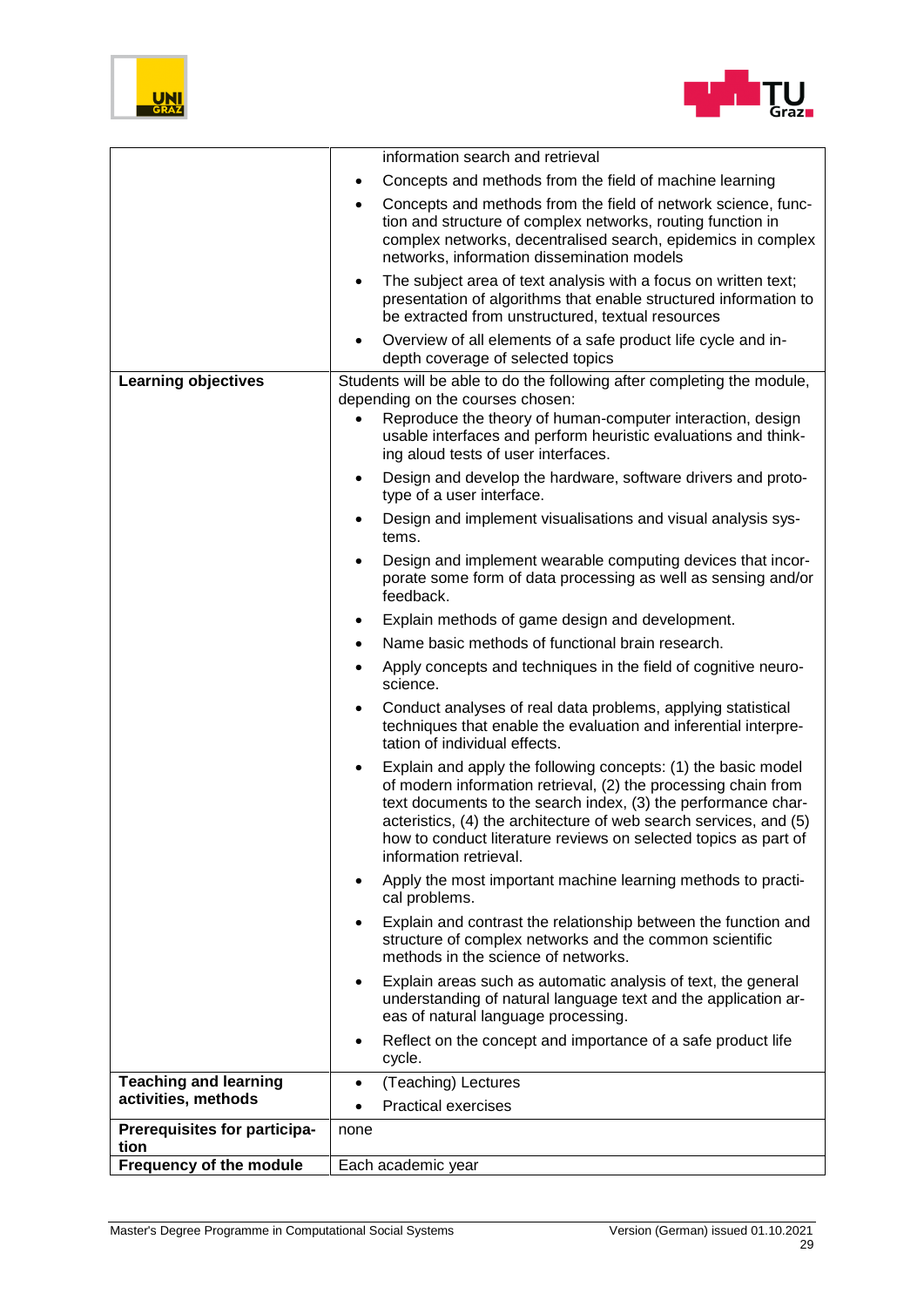



## **2.D Specialisation in Law and Computer Science**

| <b>Modules 2.D.1</b>                 | <b>Fundamental Rights and the Data Economy</b>                                                                                                                                                                                                                                                                                                                                                                                                                                                                                                                                                                                                                                                                                                                                                                                                |  |  |  |  |
|--------------------------------------|-----------------------------------------------------------------------------------------------------------------------------------------------------------------------------------------------------------------------------------------------------------------------------------------------------------------------------------------------------------------------------------------------------------------------------------------------------------------------------------------------------------------------------------------------------------------------------------------------------------------------------------------------------------------------------------------------------------------------------------------------------------------------------------------------------------------------------------------------|--|--|--|--|
| <b>ECTS credits</b>                  | <b>Min. 10</b>                                                                                                                                                                                                                                                                                                                                                                                                                                                                                                                                                                                                                                                                                                                                                                                                                                |  |  |  |  |
| <b>Contents</b>                      | Theories of fundamental and human rights<br>$\bullet$                                                                                                                                                                                                                                                                                                                                                                                                                                                                                                                                                                                                                                                                                                                                                                                         |  |  |  |  |
|                                      | Conventions and legal acts (especially ECHR and GRC)<br>$\bullet$                                                                                                                                                                                                                                                                                                                                                                                                                                                                                                                                                                                                                                                                                                                                                                             |  |  |  |  |
|                                      | Basics of the application of human and fundamental rights in<br>$\bullet$<br>specific IT matters                                                                                                                                                                                                                                                                                                                                                                                                                                                                                                                                                                                                                                                                                                                                              |  |  |  |  |
|                                      | Case law on fundamental and human rights (ECJ and ECtHR)<br>$\bullet$                                                                                                                                                                                                                                                                                                                                                                                                                                                                                                                                                                                                                                                                                                                                                                         |  |  |  |  |
|                                      | Artificial intelligence and discrimination<br>$\bullet$                                                                                                                                                                                                                                                                                                                                                                                                                                                                                                                                                                                                                                                                                                                                                                                       |  |  |  |  |
|                                      | Data protection<br>$\bullet$                                                                                                                                                                                                                                                                                                                                                                                                                                                                                                                                                                                                                                                                                                                                                                                                                  |  |  |  |  |
|                                      | Fundamentals of the Digital Single Market<br>$\bullet$                                                                                                                                                                                                                                                                                                                                                                                                                                                                                                                                                                                                                                                                                                                                                                                        |  |  |  |  |
|                                      | Data markets and the antitrust law<br>$\bullet$                                                                                                                                                                                                                                                                                                                                                                                                                                                                                                                                                                                                                                                                                                                                                                                               |  |  |  |  |
|                                      | Intellectual property<br>$\bullet$                                                                                                                                                                                                                                                                                                                                                                                                                                                                                                                                                                                                                                                                                                                                                                                                            |  |  |  |  |
|                                      | Other relevant law courses                                                                                                                                                                                                                                                                                                                                                                                                                                                                                                                                                                                                                                                                                                                                                                                                                    |  |  |  |  |
| <b>Learning objectives</b>           | Students will be able to do the following after completing the module,<br>depending on the courses chosen:<br>Understand and distinguish the concept of fundamental and<br>human rights.<br>Name the legal foundations of fundamental and human rights<br>$\bullet$<br>as well as the decisions made in the IT context by the ECJ and<br>the ECtHR.<br>Apply fundamental and human rights in specific scenarios.<br>٠<br>Examine and describe the data protection requirements for a<br>$\bullet$<br>system.<br>Assess the importance of an IT product in the digital single<br>$\bullet$<br>market.<br>Identify the factors of an IT product that are relevant for liability.<br>$\bullet$<br>Apply the relevant norms from antitrust, liability and licensing<br>laws under justifiable consideration of fundamental rights inter-<br>ests. |  |  |  |  |
| <b>Teaching and learning</b>         | (Teaching) Lectures<br>$\bullet$                                                                                                                                                                                                                                                                                                                                                                                                                                                                                                                                                                                                                                                                                                                                                                                                              |  |  |  |  |
| activities, methods                  | Seminars with written seminar papers, group work, discussion<br>$\bullet$                                                                                                                                                                                                                                                                                                                                                                                                                                                                                                                                                                                                                                                                                                                                                                     |  |  |  |  |
|                                      | Courses with work assignments<br>$\bullet$                                                                                                                                                                                                                                                                                                                                                                                                                                                                                                                                                                                                                                                                                                                                                                                                    |  |  |  |  |
| Prerequisites for participa-<br>tion | Registration requirements, see § 11                                                                                                                                                                                                                                                                                                                                                                                                                                                                                                                                                                                                                                                                                                                                                                                                           |  |  |  |  |
| Frequency of the module              | Each academic year                                                                                                                                                                                                                                                                                                                                                                                                                                                                                                                                                                                                                                                                                                                                                                                                                            |  |  |  |  |

| Modules 2.D.2              | <b>Computer Science for Law and Computer Science</b>                                                                                                                         |
|----------------------------|------------------------------------------------------------------------------------------------------------------------------------------------------------------------------|
| <b>ECTS credits</b>        | At least 10                                                                                                                                                                  |
| <b>Contents</b>            | Elective area:<br>Major in the field of computer science with a focus on the anal-<br>ysis of datasets and their application in data-driven applications                     |
|                            | Theories and fundamentals in the areas of algorithms, data<br>analysis, machine learning as well as central topics of infor-<br>mation security                              |
|                            | Application-oriented courses on different aspects of information<br>systems                                                                                                  |
| <b>Learning objectives</b> | Students will be able to do the following after completing the module,<br>depending on the courses chosen:<br>Analyse the basic algorithms, their assumptions, prerequisites |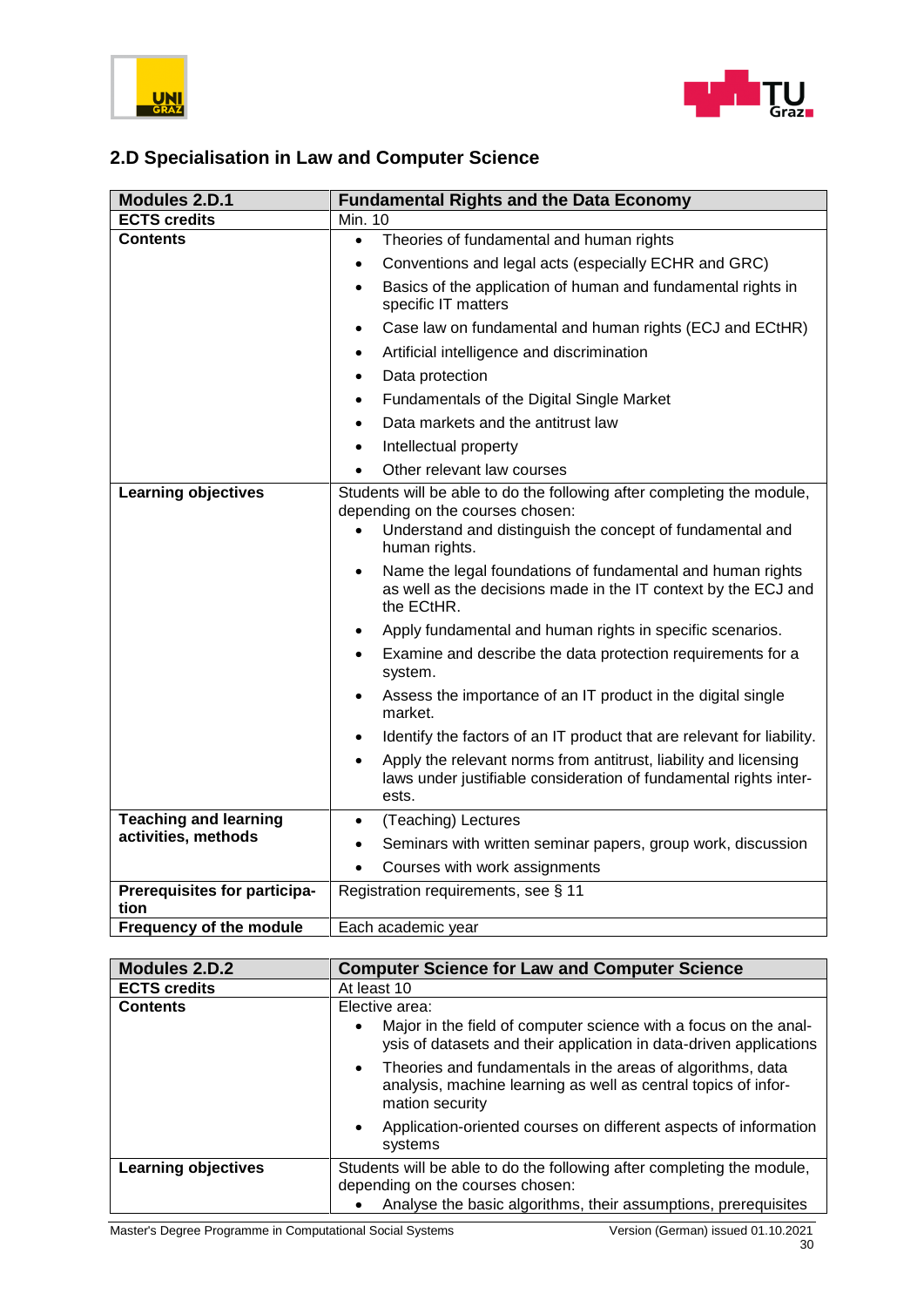



|                                | and behaviour.                                                                                                                                      |
|--------------------------------|-----------------------------------------------------------------------------------------------------------------------------------------------------|
|                                | Reflect on fundamental aspects of data analysis, consisting of<br>$\bullet$<br>statistical methods, machine learning methods and visual<br>methods. |
|                                | Identify suitable methods for analysing existing data and data<br>$\bullet$<br>sources and apply these in practical scenarios.                      |
|                                | Reflect on search and recommendation technologies and as-<br>$\bullet$<br>sess their implications for existing use cases.                           |
|                                | Analyse complex network structures.<br>$\bullet$                                                                                                    |
|                                | Process user-generated data and analyse social media.                                                                                               |
|                                | Identify appropriate methods for textual data sources and apply<br>them.                                                                            |
| Teaching and learning ac-      | (Teaching) Lectures<br>$\bullet$                                                                                                                    |
| tivities,<br>methods           | <b>Practical exercises</b>                                                                                                                          |
| Prerequisites for participa-   | none                                                                                                                                                |
| tion                           |                                                                                                                                                     |
| <b>Frequency of the module</b> | Each academic year                                                                                                                                  |

<span id="page-30-0"></span>

| Module 2.D.3                                      | Law by Design                                                                                                                                           |
|---------------------------------------------------|---------------------------------------------------------------------------------------------------------------------------------------------------------|
| <b>ECTS credits</b>                               | 14                                                                                                                                                      |
| <b>Contents</b>                                   | Deepening and applying the methodologies in computer sci-<br>$\bullet$<br>ence and law                                                                  |
|                                                   | Interdisciplinary application of IT legal standards in the form of<br>$\bullet$<br>legal prototyping in micro-projects                                  |
| <b>Learning objectives</b>                        | After completing the module, students will be able to:                                                                                                  |
|                                                   | Apply and implement theories and concepts of computer sci-<br>$\bullet$<br>ence and apply the law to real problems in micro-projects.                   |
|                                                   | Implement the legal requirements for an IT system in the sys-<br>$\bullet$<br>tem in interdisciplinary micro-projects (law/computational sci-<br>ence). |
|                                                   | Implement legal requirements for specific IT systems by apply-<br>٠<br>ing simple prototypical solutions.                                               |
|                                                   | Assess the compliance of IT products and evaluate them per-<br>٠<br>sonally if necessary.                                                               |
| Teaching and learning ac-<br>tivities,<br>methods | Interdisciplinary seminars with written group work and discus-<br>٠<br>sions ("Legal Labs")                                                             |
| Prerequisites for participa-<br>tion              | none                                                                                                                                                    |
| Frequency of the module                           | Each academic year                                                                                                                                      |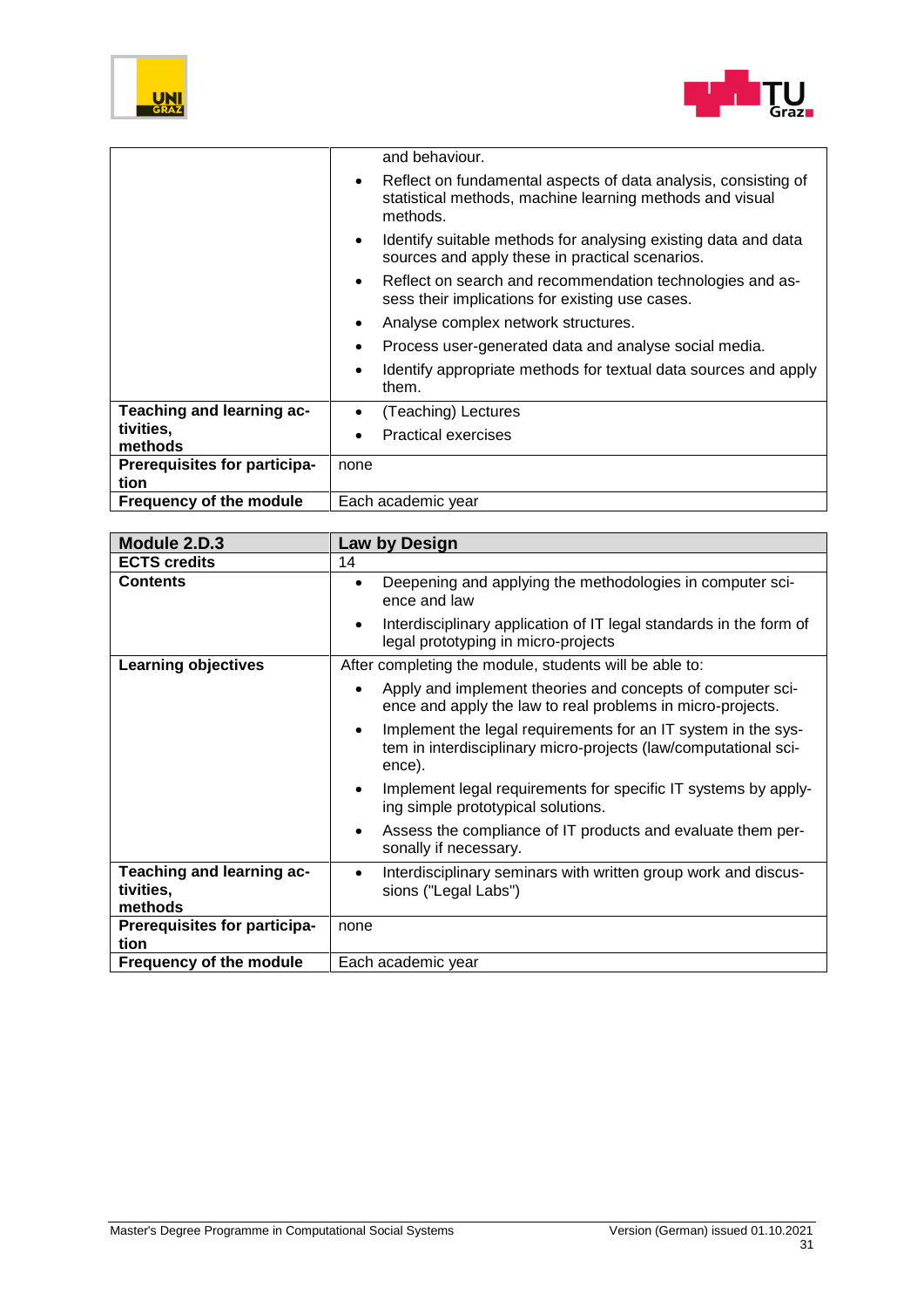



#### **Appendix II: Sample curriculum**

The following sample curriculum (example for preliminary studies in computer science and a specialisation in business analytics) is not a compulsory semester assignment, but merely serves as a recommendation and an orientation for students.

<span id="page-31-0"></span>

|                   |       | 1. Semester Modul Lehrveranstaltung                                                     |                |           | SSt. Typ ECTS KFU TUG |   |   |
|-------------------|-------|-----------------------------------------------------------------------------------------|----------------|-----------|-----------------------|---|---|
|                   | 1.1   | Introduction to Computational Social Systems                                            | $\overline{2}$ | VU        | 5                     | x | x |
|                   |       | 1.1 Foundations of Computational Social Systems                                         | $\overline{2}$ | VU        | 5                     |   | x |
|                   |       | 1.1 Research Design                                                                     | $\overline{2}$ | VO        | 5                     | x |   |
|                   |       | 1.2 Introduction to Business Administration for Computer Scientists                     | 2              | ΚS        | 4                     | х |   |
|                   |       | 1.2 z.B. Masterkurs Finance                                                             | 2              | VO        | 4                     | x |   |
|                   |       | 1.2 z.B. Masterkurs Marketing                                                           | 2              | VO        | 4                     | x |   |
|                   |       | 1.7 Introduction to IT Law                                                              | 2              | VO        | 3                     | x |   |
| 1. Semester Summe |       |                                                                                         | 14             |           | 30                    |   |   |
| 2. Semester       |       |                                                                                         |                |           |                       |   |   |
|                   | 1.7   | Computational Modeling of Social Systems                                                | 3              | VU        | 4,5                   |   | x |
|                   | 1.7   | Knowledge Discovery and Data Mining 1                                                   | 2              | VO        | 3                     |   | x |
|                   |       | 1.7 Knowledge Discovery and Data Mining 1                                               | 1              | ΚU        | 1,5                   |   | x |
|                   | 2.A.1 | Data-Driven Business Model Seminar                                                      | $\overline{2}$ | <b>PS</b> | 4                     | x | x |
|                   | 2.A.2 | z.B. Business Intelligence and Analytics                                                | 2              | <b>PS</b> | 4                     | x |   |
|                   | 2.A.2 | z.B. Data-Driven Decision Support                                                       | 2              | <b>PS</b> | 4                     | X |   |
|                   | 2.A.3 | z.B. Machine Learning 1                                                                 | $\overline{2}$ | VO        | 3                     |   | X |
|                   | 2.A.3 | z.B. Visual Analytics                                                                   | 3              | VU        | 5                     |   | x |
|                   |       |                                                                                         |                |           |                       |   |   |
| 2. Semester Summe |       |                                                                                         | 17             |           | 29                    |   |   |
| 3. Semester       |       |                                                                                         |                |           |                       |   |   |
|                   | 1.7   | Social Aspects of Digital Technologies: Gender, Diversity and<br><b>Research Ethics</b> | 2              | VU        | 3                     | x |   |
|                   | 2.A.1 | Data Science in Business 1                                                              | 2              | <b>PS</b> | 4                     | x | x |
|                   | 2.A.1 | Data Science in Business 2                                                              | 2              | PS        | 4                     | x | X |
|                   |       | 2.A.2 z.B. Data Management for Business Analytics                                       | $\overline{2}$ | <b>PS</b> | 4                     | x |   |
|                   | 2.A.3 | z.B. Network Science                                                                    | 3              | VU        | 5                     |   | x |
|                   | 2.A.3 | z.B. Introduction to International Entrepreneurship                                     | 3              | VU        | 5                     |   | X |
|                   |       | Freie Wahlfächer                                                                        |                |           | 6                     | х | x |
| 3. Semester Summe |       |                                                                                         |                |           | 31                    |   |   |
| 4. Semester       |       |                                                                                         |                |           |                       |   |   |
|                   |       | Master's thesis (Masterarbeit)                                                          |                |           | 27                    |   |   |
|                   |       | Master's thesis colloquium                                                              |                | <b>SE</b> | 2                     |   |   |
|                   |       | Master's examination (Masterprüfung)                                                    |                |           | 1                     |   |   |
| 4. Semester Summe |       |                                                                                         | 1              |           | 30                    |   |   |
|                   |       |                                                                                         |                |           |                       |   |   |